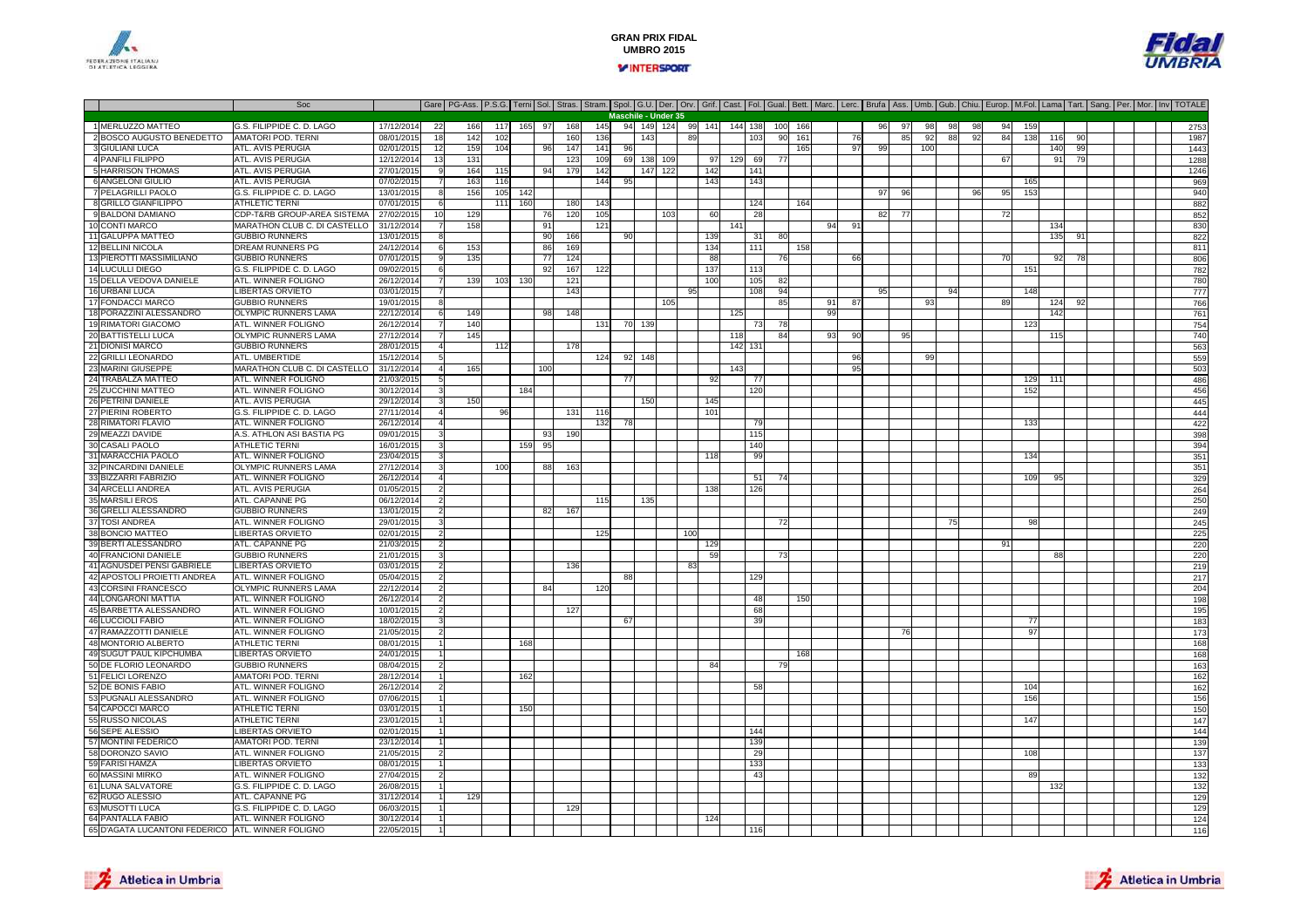





|                             | Soc                          |            | Gare   PG-Ass.   P.S.G.   Terni   Sol.   Stras.   Stram.   Spol.   G.U.   Der.   Orv.   Grif.   Cast.   Fol.   Gual.   Bett.   Marc.   Lerc.   Brufa   Ass.   Umb.   Gub.   Chiu.   Europ.   M.Fol.   Lama   Tart.   Sang.   P |  |  |  |  |    |      |  |  |  |   |  |  |    |  |  |  |      |
|-----------------------------|------------------------------|------------|--------------------------------------------------------------------------------------------------------------------------------------------------------------------------------------------------------------------------------|--|--|--|--|----|------|--|--|--|---|--|--|----|--|--|--|------|
| 66 GENTILI ALESSIO          | <b>ATL, WINNER FOLIGNO</b>   | 21/05/2015 |                                                                                                                                                                                                                                |  |  |  |  |    |      |  |  |  |   |  |  |    |  |  |  | 1121 |
| 67 CARANCI COSIMO           | <b>DREAM RUNNERS PG</b>      | 14/01/2015 |                                                                                                                                                                                                                                |  |  |  |  |    | 1071 |  |  |  |   |  |  |    |  |  |  | 107  |
| 68 CASALINI SERGIO          | ATL. WINNER FOLIGNO          | 26/12/2014 |                                                                                                                                                                                                                                |  |  |  |  |    |      |  |  |  |   |  |  |    |  |  |  |      |
| 69 FRATINI FRANCESCO        | MARATHON CLUB C. DI CASTELLO | 19/12/2014 |                                                                                                                                                                                                                                |  |  |  |  |    |      |  |  |  |   |  |  |    |  |  |  |      |
| 70 SILVESTRINI ALESSANDRO   | ATL. WINNER FOLIGNO          | 07/02/2015 |                                                                                                                                                                                                                                |  |  |  |  |    |      |  |  |  |   |  |  | 95 |  |  |  | 95   |
| 71 DE SANTIS MICHELE        | AMATORI POD, TERNI           | 30/01/2015 |                                                                                                                                                                                                                                |  |  |  |  |    |      |  |  |  |   |  |  |    |  |  |  | 93   |
| 72 CESARINI FABIO           | <b>ATL, WINNER FOLIGNO</b>   | 23/04/2015 |                                                                                                                                                                                                                                |  |  |  |  |    |      |  |  |  |   |  |  |    |  |  |  | 93   |
| 73 SBERNA FABIO             | <b>LIBERTAS ORVIETO</b>      | 03/01/2015 |                                                                                                                                                                                                                                |  |  |  |  | 86 |      |  |  |  |   |  |  |    |  |  |  | 86   |
| 74 BRACHELENTE LORENZO      | <b>OLYMPIC RUNNERS LAMA</b>  | 22/12/2014 |                                                                                                                                                                                                                                |  |  |  |  |    |      |  |  |  |   |  |  |    |  |  |  | 84   |
| 75 MATTEUZZI NICOLA         | A.S. ATHLON ASI BASTIA PG    | 05/01/2015 |                                                                                                                                                                                                                                |  |  |  |  |    |      |  |  |  | 8 |  |  |    |  |  |  |      |
| <b>76 FRANCUCCI DANIELE</b> | ATL, WINNER FOLIGNO          | 07/03/2015 |                                                                                                                                                                                                                                |  |  |  |  |    |      |  |  |  |   |  |  |    |  |  |  |      |
| 77 TARLATI DANIELE          | <b>ATL, WINNER FOLIGNO</b>   | 21/05/2015 |                                                                                                                                                                                                                                |  |  |  |  |    |      |  |  |  |   |  |  |    |  |  |  | 40   |

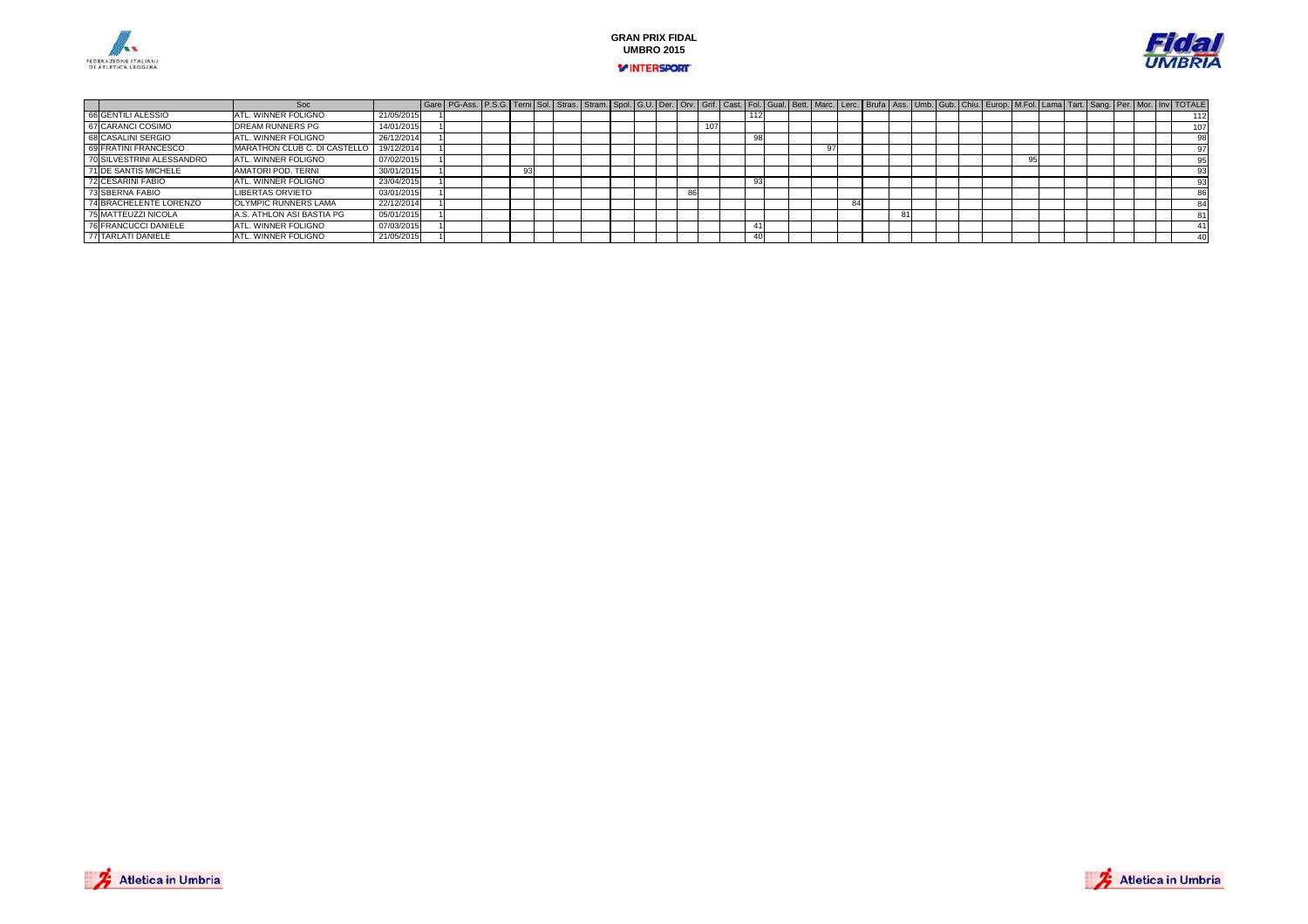



|                                                   | Soc                                         |                          |                | Gare   PG-Ass.   P.S.G. Terni Sol.   Stras.   Stram.   Spol.   G.U.   Der.   Orv.   Grif.   Cast.   Fol.   Gual.   Bett.   Marc.   Lerc.   Brufa   Ass.   Umb.   Gub.   Chiu.   Europ.   M.Fol.   Lama   Tart.   Sang.   Per. |     |        |     |     |     |    |                  |     |        |                 |         |     |           |     |              |     |     |                 |    |    |     |     |                 |                 |  |  |            |
|---------------------------------------------------|---------------------------------------------|--------------------------|----------------|-------------------------------------------------------------------------------------------------------------------------------------------------------------------------------------------------------------------------------|-----|--------|-----|-----|-----|----|------------------|-----|--------|-----------------|---------|-----|-----------|-----|--------------|-----|-----|-----------------|----|----|-----|-----|-----------------|-----------------|--|--|------------|
|                                                   |                                             |                          |                |                                                                                                                                                                                                                               |     |        |     |     |     |    | Maschile - 35/39 |     |        |                 |         |     |           |     |              |     |     |                 |    |    |     |     |                 |                 |  |  |            |
| 1 BIANCONI ENRICO                                 | MARATHON CLUB C. DI CASTELLO                | 03/01/2015               | 19             | 165                                                                                                                                                                                                                           | 108 | 163 98 |     | 180 | 142 | 95 |                  | 118 |        | 142             |         |     | 97<br>166 | 97  | 95           | 100 | 98  | 97              |    |    | 95  |     | 135             |                 |  |  | 2285       |
| 2 ROMOLI MARCO                                    | A.S.P.A. BASTIA U. PG                       | 15/04/2015               | 14             |                                                                                                                                                                                                                               |     |        |     |     |     |    |                  | 113 | 94 132 |                 |         | 131 | 162       |     | 86           | 93  | 92  | 89              |    |    | 84  | 117 | 115             | 86              |  |  | 1538       |
| 3 COSTANZI ENRICO                                 | <b>ATHLETIC TERNI</b>                       | 27/01/2015               |                | 150                                                                                                                                                                                                                           | 118 | 168    |     | 190 | 144 | ٩g |                  | 125 |        |                 |         | 149 | 100       |     |              |     |     |                 |    |    |     |     |                 |                 |  |  | 1242       |
| 4 FAGIANI MATTEO                                  | <b>GUBBIO RUNNERS</b>                       | 08/01/2015               | 10             | 143                                                                                                                                                                                                                           |     |        | -82 | 123 |     |    | 140              |     |        |                 | 118     |     | 84        |     | 78           |     | 82  |                 |    |    | 82  |     |                 | 84              |  |  | 1016       |
| <b>5 CECCARELLI ENRICO</b>                        | <b>GUBBIO RUNNERS</b>                       | 07/01/2015               |                | 132                                                                                                                                                                                                                           | 90  |        |     | 161 | 116 |    |                  | 100 |        | -89             |         |     | 86 157    |     | 81           |     |     |                 |    |    |     |     |                 |                 |  |  | 1012       |
| 6 CARINI ANGELO                                   | G.S. FILIPPIDE C. D. LAGO                   | 27/11/2014               |                |                                                                                                                                                                                                                               |     |        | 97  | 148 | 125 |    |                  | 120 |        | 144             |         | 141 |           |     |              |     |     |                 |    |    |     |     | 131             |                 |  |  | 913        |
| 7 PASCOLINI ALESSANDRO                            | MARATHON CLUB C. DI CASTELLO                | 05/05/201                |                |                                                                                                                                                                                                                               |     |        |     |     |     |    |                  |     |        |                 | 137 135 |     |           | 95  | 93           |     |     |                 |    |    |     | 163 | 136             | 91              |  |  | 850        |
| 8 DI PIETRO GIAN MARCO                            | ATL, AVIS PERUGIA                           | 23/12/2014               |                | 126                                                                                                                                                                                                                           |     |        |     |     |     |    |                  |     |        | 95              | 131     | 115 | 90        |     |              |     |     | 90              |    |    |     |     |                 |                 |  |  | 806        |
| 9 LASAGNA IVAN                                    | ATL. CAPANNE PG                             | 08/01/2015               | 6              | 154                                                                                                                                                                                                                           |     |        |     | 185 | 121 |    | 146              |     |        |                 |         |     |           |     |              |     | 94  |                 |    |    | 94  |     |                 |                 |  |  | 794        |
| 10 NUCCIARELLI PIERLUIGI                          | CDP-T&RB GROUP-AREA SISTEMA                 | 28/02/2015               |                | 149                                                                                                                                                                                                                           |     |        |     | 150 |     |    | 150              | 124 |        |                 |         |     |           | 100 |              |     |     |                 |    |    |     |     |                 | 10 <sup>c</sup> |  |  | 773        |
| 11 MEZZASOMA DOMENICO                             | ATL. LIBERTAS ARCS                          | 18/01/2015               |                |                                                                                                                                                                                                                               |     |        |     |     |     |    |                  | 121 |        | 146             |         |     | 98        |     |              |     |     | 10 <sub>0</sub> |    |    |     | 164 |                 | 99              |  |  | 728        |
| 12 ROSSI CARLO                                    | ATL. WINNER FOLIGNO                         | 26/12/2014               |                |                                                                                                                                                                                                                               |     | 152    |     |     |     | 92 |                  |     |        | 13 <sub>C</sub> |         | 136 |           |     |              |     |     |                 |    |    |     | 148 |                 |                 |  |  | 658        |
| 13 MARIANELLI CRISTIAN                            | ATL. AVIS PERUGIA                           | 29/12/2014               |                | 170                                                                                                                                                                                                                           | 119 |        |     | 170 |     |    |                  |     |        |                 |         |     | 169       |     |              |     |     |                 |    |    |     |     |                 |                 |  |  | 628        |
| 14 MARI ROBERTO                                   | MARATHON CLUB C. DI CASTELLO                | 31/12/201                |                | 161                                                                                                                                                                                                                           |     | 174    |     |     |     |    |                  |     |        |                 | 144     |     |           |     |              |     |     |                 |    |    |     |     | 144             |                 |  |  | 623        |
| 15 TERZAROLI PAOLO                                | G.S. FILIPPIDE C. D. LAGO                   | 27/11/201                |                |                                                                                                                                                                                                                               | 96  |        |     | 141 | 121 |    |                  |     |        | 120             |         |     |           |     |              |     |     |                 |    | 91 |     |     |                 |                 |  |  | 569        |
| 16 LIBERTI PAOLO                                  | ATHLETIC TERNI                              | 07/01/2015               |                | 162                                                                                                                                                                                                                           |     |        |     |     |     |    |                  | 119 |        | 147             |         |     |           |     |              | 99  |     |                 |    |    |     |     |                 |                 |  |  | 527        |
| 17 PERUZZI NICOLA                                 | ATL. CAPANNE PG                             | 08/01/2015               |                | 138                                                                                                                                                                                                                           | 93  |        | 84  |     |     |    |                  |     |        | 105             |         |     |           |     |              |     |     |                 |    |    | 88  |     |                 |                 |  |  | 508        |
| 18 AQUILANI LUCA                                  | MARATHON CLUB C. DI CASTELLO                | 31/12/2014               |                |                                                                                                                                                                                                                               | 109 |        |     | 179 |     |    |                  |     |        |                 |         |     |           |     |              |     |     |                 |    |    |     |     | 119             |                 |  |  | 497        |
| 19 CARNEVALI ANDREA                               | ATL. WINNER FOLIGNO                         | 26/12/201                |                |                                                                                                                                                                                                                               |     |        |     | 148 |     | 87 |                  |     |        |                 |         | 122 |           |     |              |     |     |                 |    |    |     | 129 |                 |                 |  |  | 486        |
| 20 BRUGNAMI LEONARDO                              | <b>ATL. WINNER FOLIGNO</b>                  | 27/03/2015               |                |                                                                                                                                                                                                                               |     |        |     |     |     | 84 |                  |     |        |                 |         | 126 |           |     |              |     |     |                 |    |    |     | 149 | 124             |                 |  |  | 483        |
| 21 TURRIONI MAURIZIO                              | ATL. WINNER FOLIGNO                         | 24/01/2015               |                |                                                                                                                                                                                                                               |     |        |     | 134 |     |    |                  |     |        | 106             |         | 119 |           |     |              |     |     |                 |    |    |     | 119 |                 |                 |  |  | 478        |
| 22 TRIMARCHI MICHELE                              | G.S. FILIPPIDE C. D. LAGO                   | 03/03/2015               |                |                                                                                                                                                                                                                               |     |        |     | 132 | 114 |    |                  |     |        | 96              |         | 110 |           |     |              |     |     |                 |    |    |     |     |                 |                 |  |  | 452        |
| 23 CAMILLONI LIVIO                                | DREAM RUNNERS PG                            | 27/02/201                |                |                                                                                                                                                                                                                               |     |        |     |     |     |    |                  |     |        | 141             |         |     |           |     |              | 98  |     |                 |    |    | 99  |     |                 | -97             |  |  | 435        |
| 24 FILENA DANIELE                                 | ATL. WINNER FOLIGNO                         | 26/12/2014               |                |                                                                                                                                                                                                                               |     |        |     |     |     | 82 |                  |     |        | 102             |         | 111 |           |     |              |     |     |                 |    |    |     | 124 |                 |                 |  |  | 419        |
| 25 MARBULLI MARCELLO                              | ATL. WINNER FOLIGNO                         | 26/01/2015               | 5              |                                                                                                                                                                                                                               |     | 89     |     |     |     | 78 |                  |     |        |                 |         | 85  |           |     |              |     | -71 |                 |    |    |     | 93  |                 |                 |  |  | 416        |
| 26 ACACIA DIEGO                                   | <b>GUBBIO RUNNERS</b>                       | 11/01/2015               |                |                                                                                                                                                                                                                               |     |        |     |     | 126 |    |                  |     |        | -80             | 126     |     |           |     |              |     |     |                 |    |    |     |     |                 | 82              |  |  | 414        |
| 27 PARIS SERGIO                                   | ATL. WINNER FOLIGNO                         | 22/03/2015               |                |                                                                                                                                                                                                                               |     | 95     |     | 126 |     |    |                  |     |        |                 |         |     |           |     |              |     |     |                 |    |    |     | 100 |                 |                 |  |  | 410        |
| 28 ASTOLFI ALESSANDRO                             | <b>AMATORI POD. TERNI</b>                   | 08/01/2015               |                |                                                                                                                                                                                                                               |     | 137    |     |     |     |    |                  |     |        |                 | 135     |     |           |     |              |     |     |                 |    |    |     | 132 |                 |                 |  |  | 404        |
| 29 BANELLI MIRCO                                  | OLYMPIC RUNNERS LAMA                        | 27/12/2014               |                |                                                                                                                                                                                                                               | 103 |        |     | 150 |     |    |                  |     |        |                 | 134     |     |           |     |              |     |     |                 |    |    |     |     |                 |                 |  |  | 387        |
| 30 GAROFANINI FRANCESCO                           | ATL. AVIS PERUGIA                           | 10/01/2015               |                | 144                                                                                                                                                                                                                           | Q   |        |     | 146 |     |    |                  |     |        |                 |         |     |           |     |              |     |     |                 |    |    |     |     |                 |                 |  |  | 384        |
| 31 BESTIACCIA FEDERICO                            | ATL. WINNER FOLIGNO                         | 27/04/201                |                |                                                                                                                                                                                                                               |     |        |     |     |     |    |                  |     |        |                 |         | 94  |           |     |              | 88  |     |                 | 79 |    |     | 115 |                 |                 |  |  | 376        |
| 32 MONDI ANDREA                                   | ATL. WINNER FOLIGNO                         | 30/12/2014               |                |                                                                                                                                                                                                                               |     |        |     |     |     | 86 |                  |     |        |                 |         | 130 |           |     |              |     |     |                 |    |    |     | 151 |                 |                 |  |  | 367        |
| 33 RAGNI ANDREA                                   | OLYMPIC RUNNERS LAMA                        | 27/12/201                |                | 147                                                                                                                                                                                                                           |     |        |     |     |     |    |                  |     |        |                 |         |     |           |     |              |     |     | 93              |    |    |     |     | 12              |                 |  |  | 362        |
| 34 BIFARINI CLAUDIO                               | ATL. AVIS PERUGIA                           | 10/12/201                |                | 104                                                                                                                                                                                                                           | 69  |        |     | 108 |     |    |                  |     |        | 56              |         |     |           |     |              |     |     |                 |    |    |     |     |                 |                 |  |  | 337        |
| 35 PAOLI MARCO                                    | ATL. WINNER FOLIGNO                         | 26/12/201                | 3              |                                                                                                                                                                                                                               |     |        |     |     |     |    |                  |     |        | 90              |         | -92 |           |     |              |     |     |                 |    |    |     | 139 |                 |                 |  |  | 321        |
| 36 HAIBEL MOURAD                                  | A.S. ATHLON ASI BASTIA PG                   | 16/01/2015               |                |                                                                                                                                                                                                                               |     |        |     |     |     |    |                  |     |        |                 |         |     |           |     |              |     |     |                 |    |    |     | 170 | 150             |                 |  |  | 320        |
| 37 LILLI ANDREA                                   | <b>GUBBIO RUNNERS</b>                       | 07/01/2015               |                | 150                                                                                                                                                                                                                           |     |        |     | 165 |     |    |                  |     |        |                 |         |     |           |     |              |     |     |                 |    |    |     |     |                 |                 |  |  | 318        |
| 38 MARIANI MIRKO                                  | ATL. WINNER FOLIGNO                         | 26/12/2014               |                |                                                                                                                                                                                                                               |     |        |     |     |     |    |                  |     |        |                 |         | 144 |           |     |              |     |     |                 |    |    |     | 168 |                 |                 |  |  | 312        |
| 39 GHIGI MATTEO                                   | <b>TIFERNO RUNNERS</b>                      | 31/12/2014               |                |                                                                                                                                                                                                                               |     |        |     |     |     |    |                  |     |        |                 | 121     |     |           |     | $_{\rm{AG}}$ |     |     |                 |    |    |     |     | 10 <sup>6</sup> |                 |  |  | 310        |
| 40 MALANCONA GIANLUCA                             | G.S. FILIPPIDE C. D. LAGO                   | 27/11/2014               |                |                                                                                                                                                                                                                               |     |        |     | 164 |     |    |                  |     |        | 145             |         |     |           |     |              |     |     |                 |    |    |     |     |                 |                 |  |  | 309        |
| 41 PAPAPIETRO LORENZO                             | ATL. WINNER FOLIGNO                         | 26/12/2014               |                |                                                                                                                                                                                                                               |     | 90     |     | 119 |     |    |                  |     |        |                 |         |     |           |     |              |     |     |                 |    |    |     |     |                 |                 |  |  | 304        |
| 42 MANCUSO WALTER                                 | ATL. WINNER FOLIGNO                         | 01/05/201                |                |                                                                                                                                                                                                                               |     |        |     |     |     |    |                  |     |        |                 |         | 127 |           |     |              |     |     |                 |    |    |     | 162 |                 |                 |  |  | 289        |
| 43 LUCCIOLI ANDREA                                | ATL. WINNER FOLIGNO                         | 14/01/2015               |                |                                                                                                                                                                                                                               |     |        |     |     |     |    |                  |     |        | -67             |         | -73 |           |     |              |     |     |                 |    |    |     | 75  |                 |                 |  |  | 289        |
| 44 SANTONI MASSIMILIANO                           | DREAM RUNNERS PG                            | 08/01/2015               |                | 141                                                                                                                                                                                                                           |     |        |     | 138 |     |    |                  |     |        |                 |         |     |           |     |              |     |     |                 |    |    |     |     |                 |                 |  |  | 279        |
| 45 AGOSTINI LORENZO<br><b>46 PINCARDINI FABIO</b> | AMATORI POD. TERNI<br>DREAM RUNNERS PG      | 28/01/2015<br>27/01/2015 |                |                                                                                                                                                                                                                               | 114 | 165    |     |     |     |    |                  |     |        |                 | 142     |     |           |     |              |     |     |                 |    |    |     |     | 134             |                 |  |  | 279<br>276 |
| 47 BEI ANGELONI MANUEL                            |                                             |                          |                |                                                                                                                                                                                                                               |     |        |     |     |     |    |                  |     |        |                 |         |     |           |     |              |     |     |                 |    |    |     |     |                 |                 |  |  |            |
| <b>48 MARINELLI MICHELE</b>                       | <b>GUBBIO RUNNERS</b><br>AMATORI POD. TERNI | 18/01/2015<br>14/01/2015 |                |                                                                                                                                                                                                                               | 105 | 148    |     | 170 |     |    |                  |     |        |                 |         |     |           |     |              |     |     |                 |    |    |     | 111 |                 |                 |  |  | 275<br>259 |
| 49 BARBI ALESSIO                                  | <b>GUBBIO RUNNERS</b>                       | 07/01/201                |                |                                                                                                                                                                                                                               |     |        |     | 164 |     |    |                  |     |        |                 |         |     |           |     |              |     |     |                 |    |    | 90  |     |                 |                 |  |  | 254        |
| 50 TABARRINI FRANCESCO                            | ATL. AVIS PERUGIA                           | 28/01/2015               |                |                                                                                                                                                                                                                               | 86  |        |     | 166 |     |    |                  |     |        |                 |         |     |           |     |              |     |     |                 |    |    |     |     |                 |                 |  |  | 252        |
| 51 FUCCELLO FABIO                                 | G.S. FILIPPIDE C. D. LAGO                   | 27/11/2014               |                |                                                                                                                                                                                                                               |     |        |     |     |     |    |                  |     |        |                 |         |     |           |     |              |     |     |                 |    | ٩3 |     | 158 |                 |                 |  |  | 251        |
| 52 VERGNI LORENZO                                 | MARATHON CLUB C. DI CASTELLO                | 19/12/2014               |                |                                                                                                                                                                                                                               |     |        |     |     |     |    |                  |     |        |                 |         |     |           |     |              |     |     |                 |    |    | 100 |     | 149             |                 |  |  | 249        |
| 53 BANDINI SIMONE                                 | MARATHON CLUB C. DI CASTELLO                | 05/04/201                |                |                                                                                                                                                                                                                               |     |        |     |     |     |    |                  |     |        |                 |         |     |           |     |              |     |     |                 |    |    |     |     | 147             | 98              |  |  | 245        |
| 54 SEBASTIANI FEDERICO                            | ATL. WINNER FOLIGNO                         | 26/12/2014               | $\overline{2}$ |                                                                                                                                                                                                                               |     |        |     |     |     |    |                  |     |        |                 |         | 116 |           |     |              |     |     |                 |    |    |     | 127 |                 |                 |  |  | 243        |
| 55 NAPPINI LUCA                                   | G.S. FILIPPIDE C. D. LAGO                   | 27/11/2014               |                |                                                                                                                                                                                                                               |     |        |     | 131 |     |    |                  |     |        |                 |         |     |           |     |              |     |     |                 |    | 87 |     |     |                 |                 |  |  | 218        |
| 56 TRONCONI TOMMASO                               | ATL. WINNER FOLIGNO                         | 30/12/201                |                | 109                                                                                                                                                                                                                           |     |        |     |     |     |    |                  |     |        |                 |         | -78 |           |     |              |     |     |                 |    |    |     |     |                 |                 |  |  | 187        |
| 57 LUZI MICHELE                                   | ATL. WINNER FOLIGNO                         | 20/05/2015               |                |                                                                                                                                                                                                                               |     |        |     |     |     |    |                  |     |        |                 |         | 96  |           |     |              |     |     |                 |    |    |     | 86  |                 |                 |  |  | 182        |
| 58 SPUNTARELLI ALESSANDRO                         | ATL. WINNER FOLIGNO                         | 30/12/201                | $\mathcal{P}$  |                                                                                                                                                                                                                               |     |        |     |     |     |    |                  |     |        |                 |         | 80  |           |     |              |     |     |                 |    |    |     | 97  |                 |                 |  |  | 177        |
| 59 FASTELLINI PAOLO                               | DREAM RUNNERS PG                            | 27/02/2015               | $\overline{2}$ |                                                                                                                                                                                                                               |     |        |     |     |     |    |                  | 93  |        |                 |         |     |           |     |              |     |     |                 |    |    |     |     |                 |                 |  |  | 172        |
| 60 MANCINI GIORGIO                                | ATL. WINNER FOLIGNO                         | 22/07/2019               |                |                                                                                                                                                                                                                               |     |        |     |     |     |    |                  |     |        |                 |         |     |           |     |              |     | 78  |                 |    |    |     | 81  |                 |                 |  |  | 159        |
| 61 COPPOLA ALESSANDRO                             | ATL. WINNER FOLIGNO                         | 30/12/201                |                |                                                                                                                                                                                                                               |     |        |     |     |     |    |                  |     |        |                 |         |     |           |     |              |     |     |                 |    |    |     | 150 |                 |                 |  |  | 150        |
| 62 MARCUCCI ALESSANDRO                            | CDP-T&RB GROUP-AREA SISTEMA                 | 05/03/201                |                |                                                                                                                                                                                                                               |     |        |     | 146 |     |    |                  |     |        |                 |         |     |           |     |              |     |     |                 |    |    |     |     |                 |                 |  |  | 146        |
| 63 ROSSI MIRKO                                    | ATL. WINNER FOLIGNO                         | 24/04/2015               |                |                                                                                                                                                                                                                               |     |        |     |     |     |    |                  |     |        |                 |         |     |           |     |              |     |     |                 |    |    |     | 142 |                 |                 |  |  | 142        |
| 64 BELLONI GIANLUCA                               | ATL. WINNER FOLIGNO                         | 27/04/2015               |                |                                                                                                                                                                                                                               |     |        |     |     |     |    |                  |     |        |                 |         |     |           |     |              |     |     |                 |    |    |     |     |                 |                 |  |  | 142        |
| 65 DI GIOIA FABIO                                 | <b>ATHLETIC TERNI</b>                       | 02/04/2015               |                |                                                                                                                                                                                                                               |     |        |     |     |     |    |                  |     |        | 134             |         |     |           |     |              |     |     |                 |    |    |     |     |                 |                 |  |  | 134        |
|                                                   |                                             |                          |                |                                                                                                                                                                                                                               |     |        |     |     |     |    |                  |     |        |                 |         |     |           |     |              |     |     |                 |    |    |     |     |                 |                 |  |  |            |



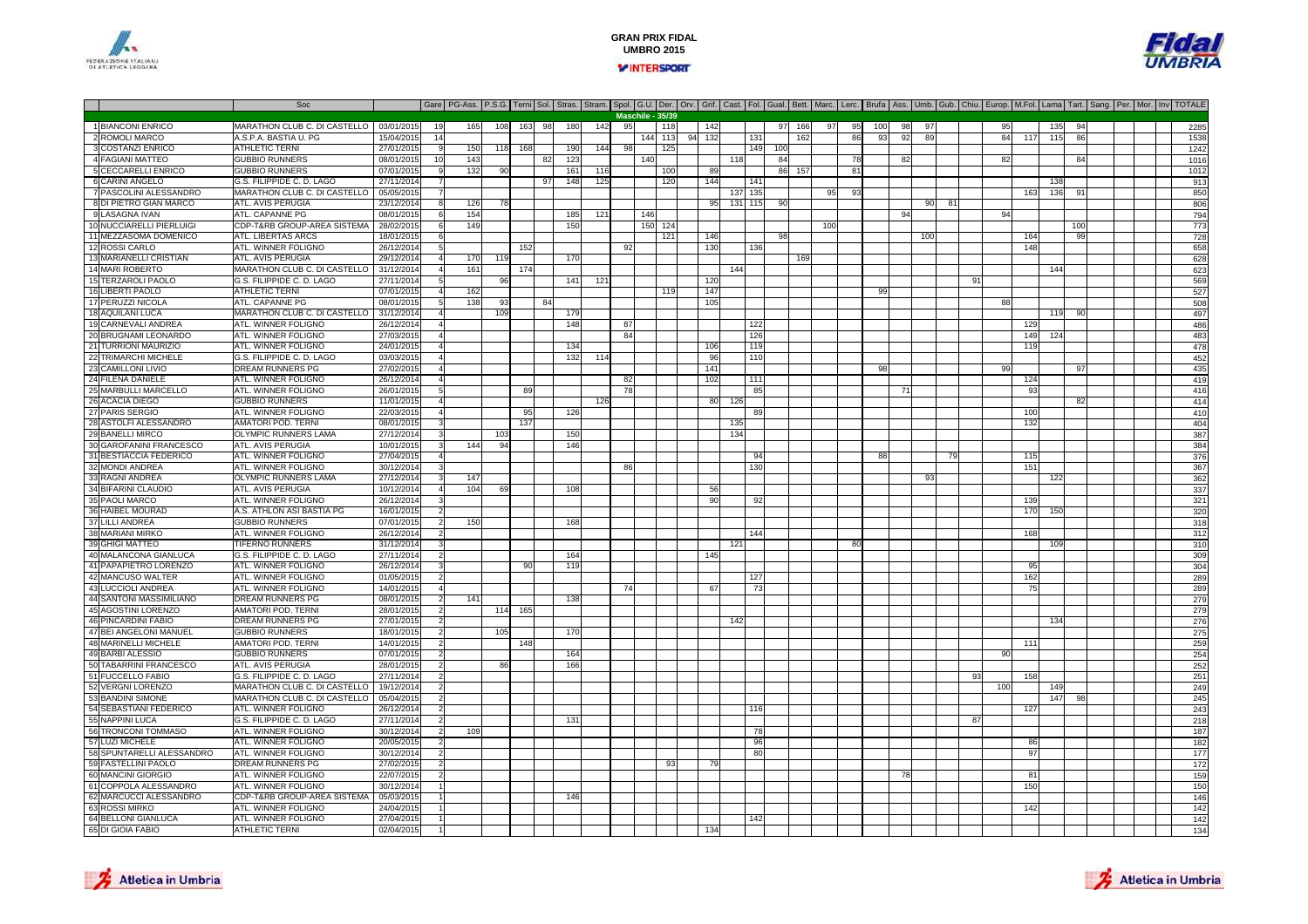





|                         | Soc                         |            | Gare   PG-Ass.   P.S.G.   Terni   Sol.   Stras.   Stram.   Spol.   G.U.   Der.   Orv.   Grit.   Cast.   Fol.   Gual.   Bett.   Marc.   Lerc.   Brufa   Ass.   Umb.   Gub.   Chiu.   Europ.   M.Fol.   Lama   Tart.   Sang. |     |  |  |  |          |     |     |    |    |          |  |  |  |                |  |  |  |     |
|-------------------------|-----------------------------|------------|----------------------------------------------------------------------------------------------------------------------------------------------------------------------------------------------------------------------------|-----|--|--|--|----------|-----|-----|----|----|----------|--|--|--|----------------|--|--|--|-----|
| 66 PORFIRI IVANO        | DREAM RUNNERS PG            | 17/03/2015 |                                                                                                                                                                                                                            |     |  |  |  |          | 59  |     |    |    |          |  |  |  |                |  |  |  | 131 |
| 67 ALERNI FABIO         | POD. MYRICAE TERNI          | 09/12/2014 |                                                                                                                                                                                                                            | 128 |  |  |  |          |     |     |    |    |          |  |  |  |                |  |  |  | 128 |
| 68 POLCHI MASSIMO       | OLYMPIC RUNNERS LAMA        | 27/12/2014 |                                                                                                                                                                                                                            |     |  |  |  |          |     | 125 |    |    |          |  |  |  |                |  |  |  | 125 |
| 69 BRUNO LUCA           | AMATORI POD. TERNI          | 09/02/2015 |                                                                                                                                                                                                                            | 123 |  |  |  |          |     |     |    |    |          |  |  |  |                |  |  |  | 123 |
| 70 MARCANTONINI MAURO   | DREAM RUNNERS PG            | 27/02/2015 |                                                                                                                                                                                                                            |     |  |  |  |          | 123 |     |    |    |          |  |  |  |                |  |  |  | 123 |
| 71 MIELE DAVIDE         | ATL. CAPANNE PG             | 08/01/2015 | 114                                                                                                                                                                                                                        |     |  |  |  |          |     |     |    |    |          |  |  |  |                |  |  |  | 114 |
| 72 MACELLETTI ANGELO    | AMATORI POD. TERNI          | 06/02/2015 |                                                                                                                                                                                                                            |     |  |  |  |          |     |     |    |    |          |  |  |  | 100            |  |  |  | 109 |
| 73 MARTELLINI MIRKO     | ATL. WINNER FOLIGNO         | 14/09/2015 |                                                                                                                                                                                                                            |     |  |  |  |          |     |     |    |    |          |  |  |  |                |  |  |  | 102 |
| 74 SCARDETTA LUCA       | <b>LIBERTAS ORVIETO</b>     | 22/04/2015 |                                                                                                                                                                                                                            |     |  |  |  | 100      |     |     |    |    |          |  |  |  |                |  |  |  | 100 |
| 75 LUCANTONI PAOLO      | ATL. WINNER FOLIGNO         | 09/05/2015 |                                                                                                                                                                                                                            |     |  |  |  |          |     |     |    |    |          |  |  |  | 99             |  |  |  | 99  |
| 76 MASCIOTTI ANDREA     | ATL. WINNER FOLIGNO         | 26/12/2014 |                                                                                                                                                                                                                            |     |  |  |  |          |     |     | 98 |    |          |  |  |  |                |  |  |  | 98  |
| 77 GUIDUCCI MARCO       | OLYMPIC RUNNERS LAMA        | 22/12/2014 |                                                                                                                                                                                                                            |     |  |  |  |          |     |     |    |    |          |  |  |  |                |  |  |  | 97  |
| 78 MARSILI MARCO        | <b>GUBBIO RUNNERS</b>       | 31/03/2015 |                                                                                                                                                                                                                            |     |  |  |  |          |     |     |    |    |          |  |  |  | 96             |  |  |  | 96  |
| 79 COZZA ANDREA         | AMATORI POD. TERNI          | 11/02/2015 |                                                                                                                                                                                                                            | 92  |  |  |  |          |     |     |    |    |          |  |  |  |                |  |  |  | 92  |
| 80 BARTOLETTI CHRISTIAN | <b>GUBBIO RUNNERS</b>       | 11/01/2015 |                                                                                                                                                                                                                            |     |  |  |  |          |     |     |    | 92 |          |  |  |  |                |  |  |  | 92  |
| 81 URBANI GIOVANNI      | <b>LIBERTAS ORVIETO</b>     | 03/01/2015 |                                                                                                                                                                                                                            |     |  |  |  |          |     |     |    |    |          |  |  |  |                |  |  |  | 92  |
| 82 SCARDACCHI MIRCO     | <b>OLYMPIC RUNNERS LAMA</b> | 22/12/2014 |                                                                                                                                                                                                                            |     |  |  |  |          |     |     |    |    | $\Omega$ |  |  |  |                |  |  |  | 91  |
| 83 CONTICELLI LEONARDO  | <b>LIBERTAS ORVIETO</b>     | 03/01/2015 |                                                                                                                                                                                                                            |     |  |  |  | $\alpha$ |     |     |    |    |          |  |  |  |                |  |  |  | 90  |
| 84 LEONARDI MICHELE     | ATL. WINNER FOLIGNO         | 17/04/2015 |                                                                                                                                                                                                                            |     |  |  |  |          |     |     |    | 88 |          |  |  |  |                |  |  |  | 88  |
| 85 MORONI ANDREA        | ATL. WINNER FOLIGNO         | 07/02/2015 |                                                                                                                                                                                                                            |     |  |  |  |          |     |     |    |    |          |  |  |  | 7 <sub>c</sub> |  |  |  | 78  |
| 86 BIANCHINI FILIPPO    | ATL. AVIS PERUGIA           | 30/12/2014 |                                                                                                                                                                                                                            |     |  |  |  |          | 4:  |     |    |    |          |  |  |  |                |  |  |  | 43  |

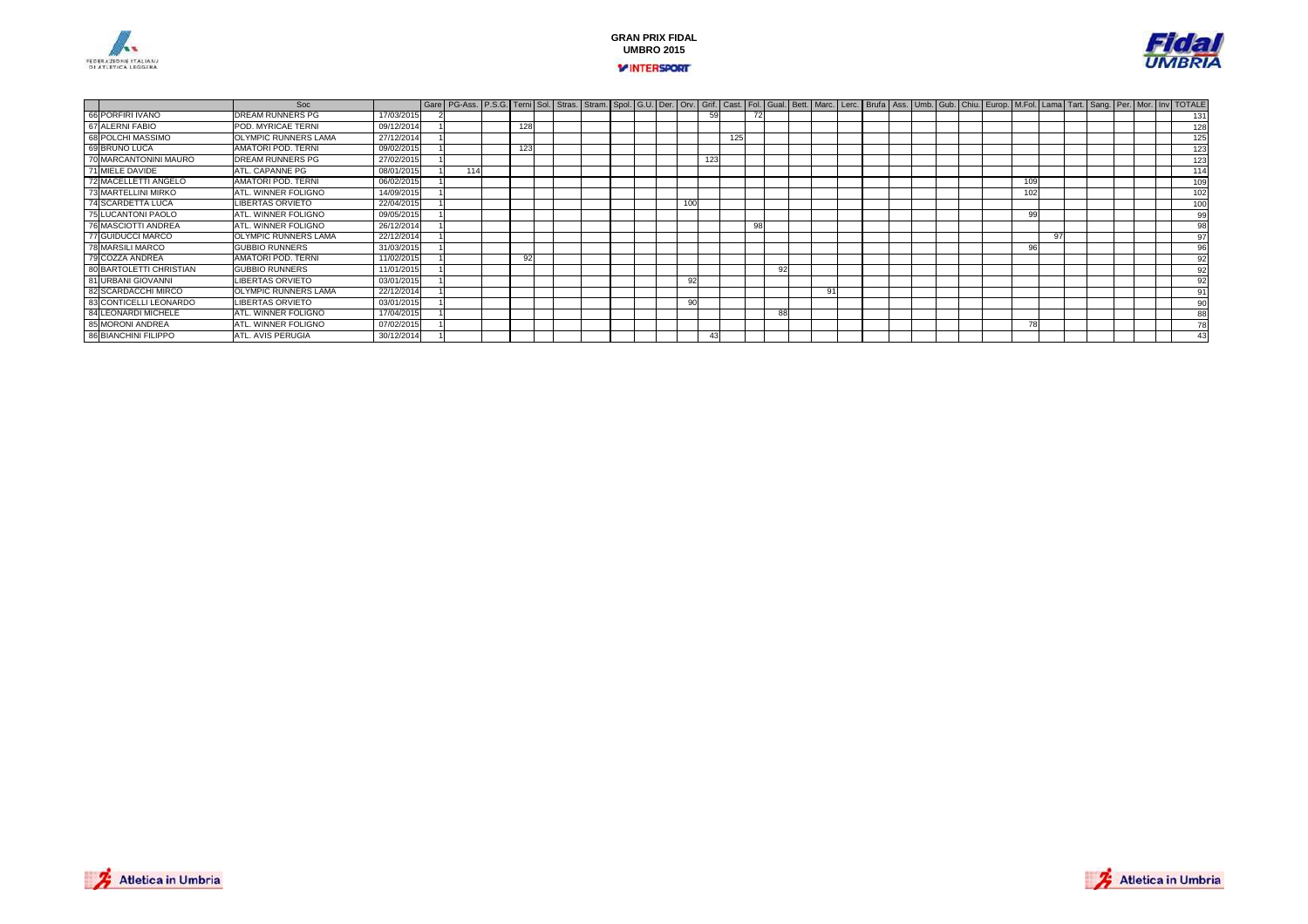



#### Soc Gare PG-Ass. P.S.G. Terni Sol. Stras. Stram. Spol. G.U. Der. Orv. Grif. Cast. Fol. Gual. Bett. Marc. Lerc. Brufa Ass. Umb. Gub. Chiu. Europ. M.Fol. Lama Tart. Sang. Per. Mor. Inv TOTALE 1 CASTELLANI SIMONE ATL. WINNER FOLIGNO 30/12/2014 <sup>23</sup> <sup>155</sup> <sup>100</sup> <sup>137</sup> <sup>88</sup> <sup>92</sup> <sup>143</sup> <sup>112</sup> <sup>129</sup> <sup>130</sup> <sup>129</sup> <sup>96</sup> <sup>164</sup> <sup>90</sup> <sup>81</sup> <sup>96</sup> <sup>94</sup> <sup>97</sup> <sup>95</sup> <sup>93</sup> <sup>93</sup> <sup>143</sup> <sup>123</sup> <sup>96</sup> <sup>2576</sup> 2 CUITI STEFANOCDP-T&RB GROUP-AREA SISTEMA 27/02/2015 19 165 112 160 81 160 96 147 123 98 145 139 142 99 168 91 100 14 100 94<br>GUBBIO RUNNERS 07/01/2015 21 139 80 78 134 85 104 90 109 116 84 160 85 78 89 84 90 92 91 136 113 90 1 2127 3 ALLEGRUCCI FABIO GUBBIO RUNNERS 07/01/2015 <sup>21</sup> <sup>139</sup> <sup>80</sup> <sup>78</sup> <sup>134</sup> <sup>85</sup> <sup>104</sup> <sup>90</sup> <sup>109</sup> <sup>116</sup> <sup>84</sup> <sup>160</sup> <sup>85</sup> <sup>78</sup> <sup>89</sup> <sup>84</sup> <sup>90</sup> <sup>92</sup> <sup>91</sup> <sup>136</sup> <sup>113</sup> <sup>90</sup> <sup>2127</sup> 4 SFONDALMONDO MASSIMILIANO0 ATL. AVIS PERUGIA | 12/12/2014 15 159 | 175 97 | 143 | 145 | 131 | 135 98 167 95 89 98 | | | 97 165 134 | | | | 1928 5 LICATA GABRIELE GUBBIO RUNNERS 07/01/2015 <sup>15</sup> <sup>163</sup> <sup>113</sup> <sup>161</sup> <sup>96</sup> <sup>166</sup> <sup>144</sup> <sup>97</sup> <sup>146</sup> <sup>121</sup> <sup>97</sup> <sup>138</sup> <sup>124</sup> <sup>143</sup> <sup>82</sup> <sup>97</sup> <sup>1888</sup> 6 FALASCHI DANIELEE CDP-T&RB GROUP-AREA SISTEMA | 27/02/2015 21 109 76 64 134 118 135 139 1 85 119 86 63 139 70 73 75 77 77 85 44 94 78 1 7 ZUCCHINI ANDREAMARATHON CLUB C. DI CASTELLO 03/01/2015<br>ATL AVIS PERLIGIA 20/12/2014 0 03/01/2015 12 141 111 93 159 138 159 138 139 139 139 139 139 140 140 141 142 143 143 144 1489 1489 1480 1480 8 CANCELLONI MARCELLO0 ATLAVIS PERUGIA 20/12/2014 13 127 85 109 77 157 117 139 109 125 120 81 153 1 1 83 3 3 4 4 4 4 4 4 482 9 DURANTI GABRIELE CDP-T&RB GROUP-AREA SISTEMA 27/02/2015 <sup>10</sup> <sup>168</sup> <sup>179</sup> <sup>147</sup> <sup>144</sup> <sup>169</sup> <sup>97</sup> <sup>99</sup> <sup>99</sup> <sup>99</sup> <sup>138</sup> <sup>1339</sup> 10 GOBBINI SIMONE CDP-T&RB GROUP-AREA SISTEMA 27/02/2015 <sup>13</sup> <sup>134</sup> <sup>93</sup> <sup>74</sup> <sup>156</sup> <sup>129</sup> <sup>84</sup> <sup>90</sup> <sup>122</sup> <sup>72</sup> <sup>79</sup> <sup>81</sup> <sup>116</sup> <sup>82</sup> <sup>1312</sup> 11 PISANI EMILIO ATL. CAPANNE PG 08/01/2015 <sup>11</sup> <sup>143</sup> <sup>96</sup> <sup>76</sup> <sup>133</sup> <sup>108</sup> <sup>128</sup> <sup>89</sup> <sup>97</sup> <sup>95</sup> <sup>153</sup> <sup>101</sup> <sup>1219</sup> 12 LUCCHETTI ANDREAA.S. ATHLON ASI BASTIA PG<br>GUBBIO RUNNERS <u>G 31/12/2014 8 170 | 170 | 150 | 150 | 145 | 146 | 100 | 100 | 100 | 100 | 150 | | | 1</u> 13 MINELLI FEDERICOO GUBBIO RUNNERS 101/01/2015 9 86 1 143 126 142 95 120 138 1 1 1 1 1 1 1 1 118 116 1 118 119 1 14 DRAGHI ANDREAG.S. A. MONTI TR<br>G.S. FILIPPIDE C. D. LAGO R 14/01/2015 8 152 108 98 94 163 140 | | | | | | | | | | | | | | | | | 97 | 156 | | | | | | 1008 15 PERICOLI LEONARDO0 G.S. FILIPPIDE C. D. LAGO 27/11/2014 13 89 51 53 57 141 102 62 85 72 61 71 9 46 9 72 867 16 OTTAVIANI ANDREA OLYMPIC RUNNERS LAMA 27/12/2014 <sup>11</sup> <sup>48</sup> <sup>136</sup> <sup>109</sup> <sup>78</sup> <sup>111</sup> <sup>143</sup> <sup>77</sup> <sup>65</sup> <sup>60</sup> <sup>41</sup> <sup>75</sup> <sup>943</sup> 17 PEZZA ANDREAG.S. FILIPPIDE C. D. LAGO<br>CDP-T&RB GROUP-AREA SISTEMA 27/11/2014 <sup>7</sup> <sup>157</sup> <sup>86</sup> <sup>147</sup> <sup>119</sup> <sup>94</sup> <sup>141</sup> <sup>129</sup> <sup>873</sup> 18 PIETROBELLI DANIELEE CDP-T&RB GROUP-AREA SISTEMA | 27/02/2015 10 141 63 63 62 130 103 1 86 77 75 75 9 9 860 87 880 880 880 880 880 19 SCAPPINI IVAN ATL. AVIS PERUGIA 12/01/2015 <sup>6</sup> <sup>160</sup> <sup>114</sup> <sup>173</sup> <sup>132</sup> <sup>127</sup> <sup>95</sup> <sup>801</sup> 20 LAZZERINI GIANFRANCOO G.S. FILIPPIDE C. D. LAGO 27/11/2014| 6 104 109 139 139 1 138 139 139 139 139 139 139 140 159 159 159 159 15 21 PANFILI FLAVIO ATL. AVIS PERUGIA 29/12/2014 <sup>5</sup> <sup>150</sup> <sup>117</sup> <sup>168</sup> <sup>145</sup> <sup>148</sup> <sup>728</sup> 22 GUERRIERI ALESSIO MARATHON CLUB C. DI CASTELLO 31/12/2014 <sup>9</sup> <sup>132</sup> <sup>47</sup> <sup>110</sup> <sup>124</sup> <sup>54</sup> <sup>59</sup> <sup>61</sup> <sup>68</sup> <sup>58</sup> <sup>713</sup> 23 BIANCHINI DANIELEATL. WINNER FOLIGNO 26/12/2014 <sup>6</sup> <sup>119</sup> <sup>81</sup> <sup>115</sup> <sup>98</sup> <sup>148</sup> <sup>126</sup> <sup>687</sup> 24 MINISTRO FRANCESCO AMATORI POD. TERNI 28/12/2014 <sup>5</sup> <sup>142</sup> <sup>96</sup> <sup>141</sup> <sup>134</sup> <sup>160</sup> <sup>673</sup> 25 COSTARELLI EMANUELE CDP-T&RB GROUP-AREA SISTEMA 27/02/2015 <sup>7</sup> <sup>71</sup> <sup>66</sup> <sup>140</sup> <sup>104</sup> <sup>92</sup> <sup>87</sup> <sup>110</sup> <sup>670</sup> 26 GIOVAGNOLI MARCOO OLYMPIC RUNNERS LAMA 22/12/2014 6 105 106 106 107 137 1 137 1 137 1 14 14 14 14 14 14 14 14 150 99 1 1 1 655 27 CARLETTI FABRIZIOO GUBBIO RUNNERS 21/01/2015 12 37 12 4 59 112 54 1 31 58 35 36 37 37 38 38 39 39 40 31 58 39 40 31 58 40 31 58<br>- The Contract of the Contract of the San Section 1, 2014 1, 31 58 38 39 39 30 31 32 33 34 59 50 31 32 34 59 68 **Maschile - 40/44**92 143 112 28 SALVATO MICHELE ATL. CAPANNE PG06/12/2014 7 81 95 | 108 | 1 52 | 146 | | | | | 146 | | | 74 55 | | | | | | | | | 29 DONINI SIMONE**ATL. WINNER FOLIGNC**  30/12/2014 <sup>5</sup> <sup>92</sup> <sup>134</sup> <sup>115</sup> <sup>125</sup> <sup>140</sup> <sup>606</sup> 30 TRABALZA RAFFAELEATL. WINNER FOLIGNO<br>ATL. WINNER FOLIGNO 27/12/2014 <sup>6</sup> <sup>93</sup> <sup>90</sup> <sup>106</sup> <sup>109</sup> <sup>68</sup> <sup>137</sup> <sup>603</sup> 31 TARARA UMBERTOO ATL. WINNER FOLIGNO 30/12/2014 5 138 138 89 136 38 38 42 126 126 126 127 128 128 129 129 129 120 120 120 120 32 PEPPICELLI MARCO G.S. FILIPPIDE C. D. LAGO 27/11/2014 <sup>4</sup> <sup>145</sup> <sup>136</sup> <sup>130</sup> <sup>98</sup> <sup>509</sup> 33 BRAGANTI MAURO OLYMPIC RUNNERS LAMA 22/12/2014 <sup>4</sup> <sup>149</sup> <sup>100</sup> <sup>100</sup> <sup>143</sup> <sup>492</sup> 34 ZOCCOLINI MICHELE ATL. CAPANNE PG 31/12/2014 <sup>4</sup> <sup>142</sup> <sup>98</sup> <sup>131</sup> <sup>114</sup> <sup>485</sup> 35 AQUILINI GIANLUIGI ATL. WINNER FOLIGNO<br>ATL. CAPANNE PG 14/01/2015 <sup>3</sup> <sup>164</sup> <sup>174</sup> <sup>145</sup> <sup>483</sup> 36 MINCIOTTI MASSIMILIANO ATL. CAPANNE PG 01/03/2015 <sup>4</sup> <sup>95</sup> <sup>122</sup> <sup>122</sup> <sup>143</sup> <sup>482</sup> 37 PANICALE STEFANO ATL. AVIS PERUGIA 23/12/2014 <sup>5</sup> <sup>114</sup> <sup>69</sup> <sup>61</sup> <sup>158</sup> <sup>79</sup> <sup>481</sup> 38 MINGARONI FLAVIO0 ATL. WINNER FOLIGNO 26/12/2014 4 109 113 113 113 120 120 120 120 121 127 113 127 11 39 CASSIOLI MICHELEE ATL. CSAIN PERUGIA | 08/01/2015 7| 71 | 43| 98| | | 57| 23 | | 140| | | | | | | | | | 45| | | | | | | 477 40 PETRUZZI PIETRO OLYMPIC RUNNERS LAMA 22/12/2014 <sup>4</sup> <sup>144</sup> <sup>134</sup> <sup>94</sup> <sup>95</sup> <sup>467</sup> 41 RAIO ROBERTO ATL. WINNER FOLIGNO 26/12/2014 <sup>7</sup> <sup>64</sup> <sup>94</sup> <sup>68</sup> <sup>43</sup> <sup>51</sup> <sup>67</sup> <sup>66</sup> <sup>453</sup> 42 MACCABEI MASSIMILIANO ATL. WINNER FOLIGNO 30/12/2014 <sup>4</sup> <sup>124</sup> <sup>100</sup> <sup>101</sup> <sup>119</sup> <sup>444</sup> 43 LOMBARDI EMANUELEATL. WINNER FOLIGNO 0 126/12/2014 4 123 | | | | | | | | | | | | 102 | | | | 83 | | | | | | 122 | | | | | | | | 430 | | | | | | | 430 44 SCORZIELLO FRANCO DREAM RUNNERS PG 04/03/2015 <sup>3</sup> <sup>145</sup> <sup>123</sup> <sup>146</sup> <sup>414</sup> 45 ORSINI MARCO ATL. UMBERTIDE 30/04/2015 <sup>3</sup> <sup>137</sup> <sup>121</sup> <sup>136</sup> <sup>394</sup> 46 SPORTOLETTI CRISTIANO0 ATLAVIS PERUGIA | 31/01/2015 4 48 124 124 124 13 13 13 148 124 124 1258 1259 1269 127 128 128 128 128 128 12 47 SOLLEVANTI MARCO GUBBIO RUNNERS 08/01/2015 <sup>5</sup> <sup>96</sup> <sup>64</sup> <sup>66</sup> <sup>59</sup> <sup>72</sup> <sup>357</sup> 48 MONDI STEFANO ATL. WINNER FOLIGNO 30/12/2014 <sup>4</sup> <sup>110</sup> <sup>73</sup> <sup>82</sup> <sup>83</sup> <sup>348</sup> 49 BARACCHI FEDERICO OLYMPIC RUNNERS LAMA 22/12/2014 <sup>3</sup> <sup>139</sup> <sup>125</sup> <sup>64</sup> <sup>328</sup> TITTARELLI MICHELE ATL. AVIS PERUGIA 09/01/2015 <sup>2</sup> <sup>162</sup> <sup>142</sup> <sup>304</sup> 51 BATORI GIAMPAOLO ATL. WINNER FOLIGNO 26/12/2014 <sup>3</sup> <sup>97</sup> <sup>104</sup> <sup>101</sup> <sup>302</sup> 52 BOGLIARI ROBERTO TIFERNO RUNNERS 09/01/2015 <sup>3</sup> <sup>111</sup> <sup>93</sup> <sup>86</sup> <sup>290</sup> 53 COCCA VINCENZOO ATLAVIS PERUGIA 15/04/2015 2 | | | | | 149 | | | | | | | | | | | | | | | 139 | | | | 288 54 AQUILINO LORENZOO ATL.CAPANNE PG 19/01/2015 3 90 1 1 1 108 1 108 1 1 108 1 1 1 1 284 55 BOLDRINI SIMONE G.S. FILIPPIDE C. D. LAGO0 24/02/2015 3 1 122 1 122 1 79 1 1 1 1 1 1 1  $79$ 56 DE BONIS LUIGL ATL. WINNER FOLIGNO 26/12/2014 <sup>2</sup> <sup>140</sup> <sup>138</sup> <sup>278</sup> 57 SANTARELLA GIUSEPPEDREAM RUNNERS PG<br>ATL. WINNER FOLIGNO 16/06/2015 <sup>4</sup> <sup>69</sup> <sup>72</sup> <sup>54</sup> <sup>82</sup> <sup>277</sup> 58 FALCHI ENRICO ATL. WINNER FOLIGNO 26/12/2014 <sup>3</sup> <sup>91</sup> <sup>72</sup> <sup>112</sup> <sup>275</sup> 59 TORTOIOLI MARCO ATL. AVIS PERUGIA 12/01/2015 <sup>2</sup> <sup>137</sup> <sup>137</sup> <sup>274</sup> 60 MARIUCCI ANDREA GUBBIO RUNNERS 31/01/2015 <sup>2</sup> <sup>139</sup> <sup>130</sup> <sup>269</sup> 61 GUERRI LEANDROO OLYMPIC RUNNERS LAMA 22/12/2014 3 | | | | | | | | | | | 105 | | | 80 | | 83 | | | | | | | | | | | | | 268 62 MINNITI LUCA**ATL. CAPANNE PG**<br>ATL. WINNER FOLIGNO 18/12/2014 <sup>5</sup> <sup>63</sup> <sup>40</sup> <sup>92</sup> <sup>22</sup> <sup>37</sup> <sup>254</sup> 63 ANGELUCCI MASSIMILIANO ATL. WINNER FOLIGNO 26/12/2014 <sup>3</sup> <sup>67</sup> <sup>39</sup> <sup>142</sup> <sup>248</sup> 64 BELLANCA PIETRO G.S. FILIPPIDE C. D. LAGO 10/12/2014 <sup>3</sup> <sup>128</sup> <sup>108</sup> <sup>5</sup> <sup>241</sup> 65 SIMONELLI MASSIMILIANOATL. WINNER FOLIGNO 14/01/2015 <sup>3</sup> <sup>59</sup> <sup>140</sup> <sup>40</sup> <sup>239</sup>



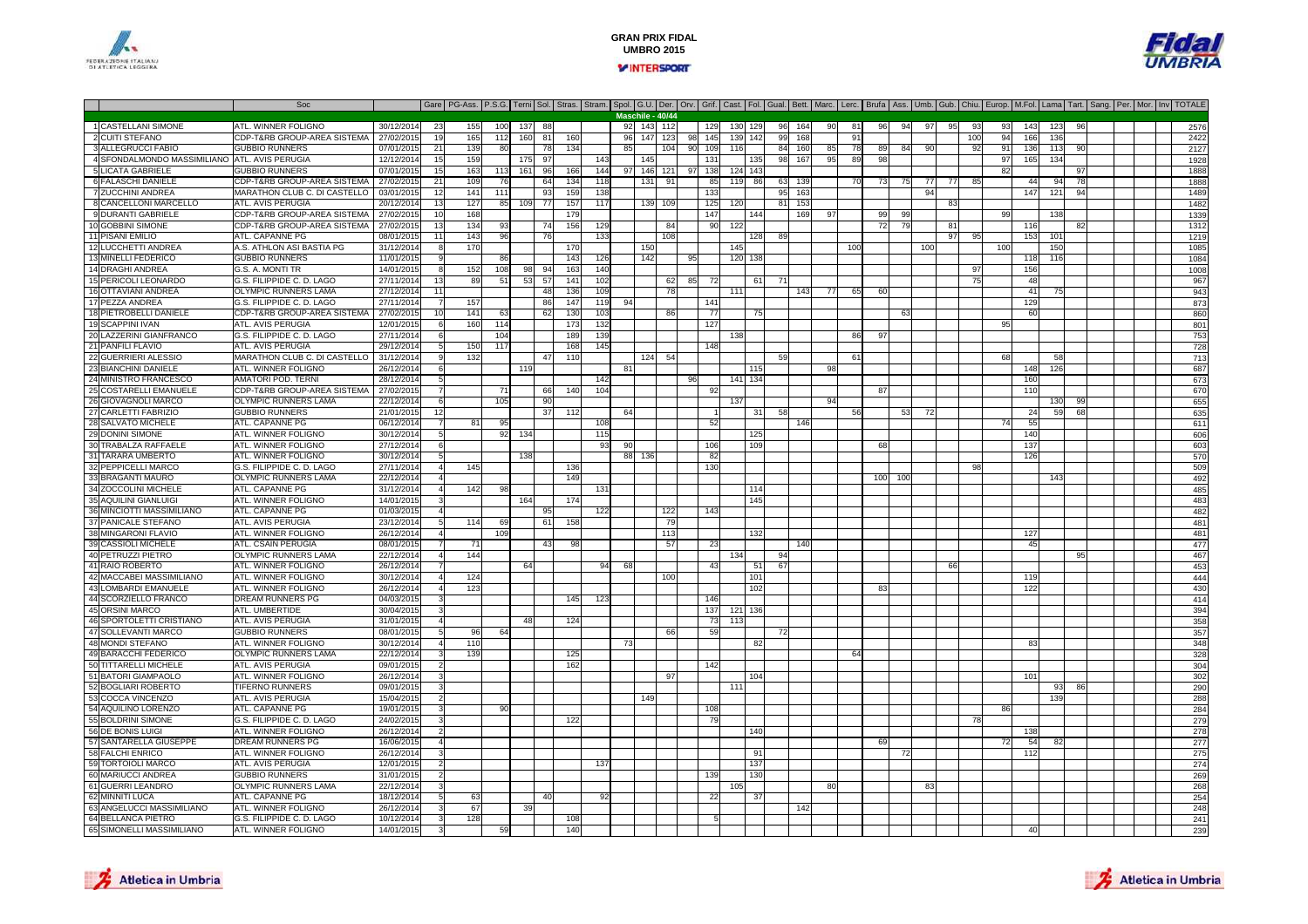



|                              | Soc                          |            |                | Gare   PG-Ass.   P.S.G.   Terni   Sol.   Stras.   Stram.   Spol.   G.U.   Der.   Orv.   Grif.   Cast.   Fol.   Gual.   Bett.   Marc.   Lerrc.   Brufa   Ass.   Umb.   Gub.   Chiu.   Europ.   M.Fol.   Lama   Tart.   Sang. |    |     |    |     |     |  |    |     |     |    |     |    |    |    |     |    |    |    |    |     |     |    |  |  |          |
|------------------------------|------------------------------|------------|----------------|-----------------------------------------------------------------------------------------------------------------------------------------------------------------------------------------------------------------------------|----|-----|----|-----|-----|--|----|-----|-----|----|-----|----|----|----|-----|----|----|----|----|-----|-----|----|--|--|----------|
| 66 CAPANNI FRANCESCO         | MARATHON CLUB C. DI CASTELLO | 07/01/2015 | $\overline{2}$ |                                                                                                                                                                                                                             |    |     |    |     |     |  |    |     | 117 |    |     |    |    |    |     |    |    |    |    |     | 119 |    |  |  | 236      |
| 67 DE ROSE VINCENZO          | ATL. AVIS PERUGIA            | 18/12/2014 |                |                                                                                                                                                                                                                             |    |     |    | 101 |     |  |    |     |     |    |     |    |    |    |     |    |    |    | 73 | 62  |     |    |  |  | 236      |
| 68 PAOLUCCI MARCO            | OLYMPIC RUNNERS LAMA         | 22/12/2014 |                |                                                                                                                                                                                                                             |    |     |    |     |     |  |    |     |     |    |     |    |    |    |     | 98 |    |    |    |     | 133 |    |  |  | 231      |
| 69 PAOLEMILI DANIELE         | <b>ATHLETIC TERNI</b>        | 09/01/2015 |                |                                                                                                                                                                                                                             |    | 124 |    |     |     |  |    |     |     |    |     |    |    |    |     |    |    |    |    | 104 |     |    |  |  | 228      |
| 70 BIASCIANO FRANCESCO       | AMATORI POD. TERNI           | 29/12/201  |                |                                                                                                                                                                                                                             |    | 104 |    |     |     |  |    |     |     | 41 |     |    |    |    |     |    |    |    |    | 72  |     |    |  |  | 217      |
| 71 VINCENTI DANIELE          | ATL. WINNER FOLIGNO          | 30/12/2014 |                |                                                                                                                                                                                                                             |    |     | 60 |     |     |  |    |     |     | 79 |     |    |    |    | -77 |    |    |    |    |     |     |    |  |  | 216      |
| 72 FRATINI PAOLO             | G.S. A. MONTI TR             | 15/01/2015 |                |                                                                                                                                                                                                                             |    | 77  |    |     |     |  |    |     |     |    | 137 |    |    |    |     |    |    |    |    |     |     |    |  |  | 214      |
| 73 TESTA FABIO               | CDP-T&RB GROUP-AREA SISTEMA  | 28/02/201  | 2              | 91                                                                                                                                                                                                                          |    |     |    | 112 |     |  |    |     |     |    |     |    |    |    |     |    |    |    |    |     |     |    |  |  | 203      |
| 74 VOLPI ENRICO              | ATL. WINNER FOLIGNO          | 26/12/2014 |                |                                                                                                                                                                                                                             |    | 63  |    |     |     |  |    |     |     | 58 |     |    |    |    |     |    |    |    |    | 81  |     |    |  |  | 202      |
| 75 RADICCHI SAURO            | <b>GUBBIO RUNNERS</b>        | 18/01/2015 | $\mathcal{P}$  |                                                                                                                                                                                                                             | 54 |     |    | 142 |     |  |    |     |     |    |     |    |    |    |     |    |    |    |    |     |     |    |  |  | 196      |
| 76 ANGELUCCI MASSIMO         | ATL. WINNER FOLIGNO          | 16/05/201  |                |                                                                                                                                                                                                                             |    |     |    |     |     |  |    |     |     | 49 |     |    |    |    | 73  |    |    |    |    | 73  |     |    |  |  | 195      |
| 77 CARDARELLI FEDERICO       | G.S. FILIPPIDE C. D. LAGO    | 24/03/201  |                |                                                                                                                                                                                                                             |    |     |    |     | 105 |  |    |     |     |    |     |    |    |    |     |    |    | 89 |    |     |     |    |  |  | 194      |
| <b>78 GIURIATI MIRCO</b>     | A.S. ATHLON ASI BASTIA PG    | 04/04/201  |                |                                                                                                                                                                                                                             |    |     |    |     |     |  | 93 | 101 |     |    |     |    |    |    |     |    |    |    |    |     |     |    |  |  | 194      |
| 79 ROSATI DIEGO              | ATL. CAPANNE PG              | 19/01/201  |                |                                                                                                                                                                                                                             |    |     |    |     |     |  |    | 102 |     |    |     |    |    |    |     |    |    |    | 87 |     |     |    |  |  | 189      |
| 80 BRUSCHI STEFANO           | <b>OLYMPIC RUNNERS LAMA</b>  | 22/12/2014 | $\overline{2}$ |                                                                                                                                                                                                                             |    |     |    |     |     |  |    |     | 110 |    |     |    |    |    | -55 |    |    |    |    |     |     |    |  |  | 165      |
| 81 GIACOMETTI CRISTIANO      | <b>GUBBIO RUNNERS</b>        | 23/01/2015 |                |                                                                                                                                                                                                                             |    |     |    | 104 |     |  |    |     |     |    |     |    |    |    |     |    |    |    |    | 58  |     |    |  |  | 162      |
| 82 BIONDI RICCARDO           | G.S. FILIPPIDE C. D. LAGO    | 18/05/2015 |                |                                                                                                                                                                                                                             |    |     |    |     |     |  |    |     |     |    |     |    |    |    |     |    |    |    |    | 157 |     |    |  |  | 157      |
| <b>83 SANTINI CRISTIAN</b>   | ATL. WINNER FOLIGNO          | 22/07/2015 |                |                                                                                                                                                                                                                             |    |     |    |     |     |  |    |     |     |    |     |    |    | 53 |     |    | 6. |    |    | 39  |     |    |  |  | 155      |
| 84 VITI ALESSIO              | <b>OLYMPIC RUNNERS LAMA</b>  | 27/12/201  |                |                                                                                                                                                                                                                             |    |     |    |     |     |  |    |     | 99  |    |     |    |    |    |     |    |    |    |    |     | 56  |    |  |  | 155      |
| 85 SIROTTI MARCO             | POD. MYRICAE TERNI           | 04/12/201  |                |                                                                                                                                                                                                                             |    | 150 |    |     |     |  |    |     |     |    |     |    |    |    |     |    |    |    |    |     |     |    |  |  | 150      |
| 86 LANDUCCI LUCA             | OLYMPIC RUNNERS LAMA         | 22/12/201  |                |                                                                                                                                                                                                                             |    |     |    |     |     |  |    |     |     |    |     | 81 | 69 |    |     |    |    |    |    |     |     |    |  |  | 150      |
| 87 BONINI MAURO              | ATL. AVIS PERUGIA            | 27/12/2014 |                | 138                                                                                                                                                                                                                         |    |     |    |     |     |  |    |     |     |    |     |    |    |    |     |    |    |    |    |     |     |    |  |  | 138      |
| <b>88 RADICCHI FRANCESCO</b> | CDP-T&RB GROUP-AREA SISTEMA  | 28/02/201  |                | 137                                                                                                                                                                                                                         |    |     |    |     |     |  |    |     |     |    |     |    |    |    |     |    |    |    |    |     |     |    |  |  | 137      |
| 89 SPOGNETTA FRANCESCO       | AMATORI POD. TERNI           | 08/01/2015 |                |                                                                                                                                                                                                                             |    |     |    |     |     |  |    |     |     |    |     |    |    |    |     |    |    |    |    | 134 |     |    |  |  | 134      |
| 90 ORBI FRANCESCO            | ATL. WINNER FOLIGNO          | 19/12/2014 |                |                                                                                                                                                                                                                             |    |     |    |     |     |  |    |     |     |    |     |    |    |    | 68  |    |    |    |    | 61  |     |    |  |  | 129      |
| 91 BATTISTONI LUCA           | CDP-T&RB GROUP-AREA SISTEMA  | 28/02/201  |                |                                                                                                                                                                                                                             |    |     |    |     |     |  |    |     |     |    |     |    |    |    |     |    |    |    |    | 128 |     |    |  |  | 128      |
| 92 BALLARANI RICCARDO        | CDP-T&RB GROUP-AREA SISTEMA  | 31/05/201  |                |                                                                                                                                                                                                                             |    |     |    |     |     |  |    |     |     |    |     |    |    | 57 |     |    |    |    | 70 |     |     |    |  |  | 127      |
| 93 MANTINI GIANLUCA          | <b>OLYMPIC RUNNERS LAMA</b>  | 27/12/2014 |                |                                                                                                                                                                                                                             |    |     |    |     |     |  |    |     |     |    |     |    |    |    |     |    |    |    |    |     | 125 |    |  |  | 125      |
| 94 BARBACCI CLAUDIO          | <b>GUBBIO RUNNERS</b>        | 26/01/201  |                |                                                                                                                                                                                                                             |    |     |    |     |     |  |    |     |     | 39 |     |    |    |    |     |    |    |    |    |     |     |    |  |  | 124      |
| 95 GIORDANO ANDREA           | <b>LIBERTAS ORVIETO</b>      | 21/01/201  |                |                                                                                                                                                                                                                             |    |     |    | 120 |     |  |    |     |     |    |     |    |    |    |     |    |    |    |    |     |     |    |  |  | 120      |
| 96 MEOZZI MIRCO              | <b>OLYMPIC RUNNERS LAMA</b>  | 22/12/2014 |                |                                                                                                                                                                                                                             |    |     |    |     |     |  |    |     | 118 |    |     |    |    |    |     |    |    |    |    |     |     |    |  |  | 118      |
| 97 CAMILLONI LUCA            | DREAM RUNNERS PG             | 05/03/2015 |                |                                                                                                                                                                                                                             |    |     |    | 114 |     |  |    |     |     |    |     |    |    |    |     |    |    |    |    |     |     |    |  |  | 114      |
| 98 DE ROSA RAFFAELE          | ATL. CAPANNE PG              | 06/12/2014 | $\mathcal{P}$  |                                                                                                                                                                                                                             |    |     |    |     |     |  |    |     |     | 46 |     |    |    |    |     |    |    |    |    | 67  |     |    |  |  | 113      |
| 99 BARBERI ANDREA            | OLYMPIC RUNNERS LAMA         | 25/12/201  |                |                                                                                                                                                                                                                             |    |     |    |     |     |  |    |     | 108 |    |     |    |    |    |     |    |    |    |    |     |     |    |  |  | 108      |
| ## RUBELLINI LEONARDO        | <b>TIFERNO RUNNERS</b>       | 31/12/2014 |                |                                                                                                                                                                                                                             |    |     |    |     |     |  |    |     |     |    |     |    |    |    |     |    |    |    |    |     | 105 |    |  |  | 105      |
| ## BORSI ANDREA              | <b>OLYMPIC RUNNERS LAMA</b>  | 22/12/2014 |                |                                                                                                                                                                                                                             |    |     | 9  |     |     |  |    |     |     |    |     |    |    |    |     |    |    |    |    |     |     |    |  |  | 98       |
| ## LILLI ROBERTO             | A.S. ATHLON ASI BASTIA PG    | 21/01/201  |                |                                                                                                                                                                                                                             |    |     |    |     |     |  |    |     |     |    |     |    |    |    | 91  |    |    |    |    |     |     |    |  |  | 91       |
| ## CAVALLETTI ROBERTO        | POD. MYRICAE TERNI           | 04/12/2014 |                |                                                                                                                                                                                                                             |    |     |    |     |     |  | 53 |     |     |    |     |    |    |    |     |    |    |    |    | 36  |     |    |  |  | 89       |
| ## BALDONI ROBERTO           | A.S. ATHLON ASI BASTIA PG    | 21/01/2015 |                |                                                                                                                                                                                                                             |    |     |    |     |     |  |    |     |     |    |     |    |    |    | 86  |    |    |    |    |     |     |    |  |  | 86       |
| ## ALUNNO LAMBERTO           | <b>GUBBIO RUNNERS</b>        | 31/03/2015 |                |                                                                                                                                                                                                                             |    |     |    |     |     |  |    |     |     |    |     |    |    |    |     |    |    |    |    | 85  |     |    |  |  |          |
| ## GIORGETTI FEDERICO        | DREAM RUNNERS PG             | 08/01/2015 |                |                                                                                                                                                                                                                             |    |     |    |     |     |  |    |     |     |    |     |    |    |    |     |    |    |    | 79 |     |     |    |  |  | 85<br>79 |
| ## BAZZICA DANIELE           | ATL. WINNER FOLIGNO          | 22/07/201  |                |                                                                                                                                                                                                                             |    |     |    |     |     |  |    |     |     |    |     |    |    |    |     |    |    |    |    | 75  |     |    |  |  | 75       |
| ## VAGNARELLI GIANLUCA       | <b>GUBBIO RUNNERS</b>        | 18/01/2015 |                |                                                                                                                                                                                                                             |    |     |    |     |     |  |    |     |     |    |     |    |    |    |     |    |    |    |    |     |     | 72 |  |  | 72       |
| ## MENGANI MARCO             | ATL. WINNER FOLIGNO          | 21/05/201  |                |                                                                                                                                                                                                                             |    |     |    |     |     |  |    |     |     | 70 |     |    |    |    |     |    |    |    |    |     |     |    |  |  | 70       |
| ## MACCABEI GIOVANNI         | ATL. WINNER FOLIGNO          | 26/12/201  |                |                                                                                                                                                                                                                             |    |     |    |     |     |  |    |     |     |    |     |    |    |    |     |    |    |    |    | 69  |     |    |  |  | 69       |
| ## CITTADINI GUIDO           | <b>ATHLETIC TERNI</b>        | 07/02/201  |                |                                                                                                                                                                                                                             |    |     | 68 |     |     |  |    |     |     |    |     |    |    |    |     |    |    |    |    |     |     |    |  |  |          |
|                              |                              |            |                |                                                                                                                                                                                                                             |    |     |    |     |     |  |    |     |     |    |     |    |    |    |     |    |    |    |    |     |     |    |  |  | 68       |
| ## PAOLINI FABIO             | ATL. WINNER FOLIGNO          | 26/12/2014 |                |                                                                                                                                                                                                                             |    |     |    |     |     |  |    |     |     | 62 |     |    |    |    |     |    |    |    |    |     |     |    |  |  | 62       |
| ## GIOVANNINI MARCO          | ATL. WINNER FOLIGNO          | 21/05/2015 |                |                                                                                                                                                                                                                             |    |     |    |     |     |  |    |     |     | 36 |     |    |    |    |     |    |    |    |    | 26  |     |    |  |  | 62       |
| ## RANALLI GIOVANNI          | <b>GUBBIO RUNNERS</b>        | 13/01/2015 |                |                                                                                                                                                                                                                             |    |     |    |     |     |  |    |     |     | 57 |     |    |    |    |     |    |    |    |    |     |     |    |  |  | 57       |
| ## NERONI CLAUDIO            | A.S. ATHLON ASI BASTIA PG    | 05/07/2015 |                |                                                                                                                                                                                                                             |    |     |    |     |     |  |    |     |     |    |     |    |    |    | 56  |    |    |    |    |     |     |    |  |  | 56       |
| ## SUGONI MASSIMILIANO       | <b>ATHLETIC TERNI</b>        | 15/02/2015 |                |                                                                                                                                                                                                                             |    |     |    |     |     |  |    |     |     | 40 |     |    |    |    |     |    |    |    |    |     |     |    |  |  | 40       |
| ## FORIERI STEFANO           | ATL. WINNER FOLIGNO          | 26/01/2015 |                |                                                                                                                                                                                                                             |    |     |    |     |     |  |    |     |     | 32 |     |    |    |    |     |    |    |    |    |     |     |    |  |  | 32       |
| <b>EGIDI MIRKO</b>           | ATL. WINNER FOLIGNO          | 14/01/201  |                |                                                                                                                                                                                                                             |    |     |    |     |     |  |    |     |     | 29 |     |    |    |    |     |    |    |    |    |     |     |    |  |  | 29       |
| ## PARADISI ANDREA           | ATL. WINNER FOLIGNO          | 20/08/2015 |                |                                                                                                                                                                                                                             |    |     |    |     |     |  |    |     |     |    |     |    |    |    |     |    |    |    |    | 27  |     |    |  |  | 27       |
| ## BOCCIOLI STEFANO          | ATL. CAPANNE PG              | 08/01/201  |                |                                                                                                                                                                                                                             |    |     |    |     |     |  |    |     | 24  |    |     |    |    |    |     |    |    |    |    |     |     |    |  |  | 24       |
| ## PROIETTI STEFANO          | POD. MYRICAE TERNI           | 02/02/201  |                |                                                                                                                                                                                                                             |    | 24  |    |     |     |  |    |     |     |    |     |    |    |    |     |    |    |    |    |     |     |    |  |  | 24       |
| ## CORTONA ALESSANDRO        | G.S. FILIPPIDE C. D. LAGO    | 27/11/2014 |                |                                                                                                                                                                                                                             |    |     |    |     |     |  |    |     | 20  |    |     |    |    |    |     |    |    |    |    |     |     |    |  |  | 20       |

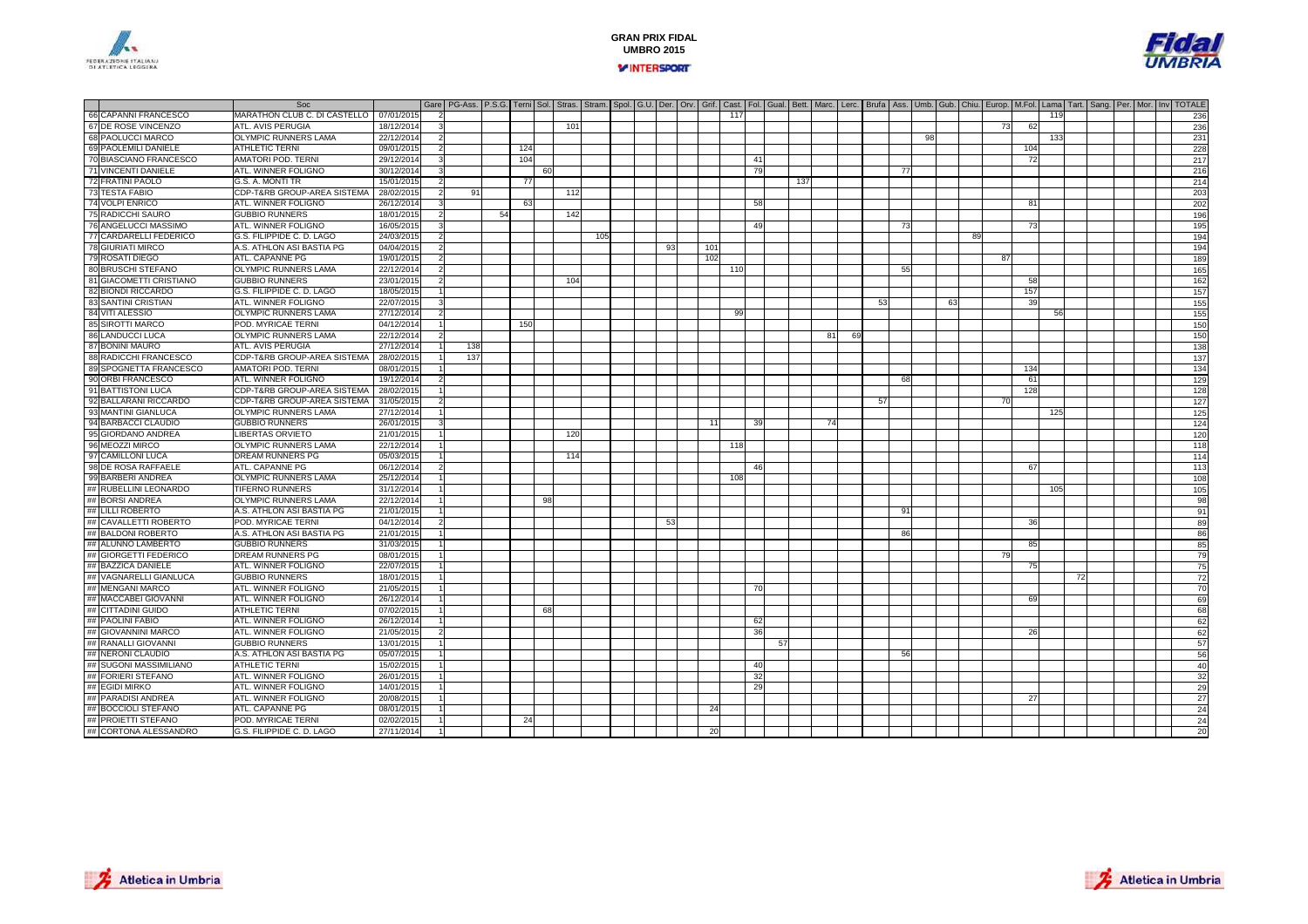

8

13

17

26

36

42

59

65

### **GRAN PRIX FIDALUMBRO 2015VINTERSPORT**

**Maschile - 45/49**

Soc Gare PG-Ass. P.S.G. Terni Sol. Stras. Stram. Spol. G.U. Der. Orv. Grif. Cast. Fol. Gual. Bett. Marc. Lerc. Brufa Ass. Umb. Gub. Chiu. Europ. M.Fol. Lama Tart. Sang. Per. Mor. Inv TOTALE



#### 1 SPACCI FABRIZIOCDP-T&RB GROUP-AREA SISTEMA | 27/02/2015 25 149 108 132 80 160 120 92 145 117 96 144 125 133 98 167 97 100 97 97 95 98 100 161 133 97 1 2941<br>CDP-T&RB GROUP-AREA SISTEMA | 28/02/2015 25 82 67 86 68 178 106 74 139 76 54 114 2 MENCONI ANTONELLOCD CDP-T&RB GROUP-AREA SISTEMA | 28/02/2015 25 82 67 86 68 178 106 74 139 76 142 161 178 106 142 82 74 62 75 77 69 69 81 72 93 81 1 1 2168<br>CO CONTINUIST COUNCIL AND 20/02/2015 25 82 67 86 68 178 106 74 139 76 149 161 178 1 3 PACCHIA ALESSANDRO0 ATL.WINNER FOLIGNO 31/12/2014 19 112 155 126 81 142 95 116 120 105 85 151 37 85 86 86 92 117 118 91 | 2050 4 ZANINO GIOVANNI ALESSIO0 A.S.P.A. BASTIA U. PG 15/04/2015 17 149 120 97 146 138 139 97 169 97 169 98 99 99 95 96 90 94 97 155 1964 1964 5 CAVALLUCCI MARCO0 ATHLETIC TERNI 29/01/2015 14 167 116 165 98 190 144 99 122 98 143 143 99 170 1 1 1 1 169 1 169 1 169 1 1923 6 TEODORI LUCA ATL. AVIS PERUGIA 10/12/2014 <sup>14</sup> <sup>158</sup> <sup>109</sup> <sup>92</sup> <sup>168</sup> <sup>138</sup> <sup>147</sup> <sup>115</sup> <sup>141</sup> <sup>121</sup> <sup>92</sup> <sup>166</sup> <sup>93</sup> <sup>95</sup> <sup>160</sup> <sup>1795</sup> 7 SAVERI UGO ATL. AVIS PERUGIA 10/01/2015 <sup>12</sup> <sup>89</sup> <sup>164</sup> <sup>140</sup> <sup>148</sup> <sup>119</sup> <sup>145</sup> <sup>124</sup> <sup>168</sup> <sup>96</sup> <sup>95</sup> <sup>162</sup> <sup>94</sup> <sup>1544</sup> TACCUCCI MAURIZIO0 CDP-T&RB GROUP-AREA SISTEMA 27/02/2015 12 162 163 163 160 125 77 144 121 147 121 147 121 96 96 94 99 143 143 9 BOCCHINI MAURIZIOO CDP-T&RB GROUP-AREA SISTEMA | 27/02/2015 18 76 66 65 132 110 68 59 74 101 74 101 74 83 75 74 81 68 75 74 81 73 94 87 1460 10 DI STEFANO SILVIO CDP-T&RB GROUP-AREA SISTEMA 28/02/2015 <sup>12</sup> <sup>153</sup> <sup>104</sup> <sup>128</sup> <sup>131</sup> <sup>112</sup> <sup>93</sup> <sup>95</sup> <sup>91</sup> <sup>96</sup> <sup>165</sup> <sup>139</sup> <sup>98</sup> <sup>1405</sup> 11 FRANCESCHELLI LUIGI ATL. AVIS PERUGIA 02/01/2015 <sup>10</sup> <sup>168</sup> <sup>143</sup> <sup>124</sup> <sup>149</sup> <sup>140</sup> <sup>95</sup> <sup>98</sup> <sup>100</sup> <sup>99</sup> <sup>170</sup> <sup>1286</sup> 12 PIRILLI ANDREADREAM RUNNERS PG<br>ATL. WINNER FOLIGNC 23/02/2015 <sup>10</sup> <sup>93</sup> <sup>141</sup> <sup>93</sup> <sup>123</sup> <sup>148</sup> <sup>139</sup> <sup>94</sup> <sup>164</sup> <sup>98</sup> <sup>98</sup> <sup>1191</sup> CAPODIMONTI FAUSTO0 ATL. WINNER FOLIGNO 26/12/2014 14 79 106 112 80 140 85 79 83 8 68 76 80 72 82 43 1 11 14 VECCHINI SERGIO0 MARATHON CLUB C. DI CASTELLO | 31/12/2014 10 130 96 1 161 161 1 161 179 179 179 179 189 1 169 81 101 169 116 15 TORTOIOLI ANDREAATL. CAPANNE PG 06/12/2014 11 115 88 1 145 109 92 64 122 67 152 9 9 9 9 9 9 9 9 9 9 9 9 9 9 9 12 16 MARIANGELONI ALFIO0 ATL. AVIS PERUGIA \_\_\_\_\_\_\_\_ | 10/01/2015 10 116 89 | | | 144 | | | 91 | 65 123 65 | 150 | | | | | | | | | 86 87 | | | | | | | | | | 1016 FADDA ANDREA MARATHON CLUB C. DI CASTELLO 31/12/2014 <sup>11</sup> <sup>57</sup> <sup>21</sup> <sup>114</sup> <sup>104</sup> <sup>58</sup> <sup>102</sup> <sup>42</sup> <sup>67</sup> <sup>139</sup> <sup>63</sup> <sup>73</sup> <sup>840</sup> 18 MORGANTI SERGIOO MARATHON CLUB C. DI CASTELLO 03/01/2015 11 65 464 116 104 116 104 61 48 105 45 69 75 76 76 76 76 75 75 76 75<br>C 19 MARCONI FEDERICO ATL. AVIS PERUGIA 10/01/2015 <sup>6</sup> <sup>148</sup> <sup>149</sup> <sup>130</sup> <sup>124</sup> <sup>128</sup> <sup>110</sup> <sup>789</sup> 20 PLACIDI ROBERTO0 ATL. WINNER FOLIGNO 30/12/2014 10 84 74 72 118 118 15 8 8 8 8 9 762 72 72 72 67 99 7 21 BALDACCI GRAZIANOOLYMPIC RUNNERS LAMA | 07/02/2015 7 | 85 | 12 | 112 | 133 | 1 | 133 | 134 | 134 | 136 93 | 1 | 746 22 BRAGANTI CLAUDIO0 TIFERNO RUNNERS 31/12/2014 6 120 100 1 100 1 1 144 1 144 97 1 100 1 100 1 149 1 149 1 1 23 BENDINI MARIO ATL. WINNER FOLIGNO 19/02/2015 <sup>6</sup> <sup>137</sup> <sup>119</sup> <sup>97</sup> <sup>89</sup> <sup>97</sup> <sup>164</sup> <sup>703</sup> 24 GIORGI FRANCESCO ATL. AVIS PERUGIA 29/12/2014 <sup>6</sup> <sup>140</sup> <sup>143</sup> <sup>119</sup> <sup>120</sup> <sup>76</sup> <sup>85</sup> <sup>683</sup> 25 FALLERI MASSIMILIANO MARATHON CLUB C. DI CASTELLO 19/12/2014 <sup>5</sup> <sup>197</sup> <sup>141</sup> <sup>99</sup> <sup>96</sup> <sup>145</sup> <sup>678</sup> DEL BENE RICCARDO MARATHON CLUB C. DI CASTELLO 31/12/2014 <sup>6</sup> <sup>123</sup> <sup>148</sup> <sup>78</sup> <sup>69</sup> <sup>80</sup> <sup>114</sup> <sup>612</sup> 27 SOLDANI MICHELEE TIFERNO RUNNERS 31/12/2014 6 | 94 | 94 | 132 | 132 | 94 | 96 | 89 | 139 | 111 95 | 1 92 145 117 28 DE FLORIO ARTUROO GUBBIO RUNNERS 18/01/2015 8 24 138 1 61 72 72 72 9 86 91 91 96 91 29 MARCANTONINI PAOLO ATL. CAPANNE PG 31/12/2014 <sup>5</sup> <sup>122</sup> <sup>86</sup> <sup>150</sup> <sup>127</sup> <sup>95</sup> <sup>580</sup> 30 PELLICCIA SERGIO CDP-T&RB GROUP-AREA SISTEMA 27/02/2015 <sup>5</sup> <sup>143</sup> <sup>83</sup> <sup>114</sup> <sup>87</sup> <sup>139</sup> <sup>566</sup> 31 BECCHETTI ENRICO ATL. UMBERTIDE 15/05/2015 <sup>5</sup> <sup>127</sup> <sup>93</sup> <sup>98</sup> <sup>141</sup> <sup>99</sup> <sup>558</sup> 32 CRISTALDINI ROBERTO CDP-T&RB GROUP-AREA SISTEMA 27/02/2015 <sup>5</sup> <sup>126</sup> <sup>90</sup> <sup>75</sup> <sup>115</sup> <sup>115</sup> <sup>521</sup> 33 CARDINALI MAURO MARATHON CLUB C. DI CASTELLO 03/01/2015 <sup>4</sup> <sup>180</sup> <sup>98</sup> <sup>99</sup> <sup>142</sup> <sup>519</sup> 34 PERUGINI MICHELEE OLYMPIC RUNNERS LAMA 22/12/2014 5| 99 1 34 91 80 500 35 VINTI ANDREA ATL. LIBERTAS ARCS 10/01/2015 <sup>5</sup> <sup>96</sup> <sup>144</sup> <sup>91</sup> <sup>84</sup> <sup>84</sup> <sup>499</sup> LAROTONDA ATTILIO0 ATLAVIS PERUGIA 28/03/2015 4 | | | 121 | 134 | 134 | | | | | | | | | | 150 | | | | | | | | | | | | | | | | | 37 TOMASSONI LUCADREAM RUNNERS PG 19/01/2015 <sup>6</sup> <sup>74</sup> <sup>62</sup> <sup>134</sup> <sup>57</sup> <sup>49</sup> <sup>107</sup> <sup>483</sup> 38 VOLZONE FABIO G.S. A. MONTI TR 11/12/2014 <sup>3</sup> <sup>170</sup> <sup>118</sup> <sup>190</sup> <sup>478</sup> 39 PASTORE LORENZO0 ATL. WINNER FOLIGNO 05/01/2015 3 147 175 152 474 474 175 152 152 474 474 474 474 40 AGOSTINELLI SIMONEATL. WINNER FOLIGNO<br>G.S. FILIPPIDE C. D. LAGO 26/12/2014 <sup>7</sup> <sup>69</sup> <sup>52</sup> <sup>57</sup> <sup>75</sup> <sup>73</sup> <sup>71</sup> <sup>66</sup> <sup>463</sup> 41 POLVERINI GINOO.S. FILIPPIDE C. D. LAGO (1950/12015) 4 118 81] 112 146 457 112 1 146 457 112 1 146 457 1201 1202 1203 1204 1<br>C.S. FILIPPIDE C. D. LAGO (1950/12015) 4 119 81] 112 146 457 120 1 146 457 120 120 120 120 120 120 120 120 120 PASSERI MARCO G.S. FILIPPIDE C. D. LAGO 27/11/2014 <sup>5</sup> <sup>75</sup> <sup>118</sup> <sup>107</sup> <sup>88</sup> <sup>66</sup> <sup>454</sup> 43 MIGLIORUCCI LUCA MARATHON CLUB C. DI CASTELLO0 19/12/2014 3 161 161 161 162 163 164 164 165 166 167 168 169 160 161 162 164 164 164 164 164 164 164 164 164 44 MORETTI OMAR POD. MYRICAE TERNI 08/01/2015 <sup>3</sup> <sup>155</sup> <sup>125</sup> <sup>156</sup> <sup>436</sup> 45 CRICCHI STEFANO ATL. AVIS PERUGIA 29/12/2014 <sup>3</sup> <sup>140</sup> <sup>170</sup> <sup>123</sup> <sup>433</sup> 46 D'ATANASIO FABIO A.S. ATHLON ASI BASTIA PG 24/02/2015 <sup>3</sup> <sup>170</sup> <sup>100</sup> <sup>150</sup> <sup>420</sup> 47 GASPERINI ANDREA G.S. FILIPPIDE C. D. LAGO 27/11/2014 <sup>3</sup> <sup>169</sup> <sup>95</sup> <sup>142</sup> <sup>406</sup> 48 MAZZOCCHIO GIAN LUCAATL. WINNER FOLIGNO 12/12/2014 <sup>4</sup> <sup>79</sup> <sup>120</sup> <sup>65</sup> <sup>138</sup> <sup>402</sup> 49 FIORUCCI ENRICO TIFERNO RUNNERS 31/12/2014 <sup>3</sup> <sup>99</sup> <sup>145</sup> <sup>150</sup> <sup>394</sup> GHERARDI ALESSANDRO OLYMPIC RUNNERS LAMA 27/12/2014 <sup>5</sup> <sup>72</sup> <sup>118</sup> <sup>40</sup> <sup>80</sup> <sup>81</sup> <sup>391</sup> 51 POPONESI FILIPPO ATL. AVIS PERUGIA 12/12/2014 <sup>3</sup> <sup>175</sup> <sup>123</sup> <sup>86</sup> <sup>384</sup> 52 FERRETTI GIANNI ATL. WINNER FOLIGNO<br>DREAM RUNNERS PG 26/12/2014 <sup>5</sup> <sup>26</sup> <sup>135</sup> <sup>102</sup> <sup>55</sup> <sup>65</sup> <sup>383</sup> 53 ROSSI RICCARDO DREAM RUNNERS PG 05/02/2015 <sup>3</sup> <sup>87</sup> <sup>166</sup> <sup>116</sup> <sup>369</sup> 54 PELLEGRINI GIANNI **G.S. FILIPPIDE C. D. LAGO**<br>OLYMPIC RUNNERS LAMA 0 16/12/2014 5 | 130 97 | | 38 | | | | | | | | | 64 38 | | | | | | | 55 BARBERI MASSIMO OLYMPIC RUNNERS LAMA 22/12/2014 <sup>3</sup> <sup>145</sup> <sup>81</sup> <sup>135</sup> <sup>361</sup> 56 RANIERI SILVIOO DREAM RUNNERS PG 08/01/2015 3 146 | | | | 105 106 106 | | | | | | | | | | | | | | | | | | 357 57 CIANCALEONI LUCAATL. WINNER FOLIGNO 31/03/2015 <sup>5</sup> <sup>66</sup> <sup>59</sup> <sup>62</sup> <sup>60</sup> <sup>89</sup> <sup>336</sup> 58 FOCARDI PAOLO ATL. LIBERTAS ARCS 10/01/2015 <sup>3</sup> <sup>101</sup> <sup>145</sup> <sup>83</sup> <sup>329</sup> OTTAVIANI STEFANO AMATORI POD. TERNI 08/01/2015 <sup>3</sup> <sup>93</sup> <sup>80</sup> <sup>143</sup> <sup>316</sup> 60 PALAZZETTI GIANLUCA**ATL. CAPANNE PG<br>A.S. ATHLON ASI BASTIA PG**  06/12/2014 <sup>2</sup> <sup>160</sup> <sup>146</sup> <sup>306</sup> 61 CONTI PIERGIORGIO A.S. ATHLON ASI BASTIA PG 25/03/2015 <sup>2</sup> <sup>145</sup> <sup>135</sup> <sup>280</sup> 62 ZANDRINI GIANLUCA G.S. FILIPPIDE C. D. LAGO0 24/02/2015 3 1 119 106 1 53 1 1 1 3 278 63 | ANDINI RAPHAEL OLYMPIC RUNNERS LAMA<br>ATL. WINNER FOLIGNO A 27/12/2014 3 | | | | | | | | | | | | | | | | 80 | | 82 | | | 114 | | | | | 276 64 BALLANTI ENZO ATL. WINNER FOLIGNO 10/01/2015 <sup>4</sup> <sup>134</sup> <sup>62</sup> <sup>43</sup> <sup>36</sup> <sup>275</sup> CAVALLINI SIMONI ATL. AVIS PERUGIA 02/02/2015 <sup>2</sup> <sup>127</sup> <sup>143</sup> <sup>270</sup>



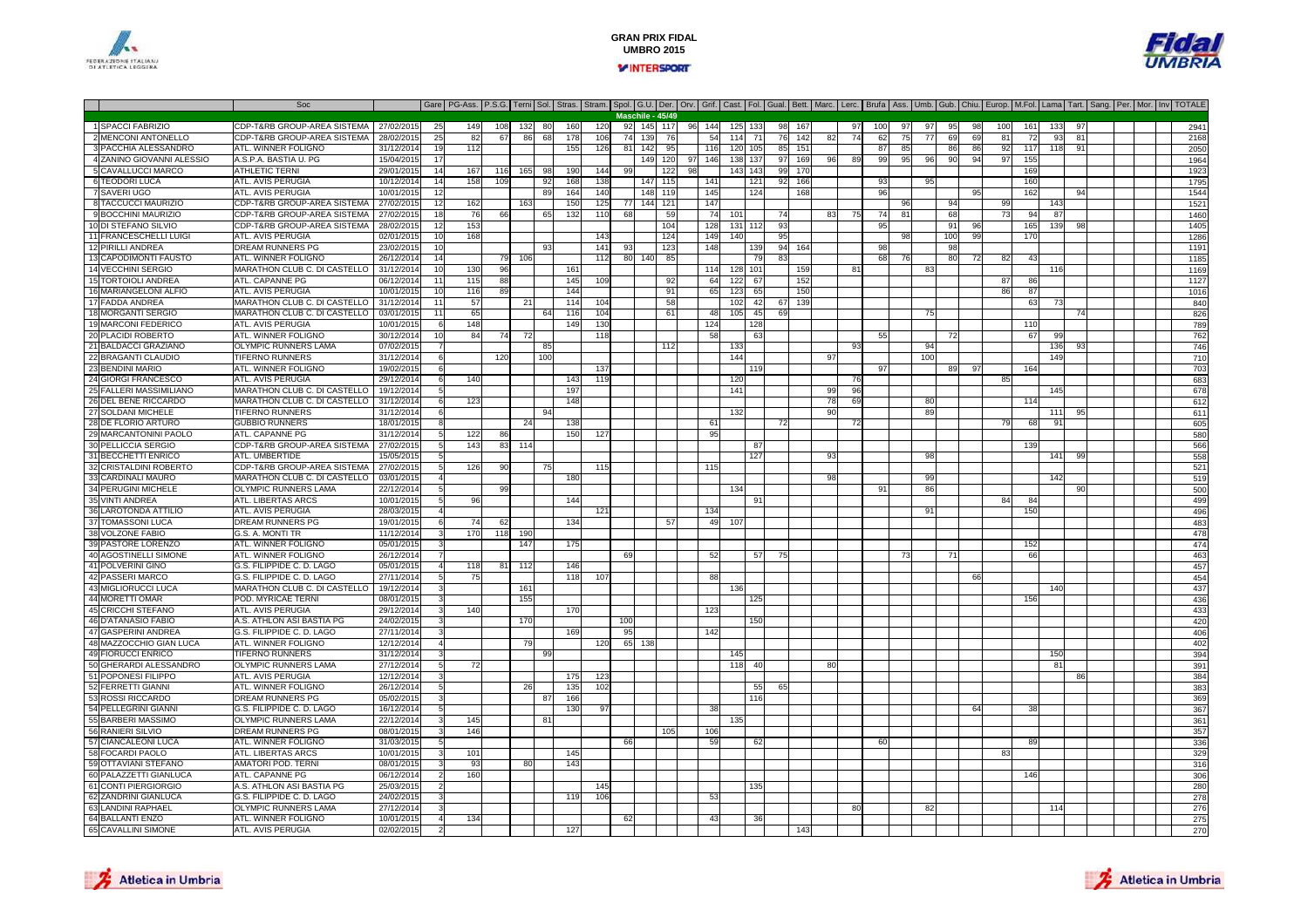



|    |                              | Soc                          |            | Gare   PG-Ass.   P.S.G.   Terni   Sol.   Stras.   Stram.   Spol.   G.U.   Der.   Orv.   Grit.   Cast.   Fol.   Gual.   Bett.   Marc.   Lerc.   Brufa   Ass.   Umb.   Gub.   Chiu.   Europ.   M.Fol.   Lama   Tart.   Sang.   P |     |     |     |    |     |     |    |     |    |     |     |     |    |    |    |     |    |    |     |    |    |           |     |     |  |  |     |
|----|------------------------------|------------------------------|------------|--------------------------------------------------------------------------------------------------------------------------------------------------------------------------------------------------------------------------------|-----|-----|-----|----|-----|-----|----|-----|----|-----|-----|-----|----|----|----|-----|----|----|-----|----|----|-----------|-----|-----|--|--|-----|
|    | 66 BERTA PAOLO               | MARATHON CLUB C. DI CASTELLO | 31/12/2014 |                                                                                                                                                                                                                                |     |     |     |    | 159 |     |    |     |    | 102 |     |     |    |    |    |     |    |    |     |    |    |           |     |     |  |  | 261 |
|    | 67 ARCALENI MICHELE          | ATL. AVIS PERUGIA            | 03/01/201  |                                                                                                                                                                                                                                | 141 |     |     |    |     | 113 |    |     |    |     |     |     |    |    |    |     |    |    |     |    |    |           |     |     |  |  | 254 |
|    | 68 SALVATI GABRIELE          | ATL. WINNER FOLIGNO          | 30/12/201  |                                                                                                                                                                                                                                |     |     |     |    |     | 99  |    | 62  |    | 40  |     | 43  |    |    |    |     |    |    |     |    |    |           |     |     |  |  | 244 |
|    | 69 CATALDO FEDERICO          | ATL. CAPANNE PG              | 10/01/201  |                                                                                                                                                                                                                                |     |     |     |    | 131 | 112 |    |     |    |     |     |     |    |    |    |     |    |    |     |    |    |           |     |     |  |  | 243 |
|    | 70 ROSATI MARCO              | <b>GUBBIO RUNNERS</b>        | 07/01/201  |                                                                                                                                                                                                                                |     |     |     |    |     |     |    |     |    |     |     |     | 77 | 81 |    |     |    |    |     |    |    |           |     | 80  |  |  | 238 |
|    | 71 GUIDUCCI MASSIMO          | OLYMPIC RUNNERS LAMA         | 22/12/2014 |                                                                                                                                                                                                                                |     |     |     |    |     |     |    |     |    |     |     |     |    | 85 |    |     |    | 73 |     |    |    |           |     | -73 |  |  | 231 |
|    | 72 RENZINI STEFANO           | ATL. WINNER FOLIGNO          | 26/12/2014 |                                                                                                                                                                                                                                |     |     |     |    |     |     |    |     |    |     |     |     |    |    |    | -81 |    |    |     |    |    | 147       |     |     |  |  | 228 |
|    | 73 DRAGONI MARCO             | G.S. FILIPPIDE C. D. LAGO    | 27/11/201  |                                                                                                                                                                                                                                |     |     |     |    | 127 | 101 |    |     |    |     |     |     |    |    |    |     |    |    |     |    |    |           |     |     |  |  | 228 |
|    | 74 TINI FABRIZIO             | ATL. CAPANNE PG              | 16/01/201  |                                                                                                                                                                                                                                |     |     |     | 90 |     | 136 |    |     |    |     |     |     |    |    |    |     |    |    |     |    |    |           |     |     |  |  | 226 |
|    | 75 SALUSTRI ANDREA           | ATL. WINNER FOLIGNO          | 13/05/201  |                                                                                                                                                                                                                                |     |     |     |    |     |     |    |     |    |     |     | -89 |    |    |    |     |    |    |     |    |    | 127       |     |     |  |  | 216 |
|    | 76 PEPPUCCI ANGELO           | DREAM RUNNERS PG             | 04/03/201  |                                                                                                                                                                                                                                |     |     |     |    | 126 |     |    | .50 |    | 34  |     |     |    |    |    |     |    |    |     |    |    |           |     |     |  |  | 210 |
|    | 77 GHIGI ENRICO              | <b>OLYMPIC RUNNERS LAMA</b>  | 22/12/2014 |                                                                                                                                                                                                                                |     |     |     |    |     |     |    |     |    |     | 119 |     |    |    |    |     |    |    |     |    |    |           |     | 83  |  |  | 202 |
|    | 78 MANCINI MORENO            | <b>OLYMPIC RUNNERS LAMA</b>  | 07/02/2015 |                                                                                                                                                                                                                                |     |     |     |    |     |     |    |     |    |     |     |     |    |    | 82 |     |    |    |     |    |    |           | 117 |     |  |  | 199 |
|    | 79 MARIONNI MORENO           | ATL. WINNER FOLIGNO          | 30/12/2014 |                                                                                                                                                                                                                                | 64  |     |     |    |     |     |    |     |    |     |     | -31 |    |    |    |     | 68 |    |     |    |    | 35        |     |     |  |  | 198 |
|    | 80 BERILLI FABIO             | G.S. FILIPPIDE C. D. LAGO    | 24/12/2014 |                                                                                                                                                                                                                                |     |     |     |    | 123 |     |    |     |    |     |     |     |    |    |    |     |    |    |     | 74 |    |           |     |     |  |  | 197 |
|    | 81 MOGINI FABIO              | ATL. AVIS PERUGIA            | 29/12/201  |                                                                                                                                                                                                                                |     |     |     |    |     | 110 |    |     |    | 85  |     |     |    |    |    |     |    |    |     |    |    |           |     |     |  |  | 195 |
|    | 82 FIORUCCI ALESSANDRO       | <b>OLYMPIC RUNNERS LAMA</b>  | 22/12/201  |                                                                                                                                                                                                                                |     |     |     |    |     |     |    |     |    |     | 109 |     |    | 79 |    |     |    |    |     |    |    |           |     |     |  |  | 188 |
|    | 83 MAGGI STEFANO             | <b>AMATORI POD. TERNI</b>    | 08/01/201  |                                                                                                                                                                                                                                |     |     | 188 |    |     |     |    |     |    |     |     |     |    |    |    |     |    |    |     |    |    |           |     |     |  |  | 188 |
|    | 84 POGGINI ALESSIIO          | <b>OLYMPIC RUNNERS LAMA</b>  | 27/12/201  |                                                                                                                                                                                                                                |     |     |     |    |     |     |    |     |    |     |     |     |    |    |    |     |    |    |     |    |    |           | 102 | 84  |  |  | 186 |
|    | 85 SANTUCCI FEDERICO         | ATL. CAPANNE PG              | 06/12/2014 |                                                                                                                                                                                                                                |     |     |     |    |     | 108 |    |     |    | 70  |     |     |    |    |    |     |    |    |     |    |    |           |     |     |  |  | 178 |
|    | 86 BECCHETTI CARLO           | <b>GUBBIO RUNNERS</b>        | 10/01/2015 |                                                                                                                                                                                                                                |     |     |     |    |     |     |    |     |    |     |     |     | 79 |    |    |     |    |    |     |    |    | 99        |     |     |  |  | 178 |
|    | 87 VOCCA HELIOS              | <b>ATL. CSAIN PERUGIA</b>    | 04/03/2015 |                                                                                                                                                                                                                                |     |     |     |    |     |     |    |     |    |     |     |     |    |    |    |     |    |    |     |    | 78 |           |     |     |  |  | 170 |
|    | <b>88 LUCIANI LUIGI</b>      |                              |            |                                                                                                                                                                                                                                |     |     |     |    |     |     |    |     |    | 45  |     |     |    |    |    |     |    |    |     |    |    | 47<br>163 |     |     |  |  |     |
|    |                              | <b>AMATORI POD. TERNI</b>    | 14/07/201  |                                                                                                                                                                                                                                |     |     |     |    |     |     |    |     |    |     |     |     |    |    |    |     |    |    |     |    |    |           |     |     |  |  | 163 |
|    | 89 DELLA MANNA MASSIMO       | ATL. WINNER FOLIGNO          | 30/12/201  |                                                                                                                                                                                                                                |     |     |     |    |     |     |    |     |    |     |     |     |    |    |    |     |    |    |     |    |    | 159       |     |     |  |  | 159 |
|    | 90 GIARDINIERI GIANNI        | POD. MYRICAE TERNI           | 23/01/201  |                                                                                                                                                                                                                                |     |     | 67  |    |     |     |    |     |    |     |     |     |    |    |    |     |    |    |     |    |    | 92        |     |     |  |  | 159 |
|    | 91 STAMIGNA ALESSANDRO       | POD, MYRICAE TERNI           | 08/01/201  |                                                                                                                                                                                                                                |     |     | 152 |    |     |     |    |     |    |     |     |     |    |    |    |     |    |    |     |    |    |           |     |     |  |  | 152 |
|    | 92 CROCCHIA ALBERTO          | <b>LIBERTAS ORVIETO</b>      | 02/01/2015 |                                                                                                                                                                                                                                |     |     |     |    | 148 |     |    |     |    |     |     |     |    |    |    |     |    |    |     |    |    |           |     |     |  |  | 148 |
|    | 93 D'AURIZIO FABRIZIO        | ATL. WINNER FOLIGNO          | 26/12/2014 |                                                                                                                                                                                                                                |     |     | 146 |    |     |     |    |     |    |     |     |     |    |    |    |     |    |    |     |    |    |           |     |     |  |  | 146 |
|    | 94 CRISOSTOMI GIOVANNI       | <b>ATHLETIC TERNI</b>        | 07/01/2015 |                                                                                                                                                                                                                                |     |     | 68  |    |     |     |    |     |    |     |     | -73 |    |    |    |     |    |    |     |    |    |           |     |     |  |  | 141 |
|    | 95 VANDINI ANDREA            | <b>TIFERNO RUNNERS</b>       | 31/12/201  |                                                                                                                                                                                                                                |     |     |     |    |     |     |    |     |    |     | 137 |     |    |    |    |     |    |    |     |    |    |           |     |     |  |  | 137 |
|    | 96 LUPIDI ULDERICO           | G.S. A. MONTI TR             | 04/02/201  |                                                                                                                                                                                                                                |     |     | 134 |    |     |     |    |     |    |     |     |     |    |    |    |     |    |    |     |    |    |           |     |     |  |  | 134 |
|    | 97 VIGNAROLI ANDREA          | <b>ATL. CAPANNE PG</b>       | 06/12/2014 |                                                                                                                                                                                                                                | 128 |     |     |    |     |     |    |     |    |     |     |     |    |    |    |     |    |    |     |    |    |           |     |     |  |  | 128 |
|    | 98 RICCI ENRICO              | ATL. WINNER FOLIGNO          | 24/01/201  |                                                                                                                                                                                                                                |     |     |     |    |     |     |    |     |    |     |     | -60 |    |    |    |     |    |    |     |    |    | 65        |     |     |  |  | 125 |
|    | 99 BIGI GIANLUCA             | G.S. FILIPPIDE C. D. LAGO    | 10/01/2015 |                                                                                                                                                                                                                                |     |     |     |    | 124 |     |    |     |    |     |     |     |    |    |    |     |    |    |     |    |    |           |     |     |  |  | 124 |
|    | ## LUCHETTI SIMONE           | <b>TIFERNO RUNNERS</b>       | 31/12/2014 |                                                                                                                                                                                                                                |     |     |     |    |     |     |    |     |    |     | 122 |     |    |    |    |     |    |    |     |    |    |           |     |     |  |  | 122 |
|    | ## FIORUCCI MASSIMILIANO     | <b>TIFERNO RUNNERS</b>       | 31/12/2014 |                                                                                                                                                                                                                                |     |     |     |    |     |     |    |     |    |     | 116 |     |    |    |    |     |    |    |     |    |    |           |     |     |  |  | 116 |
|    | ## RICCI FLAVIO              | ATL. WINNER FOLIGNO          | 27/04/201  |                                                                                                                                                                                                                                |     |     |     |    |     |     |    |     |    |     |     | 59  |    |    |    |     |    |    |     |    |    | 46        |     |     |  |  | 105 |
|    | ## ANGELONI GIUSEPPE         | <b>GUBBIO RUNNERS</b>        | 11/01/201  |                                                                                                                                                                                                                                |     | 104 |     |    |     |     |    |     |    |     |     |     |    |    |    |     |    |    |     |    |    |           |     |     |  |  | 104 |
|    | ## STOPPACCIOLI ALESSANDRO   | ATL. WINNER FOLIGNO          | 30/12/2014 |                                                                                                                                                                                                                                |     |     |     |    |     |     |    |     |    |     |     | 97  |    |    |    |     |    |    |     |    |    |           |     |     |  |  | 97  |
|    | ## GUERRINI GIUSEPPE         | MARATHON CLUB C. DI CASTELLO | 03/01/2015 |                                                                                                                                                                                                                                |     |     |     |    |     |     |    |     |    |     |     |     |    |    |    |     |    |    |     |    |    |           |     | 96  |  |  | 96  |
|    | ## CROCILLI LEONARDO         | ATL. LIBERTAS ARCS           | 31/03/201  |                                                                                                                                                                                                                                |     |     |     |    |     |     |    |     |    | 94  |     |     |    |    |    |     |    |    |     |    |    |           |     |     |  |  | 94  |
|    | ## SABATINI GIAN PATRIZIO    | <b>LIBERTAS ORVIETO</b>      | 30/04/201  |                                                                                                                                                                                                                                |     |     |     |    |     |     |    |     | 94 |     |     |     |    |    |    |     |    |    |     |    |    |           |     |     |  |  | 94  |
|    | ## SALEPPICO MORENO          | <b>LIBERTAS ORVIETO</b>      | 07/02/201  |                                                                                                                                                                                                                                |     |     |     |    |     |     |    |     | 93 |     |     |     |    |    |    |     |    |    |     |    |    |           |     |     |  |  | 93  |
|    | ## MOSCETTI CASTELLANI MARCO | <b>DREAM RUNNERS PG</b>      | 20/01/201  |                                                                                                                                                                                                                                |     |     |     |    |     |     |    |     |    | 92  |     |     |    |    |    |     |    |    |     |    |    |           |     |     |  |  | 92  |
|    | ## RUSPI MAURIZIO            | <b>GUBBIO RUNNERS</b>        | 01/07/201  |                                                                                                                                                                                                                                |     |     |     |    |     |     |    |     |    |     |     |     |    |    |    |     |    |    |     |    |    |           | -92 |     |  |  | 92  |
|    | ## SELVAGGINI ROBERTO        | <b>IBERTAS ORVIETO</b>       | 07/02/201  |                                                                                                                                                                                                                                |     |     |     |    |     |     |    |     | 89 |     |     |     |    |    |    |     |    |    |     |    |    |           |     |     |  |  | 89  |
|    | ## CAMBIOTTI MARIO           | <b>GUBBIO RUNNERS</b>        | 21/01/201  |                                                                                                                                                                                                                                |     |     |     |    |     |     |    |     |    | 89  |     |     |    |    |    |     |    |    |     |    |    |           |     |     |  |  | 89  |
|    | ## PRILI ALESSANDRO          | <b>LIBERTAS ORVIETO</b>      | 06/02/201  |                                                                                                                                                                                                                                |     |     |     |    |     |     |    |     | 85 |     |     |     |    |    |    |     |    |    |     |    |    |           |     |     |  |  | 85  |
|    | ## MANCINI STEFANO           | ATL. AVIS PERUGIA            | 18/05/201  |                                                                                                                                                                                                                                |     |     |     |    |     |     |    |     |    |     |     | 84  |    |    |    |     |    |    |     |    |    |           |     |     |  |  | 84  |
|    | ## BOCCHINO MARIO            | <b>LIBERTAS ORVIETO</b>      | 30/04/201  |                                                                                                                                                                                                                                |     |     |     |    |     |     |    |     | 82 |     |     |     |    |    |    |     |    |    |     |    |    |           |     |     |  |  | 82  |
|    | ## MINELLI ROBERTO           | <b>GUBBIO RUNNERS</b>        | 07/01/2015 |                                                                                                                                                                                                                                |     |     |     |    |     |     |    |     |    |     |     |     | 78 |    |    |     |    |    |     |    |    |           |     |     |  |  | 78  |
|    | ## MANCINI FRANCO            | MARATHON CLUB C. DI CASTELLO | 31/12/2014 |                                                                                                                                                                                                                                | 56  |     | 21  |    |     |     |    |     |    |     |     |     |    |    |    |     |    |    |     |    |    |           |     |     |  |  | 77  |
|    | ## PATUMI ROBERTO            | ATL. LIBERTAS ARCS           | 03/03/201  |                                                                                                                                                                                                                                |     |     |     |    |     |     |    |     |    |     |     |     |    |    |    |     |    |    |     |    | 76 |           |     |     |  |  | 76  |
|    | ## BACCELLI GIANCARLO        | G.S. FILIPPIDE C. D. LAGO    | 27/11/2014 |                                                                                                                                                                                                                                |     |     |     |    |     |     |    |     |    |     |     |     |    |    |    |     |    |    |     | 76 |    |           |     |     |  |  | 76  |
|    | ## BELFICO MICHELE           | ATL. CAPANNE PG              | 03/04/201  |                                                                                                                                                                                                                                |     |     |     |    |     |     |    |     |    |     |     |     |    |    |    |     |    |    |     |    |    |           | 72  |     |  |  | 72  |
|    | ## SCABISSI ALESSANDRO       | ATL. WINNER FOLIGNO          | 30/12/201  |                                                                                                                                                                                                                                |     |     |     |    |     |     |    |     |    |     |     |     |    |    |    |     |    |    |     |    |    | 70        |     |     |  |  | 70  |
|    | ## CELLINI MATTEO            | DREAM RUNNERS PG             | 01/08/2015 |                                                                                                                                                                                                                                |     |     |     |    |     |     |    |     |    |     |     |     |    |    |    |     |    |    | -67 |    |    |           |     |     |  |  | 67  |
|    | ## PAGLIAI ROBERTO           | G.S. FILIPPIDE C. D. LAGO    | 17/12/2014 |                                                                                                                                                                                                                                |     |     |     |    |     |     |    |     |    |     |     |     |    |    |    |     |    |    |     | 65 |    |           |     |     |  |  | 65  |
|    | ## PERILLI PIETRO PAOLO      | ATL. WINNER FOLIGNO          | 22/01/201  |                                                                                                                                                                                                                                |     |     |     |    |     |     | 63 |     |    |     |     |     |    |    |    |     |    |    |     |    |    |           |     |     |  |  | 63  |
|    | ## ASTOLFI DAVID             | AMATORI POD. TERNI           | 08/01/201  |                                                                                                                                                                                                                                |     |     | 61  |    |     |     |    |     |    |     |     |     |    |    |    |     |    |    |     |    |    |           |     |     |  |  | 61  |
| ## | <b>GUBBINI FABIO</b>         | ATL. WINNER FOLIGNO          | 21/08/201  |                                                                                                                                                                                                                                |     |     |     |    |     |     |    |     |    |     |     |     |    |    |    |     |    |    |     |    |    | 51        |     |     |  |  | 51  |
| ## | LUPATTELLI STEFANO           | ATL. WINNER FOLIGNO          | 16/05/201  |                                                                                                                                                                                                                                |     |     |     |    |     |     |    |     |    |     |     |     |    |    |    |     |    |    |     |    |    | 40        |     |     |  |  | 40  |
|    | ## TESTA UMBERTO             | ATL. WINNER FOLIGNO          | 23/01/2015 |                                                                                                                                                                                                                                |     |     |     |    |     |     |    |     |    |     |     |     |    |    |    |     |    |    |     |    |    |           |     |     |  |  | 38  |
|    | ## MELONI SANDRO             | AMATORI POD. TERNI           | 03/02/2015 |                                                                                                                                                                                                                                |     |     | 22  |    |     |     |    |     |    |     |     |     |    |    |    |     |    |    |     |    |    |           |     |     |  |  | 22  |
|    |                              |                              |            |                                                                                                                                                                                                                                |     |     |     |    |     |     |    |     |    |     |     |     |    |    |    |     |    |    |     |    |    |           |     |     |  |  |     |

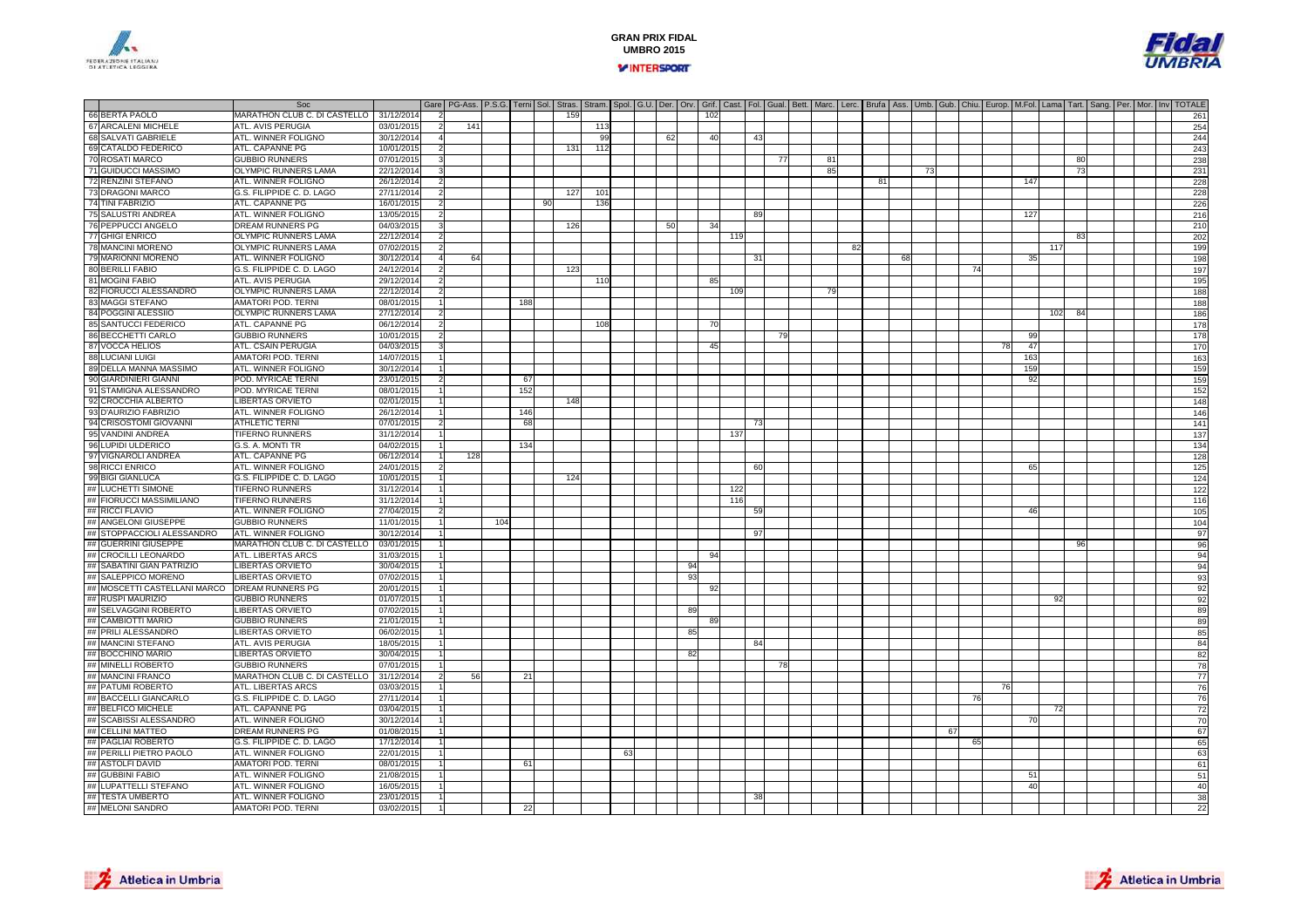



|                                              | Soc                                             |                        | Gare   PG-Ass.   P.S.G.   Terni   Sol.   Stras.   Stran.   Spol.   G.U.   Der.   Orv.   Grif.   Cast.   Fol.   Gual.   Bett.   Marc.   Lerc.   Burfa   Ass.   Umb.   Gub.   Chiu.   Europ.   M.Fol.   Lama   Tart.   Sang.   P |            |     |     |     |            |     |     |                  |     |        |     |         |            |     |     |     |    |     |     |     |          |    |     |     |     |    |  |  |            |
|----------------------------------------------|-------------------------------------------------|------------------------|--------------------------------------------------------------------------------------------------------------------------------------------------------------------------------------------------------------------------------|------------|-----|-----|-----|------------|-----|-----|------------------|-----|--------|-----|---------|------------|-----|-----|-----|----|-----|-----|-----|----------|----|-----|-----|-----|----|--|--|------------|
|                                              |                                                 |                        |                                                                                                                                                                                                                                |            |     |     |     |            |     |     | Maschile - 50/54 |     |        |     |         |            |     |     |     |    |     |     |     |          |    |     |     |     |    |  |  |            |
| 1 POLTICCHIA ROBERTO                         | CDP-T&RB GROUP-AREA SISTEMA                     | 27/02/2015             | 24                                                                                                                                                                                                                             | 167        | 117 | 169 | 88  | 180        | 142 |     | 96 149 122       |     | 97 149 |     | 144 137 |            | 96  | 170 | 96  | 94 | 93  | 99  | 95  | 94       |    | 98  | 163 |     |    |  |  | 2952       |
| 2 BAZZUCCHI MAURO                            | A.S. ATHLON ASI BASTIA PG                       | 15/02/201              | 20                                                                                                                                                                                                                             | 150        | 120 |     | 100 | 149        | 144 | 100 | 150              | 125 | 100    |     | 125     | 14C        | 100 |     | 99  | 98 | 100 | 100 | 99  | 98       |    | 100 | 130 |     |    |  |  | 2336       |
| 3 RONDINI FABRIZIO                           | ATL. UMBERTIDE                                  | 15/12/201              | 21                                                                                                                                                                                                                             | 149        | 104 | 141 | 57  | 190        | 135 | 87  | 145              | 80  |        |     | 131     | 129        | 83  |     | 89  | 87 | 90  |     | 91  | 86       | 90 | 92  | 144 |     | 95 |  |  | 2295       |
| 4 CIACCIO PIERLUIGI                          | CDP-T&RB GROUP-AREA SISTEMA                     | 27/02/201              | $\overline{17}$                                                                                                                                                                                                                | 147        | 96  | 122 | 75  | 159        | 125 | 79  | $-141$           | 95  |        | 100 | 126     | 102        |     |     | 85  |    |     |     |     | 77       |    |     | 154 | 118 | 89 |  |  | 1890       |
| 5 PIERINI GIUSEPPE                           | MARATHON CLUB C. DI CASTELLO                    | 23/01/201              | 11                                                                                                                                                                                                                             |            | 113 |     | 90  | 143        |     |     |                  | 117 |        | 140 | 141     |            |     |     | 88  |    |     |     | 92  | 9        |    |     | 161 | 142 |    |  |  | 1320       |
| 6 BUSTO MARCO                                | <b>GUBBIO RUNNERS</b>                           | 07/01/201              |                                                                                                                                                                                                                                | 140        | 119 |     |     | 169        |     | - q |                  |     |        | 150 |         | 146        | 99  |     |     |    |     |     |     |          |    |     | 170 | 149 |    |  |  | 1241       |
| 7 ROSSINI GIANFRANCO                         | CDP-T&RB GROUP-AREA SISTEMA                     | 27/02/2015             | 10                                                                                                                                                                                                                             | 162        |     |     |     | 179        |     |     |                  |     |        |     | 140     |            | 86  | 165 | 92  | 85 |     |     | 90  |          | 95 | 90  |     |     |    |  |  | 1184       |
| 8 FIORUCCI MARCO                             | ATL. CAPANNE PG                                 | 31/12/201              |                                                                                                                                                                                                                                |            |     |     | 99  | 148        | 125 |     |                  |     |        |     | 145     | 147        | 98  |     |     |    |     |     | 100 | 99       |    |     | 16  |     |    |  |  | 1129       |
| 9 FIORI LEONARDO<br>10 PAOLONI PIERO         | ATL. CAPANNE PG<br>ATL. CAPANNE PG              | 08/01/2015             |                                                                                                                                                                                                                                | 153        |     |     | 80  | 150        | 118 |     |                  |     |        | 132 | 133     | 114        |     |     |     |    |     |     |     | 73<br>76 |    | 86  |     | 108 | 92 |  |  | 1045       |
| 11 REALI GABRIELE                            | ATL. AVIS PERUGIA                               | 06/12/201<br>10/01/201 |                                                                                                                                                                                                                                | 143<br>142 | 101 |     |     |            |     |     |                  |     |        | 126 |         |            | 80  |     |     |    |     |     |     | 69       |    | 87  |     | 126 |    |  |  | 939        |
| 12 BARCAROLI ALESSANDRO                      | <b>LIBERTAS ORVIETO</b>                         | 02/01/201              |                                                                                                                                                                                                                                |            |     |     | -81 | 140<br>142 | 115 |     |                  |     | 92     |     |         | 122<br>140 | 94  |     |     |    | 97  |     |     | 96       |    |     | 165 |     | 93 |  |  | 849<br>826 |
| 13 COMANDUCCI ALESSIO                        | MARATHON CLUB C. DI CASTELLO                    | 03/01/201              |                                                                                                                                                                                                                                |            | 106 |     |     | 174        |     |     |                  |     |        |     |         |            |     | 166 |     | 88 |     |     |     |          |    |     | 150 | 129 |    |  |  | 813        |
| 14 MARCANTONINI ROBERTO                      | ATL. CAPANNE PG                                 | 31/12/201              |                                                                                                                                                                                                                                | 143        | 102 |     |     |            |     |     |                  |     |        | 122 |         | 126        |     |     |     |    |     |     |     |          |    |     | 137 |     |    |  |  | 630        |
| <b>15 RANIERI GIOVANNI</b>                   | OLYMPIC RUNNERS LAMA                            | 22/12/2014             |                                                                                                                                                                                                                                |            | 85  |     | 94  |            |     |     | 148              |     |        |     |         |            |     |     | 971 | 92 |     |     | 87  |          |    |     |     |     |    |  |  | 603        |
| <b>16 BINACCI MASSIMO</b>                    | ATL. AVIS PERUGIA                               | 10/01/2015             |                                                                                                                                                                                                                                |            |     |     |     |            | 121 |     |                  | 112 |        | 138 |         | 135        |     |     |     |    |     |     |     |          |    | 96  |     |     |    |  |  | 602        |
| 17 CICIONI ANDREA                            | ATL. WINNER FOLIGNO                             | 19/12/2014             |                                                                                                                                                                                                                                |            |     |     |     | 133        |     |     |                  |     |        | 105 |         | 95         | 72  |     |     |    | 72  |     |     |          |    |     | 125 |     |    |  |  | 602        |
| 18 TAZZA GIORGIO                             | AMATORI POD. TERNI                              | 29/12/2014             |                                                                                                                                                                                                                                |            |     | 189 |     |            | 145 |     |                  |     |        |     |         |            |     | 169 |     |    |     |     | 98  |          |    |     |     |     |    |  |  | 601        |
| 19 ALIMENTI ANDREA                           | ATL. AVIS PERUGIA                               | 07/01/2015             |                                                                                                                                                                                                                                | 116        |     |     | 62  | 118        |     |     |                  |     |        | 91  | 119     |            |     |     |     |    |     |     |     |          |    |     |     |     |    |  |  | 598        |
| 20 BARBABIANCA ENRICO                        | G.S. FILIPPIDE C. D. LAGO                       | 11/02/201              |                                                                                                                                                                                                                                |            |     |     | 58  | 121        | 105 |     |                  |     |        | 75  |         | -84        |     |     |     |    |     |     |     |          |    |     |     |     |    |  |  | 595        |
| 21 MECARONE CLAUDIO                          | G.S. FILIPPIDE C. D. LAGO                       | 03/01/201              |                                                                                                                                                                                                                                | 137        |     |     |     | 144        | 117 |     |                  |     |        | 112 |         |            |     |     |     |    |     |     |     |          | 82 |     |     |     |    |  |  | 592        |
| 22 FRENGUELLOTTI MAURO                       | <b>GUBBIO RUNNERS</b>                           | 11/01/201              |                                                                                                                                                                                                                                |            | 73  | 82  |     |            |     |     |                  |     |        |     |         | -92        |     |     | -82 |    |     |     | 82  |          |    |     | 162 |     |    |  |  | 573        |
| 23 PELLICCIA ALBERTO                         | <b>LIBERTAS ORVIETO</b>                         | 03/01/201              |                                                                                                                                                                                                                                |            |     |     |     | 146        |     |     |                  |     | Q.     |     |         | 143        | 93  |     |     |    |     |     |     |          |    |     |     |     |    |  |  | 571        |
| <b>24 FANIGLIULO EMANUELE</b>                | <b>GUBBIO RUNNERS</b>                           | 07/01/201              |                                                                                                                                                                                                                                | 124        |     |     |     | 133        |     |     |                  |     |        | 119 |         |            |     |     |     | 76 |     |     |     |          |    |     |     | 111 |    |  |  | 563        |
| 25 PALLOTTA ROBERTO                          | ATL. WINNER FOLIGNO                             | 26/12/201              |                                                                                                                                                                                                                                | 165        |     |     |     |            | 141 |     |                  |     |        |     |         |            |     |     |     |    |     |     |     | 95       |    |     | 158 |     |    |  |  | 559        |
| 26 FINOCCHI SAURO                            | ATL. AVIS PERUGIA                               | 27/12/2014             |                                                                                                                                                                                                                                | 149        |     |     |     | 147        |     |     |                  |     |        | 143 |         |            |     |     |     |    |     |     |     |          |    | 95  |     |     |    |  |  | 534        |
| 27 LATERZA LUIGI                             | CDP-T&RB GROUP-AREA SISTEMA                     | 28/02/2015             |                                                                                                                                                                                                                                |            |     |     |     |            |     |     |                  | 119 |        |     | 135     |            |     | 167 |     |    | 84  |     |     |          |    |     |     |     |    |  |  | 505        |
| 28 SARTINI LUCA                              | AMATORI POD. TERNI                              | 08/01/201              |                                                                                                                                                                                                                                |            | 105 | 156 |     |            |     | 78  |                  |     |        |     |         |            |     |     |     |    |     |     |     |          |    |     | 132 |     |    |  |  | 471        |
| 29 LANTI DANIELE                             | ATL. AVIS PERUGIA                               | 29/12/201              |                                                                                                                                                                                                                                |            |     |     |     |            | 122 |     |                  |     |        | 139 |         | 13.        |     |     |     |    |     |     |     |          |    |     |     |     |    |  |  | 394        |
| 30 DEL BERGIOLO ROBERTO                      | G.S. FILIPPIDE C. D. LAGO                       | 28/02/201              |                                                                                                                                                                                                                                |            |     |     | 95  | 144        | 124 |     |                  |     |        |     |         |            |     |     |     |    |     |     |     |          |    |     |     |     |    |  |  | 363        |
| 31 CUCCHIARINI SERGIO                        | MARATHON CLUB C. DI CASTELLO                    | 03/01/201              |                                                                                                                                                                                                                                | 127        |     |     | 56  |            |     |     |                  |     |        |     | 115     |            |     |     |     | 62 |     |     |     |          |    |     |     |     |    |  |  | 360        |
| 32 SCARCIOTTA LEONARDO                       | ATL. WINNER FOLIGNO                             | 26/12/201              |                                                                                                                                                                                                                                |            |     | 114 |     | 132        |     |     |                  |     |        |     |         | 101        |     |     |     |    |     |     |     |          |    |     |     |     |    |  |  | 347        |
| 33 BERTRAMI MIRCO                            | ATL. CAPANNE PG                                 | 30/01/2015             |                                                                                                                                                                                                                                |            |     |     |     | 123        | 123 |     |                  |     |        | 88  |         |            |     |     |     |    |     |     |     |          |    |     |     |     |    |  |  | 334        |
| 34 VALLONI VALTER                            | ATL. WINNER FOLIGNO                             | 30/12/201              |                                                                                                                                                                                                                                |            |     |     |     |            |     |     |                  |     |        |     |         | 14F        |     |     |     |    |     |     |     |          |    |     | 167 |     |    |  |  | 312        |
| 35 QUATTRUCCI MARCO                          | G.S. FILIPPIDE C. D. LAGO                       | 27/11/201              |                                                                                                                                                                                                                                |            |     | 154 |     | 156        |     |     |                  |     |        |     |         |            |     |     |     |    |     |     |     |          |    |     |     |     |    |  |  | 310        |
| 36 AQUILANI MASSIMO                          | MARATHON CLUB C. DI CASTELLO                    | 10/04/2015             |                                                                                                                                                                                                                                |            |     |     |     |            |     |     |                  |     |        |     | 113     |            |     |     |     |    |     |     |     |          |    |     |     | 96  | 85 |  |  | 294        |
| 37 CAPORALI SANDRO                           | ATL. AVIS PERUGIA                               | 09/01/201              |                                                                                                                                                                                                                                | 146        |     |     |     |            |     |     |                  |     |        | 148 |         |            |     |     |     |    |     |     |     |          |    |     |     |     |    |  |  | 294        |
| 38 MARGASINI PAOLO<br>39 POGGIANTI FRANCESCO | ATL. WINNER FOLIGNO<br>ATL. AVIS PERUGIA        | 30/12/201<br>23/12/201 |                                                                                                                                                                                                                                |            |     |     |     |            |     |     |                  |     |        |     |         | 128        |     |     |     | 79 |     | 95  |     |          |    |     | 143 |     | 91 |  |  | 271        |
| 40 MANUALI PAOLO                             | G.S. FILIPPIDE C. D. LAGO                       | 29/11/201              |                                                                                                                                                                                                                                | 129        |     |     |     | 124        |     |     |                  |     |        |     |         |            |     |     |     |    |     |     |     |          |    |     |     |     |    |  |  | 265<br>253 |
| 41 SUVIERI FABIO                             | ATL. CAPANNE PG                                 | 06/12/2014             |                                                                                                                                                                                                                                | 119        |     |     |     |            |     | 72  |                  |     |        |     |         |            |     |     |     |    |     |     |     |          |    |     |     |     |    |  |  | 25C        |
| 42 FEDI FABRIZIO                             | G.S. FILIPPIDE C. D. LAGO                       | 27/11/2014             |                                                                                                                                                                                                                                |            |     |     |     | 175        |     |     |                  |     |        |     |         |            |     |     |     |    |     |     |     |          | 74 |     |     |     |    |  |  | 249        |
| <b>43 TRIPPA FABIO</b>                       | <b>ATHLETIC TERNI</b>                           | 17/01/201              |                                                                                                                                                                                                                                |            |     |     |     |            |     |     |                  |     |        | 129 |         | 120        |     |     |     |    |     |     |     |          |    |     |     |     |    |  |  | 249        |
| 44 BACHIORRI MARCO                           | ATL. LIBERTAS ARCS                              | 22/01/201              |                                                                                                                                                                                                                                | 136        |     |     |     |            |     |     |                  |     |        | 103 |         |            |     |     |     |    |     |     |     |          |    |     |     |     |    |  |  | 239        |
| 45 FINAURI GIAMMARCO                         | ATL. WINNER FOLIGNO                             | 30/12/2014             |                                                                                                                                                                                                                                |            |     |     |     |            |     |     |                  |     |        |     |         | 107        |     |     |     |    |     |     |     |          |    |     | 118 |     |    |  |  | 225        |
| 46 CAPOCCIA MAURO                            | ATL. WINNER FOLIGNO                             | 26/12/2014             |                                                                                                                                                                                                                                |            |     |     |     |            |     |     |                  |     |        |     |         | 11(        |     |     |     |    |     |     |     |          |    |     | 10  |     |    |  |  | 217        |
| 47 COLETTI PAOLO                             | ATL. AVIS PERUGIA                               | 22/12/201              |                                                                                                                                                                                                                                |            | 91  |     |     |            |     |     |                  |     |        |     |         |            |     |     |     |    |     |     |     |          |    |     | 126 |     |    |  |  | 217        |
| <b>48 ALIMENTI STEFANO</b>                   | ATL. AVIS PERUGIA                               | 07/03/201              |                                                                                                                                                                                                                                |            |     |     |     | 126        |     |     |                  |     |        | 87  |         |            |     |     |     |    |     |     |     |          |    |     |     |     |    |  |  | 213        |
| 49 ALUNNO CARLO                              | ATL. CAPANNE PG                                 | 08/01/2015             |                                                                                                                                                                                                                                | 127        |     |     |     |            |     |     |                  |     |        |     |         |            |     |     |     |    |     |     |     |          |    | 78  |     |     |    |  |  | 205        |
| 50 GANOVELLI FRANCO                          | OLYMPIC RUNNERS LAMA                            | 22/12/201              |                                                                                                                                                                                                                                |            |     |     |     |            |     |     |                  |     |        |     | 114     |            |     |     |     |    |     |     |     |          |    |     |     | 83  |    |  |  | 197        |
| 51 SOLFANELLI MIRCO                          | G.S. FILIPPIDE C. D. LAGO                       | 27/11/2014             |                                                                                                                                                                                                                                |            |     |     |     |            | 109 |     |                  |     |        |     |         |            |     |     |     |    |     |     |     |          | 78 |     |     |     |    |  |  | 187        |
| 52 GORI FABRIZIO                             | ATL. WINNER FOLIGNO                             | 14/01/201              |                                                                                                                                                                                                                                |            |     |     |     |            |     |     |                  |     |        |     |         | 88         |     |     |     |    |     |     |     |          |    |     | 84  |     |    |  |  | 172        |
| 53 PONTANI LUIGI                             | ATL. AVIS PERUGIA                               | 27/12/201              |                                                                                                                                                                                                                                | 170        |     |     |     |            |     |     |                  |     |        |     |         |            |     |     |     |    |     |     |     |          |    |     |     |     |    |  |  | 170        |
| 54 BORDONI PAOLO                             | DREAM RUNNERS PG                                | 17/03/2015             |                                                                                                                                                                                                                                |            |     |     |     |            |     |     | 138              |     |        |     |         |            |     |     |     |    |     |     |     |          |    |     |     |     |    |  |  | 138        |
| 55 LUCCHETTI PATRIZIO                        | OLYMPIC RUNNERS LAMA                            | 22/12/201              |                                                                                                                                                                                                                                | 135        |     |     |     |            |     |     |                  |     |        |     |         |            |     |     |     |    |     |     |     |          |    |     |     |     |    |  |  | 135        |
| 56 ANGELI FABIO                              | ATL. WINNER FOLIGNO                             | 26/12/201              |                                                                                                                                                                                                                                |            |     |     |     |            |     |     |                  |     |        |     |         | 130        |     |     |     |    |     |     |     |          |    |     |     |     |    |  |  | 130        |
| 57 CAVALAGLIO VIVIANO                        | ATL. AVIS PERUGIA                               | 15/12/201              |                                                                                                                                                                                                                                |            |     |     |     |            |     |     |                  |     |        |     | 12S     |            |     |     |     |    |     |     |     |          |    |     |     |     |    |  |  | 129        |
| 58 COVARELLI GIANCARLO                       | ATL. CAPANNE PG                                 | 08/01/2015             |                                                                                                                                                                                                                                | 113        |     |     |     |            |     |     |                  |     |        |     |         |            |     |     |     |    |     |     |     |          |    |     |     |     |    |  |  | 113        |
| 59 FERRAGUZZI MASSIMO<br>60 PIZZONI LUCIANO  | ATL. CAPANNE PG                                 | 30/03/2015             |                                                                                                                                                                                                                                |            |     |     |     |            | 111 |     |                  |     |        |     |         |            |     |     |     |    |     |     |     |          |    |     |     |     |    |  |  | 111        |
|                                              | ATL. WINNER FOLIGNO                             | 31/12/2014             |                                                                                                                                                                                                                                |            |     |     |     |            |     |     |                  |     |        |     |         |            |     |     |     |    |     |     |     |          |    |     | 105 |     |    |  |  | 105        |
| 61 DOMINICI PATRIZIO<br>62 ROMANO SALVATORE  | <b>LIBERTAS ORVIETO</b><br>OLYMPIC RUNNERS LAMA | 30/04/201<br>27/12/201 |                                                                                                                                                                                                                                |            |     |     |     |            |     |     |                  |     |        |     |         |            |     |     | 93  |    |     |     |     |          |    |     |     |     |    |  |  | 94<br>93   |
| 63 BELLINI FABRIZIO                          | LIBERTAS ORVIETO                                | 03/01/2015             |                                                                                                                                                                                                                                |            |     |     |     |            |     |     |                  |     | 89     |     |         |            |     |     |     |    |     |     |     |          |    |     |     |     |    |  |  | 89         |
| 64 CECERA GIORGIO                            | POD. MYRICAE TERNI                              | 04/12/201              |                                                                                                                                                                                                                                |            |     | 88  |     |            |     |     |                  |     |        |     |         |            |     |     |     |    |     |     |     |          |    |     |     |     |    |  |  | 88         |
| 65 BUCAIONI MAURO                            | <b>LIBERTAS ORVIETO</b>                         | 30/04/2015             |                                                                                                                                                                                                                                |            |     |     |     |            |     |     |                  |     |        |     |         |            |     |     |     |    |     |     |     |          |    |     |     |     |    |  |  | 86         |
|                                              |                                                 |                        |                                                                                                                                                                                                                                |            |     |     |     |            |     |     |                  |     |        |     |         |            |     |     |     |    |     |     |     |          |    |     |     |     |    |  |  |            |



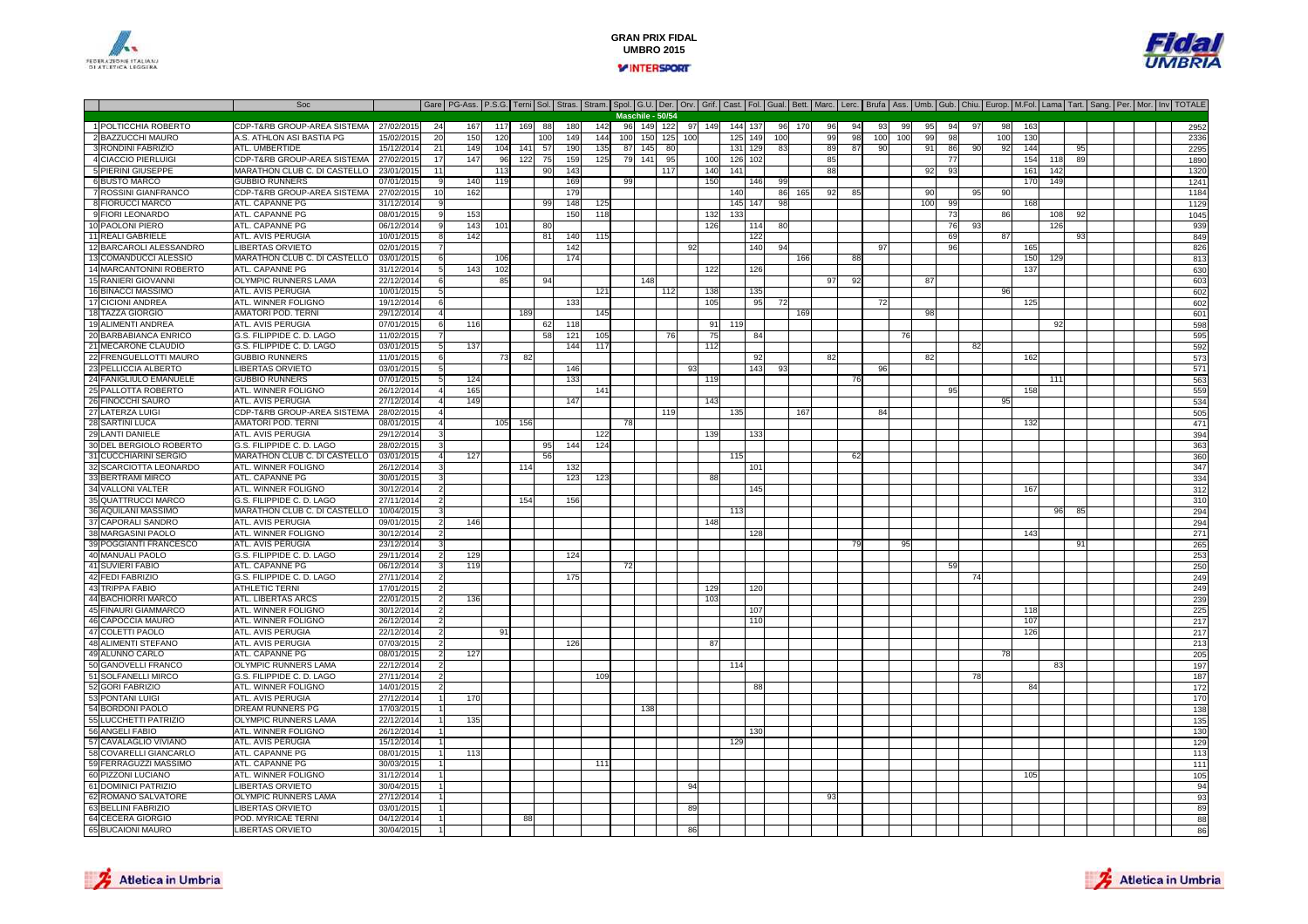





#### Soc Gare PG-Ass. P.S.G. Terni Sol. Stras. Stram. Spol. G.U. Der. Orv. Grif. Cast. Fol. Gual. Bett. Marc. Lerc. Brufa Ass. Umb. Gub. Chiu. Europ. M.Fol. Lama Tart. Sang. Per. Mor. Inv TOTALE<br>ATL. WINNER FOLIGNO (2001/2015)  $\overline{84}$ 66 STROPPA EDIO<br>67 BERELLINI MICHELE ATL. WINNER FOLIGNO 02/01/2015 <sup>1</sup> <sup>84</sup> <sup>84</sup> ATL. AVIS PERUGIA 12/02/2015 <sup>1</sup> <sup>82</sup> <sup>82</sup> 68 PIORICO ANDREA ATL. LIBERTAS ARCS 05/06/2015 <sup>1</sup> <sup>80</sup> <sup>80</sup> 69 SERI GUIDO G.S. FILIPPIDE C. D. LAGO 03/01/2015 <sup>1</sup> <sup>79</sup> <sup>79</sup> 70 CIRICIOFOLO MASSIMILIANOLIBERTAS ORVIETO 30/04/2015 <sup>1</sup> <sup>79</sup> <sup>79</sup>

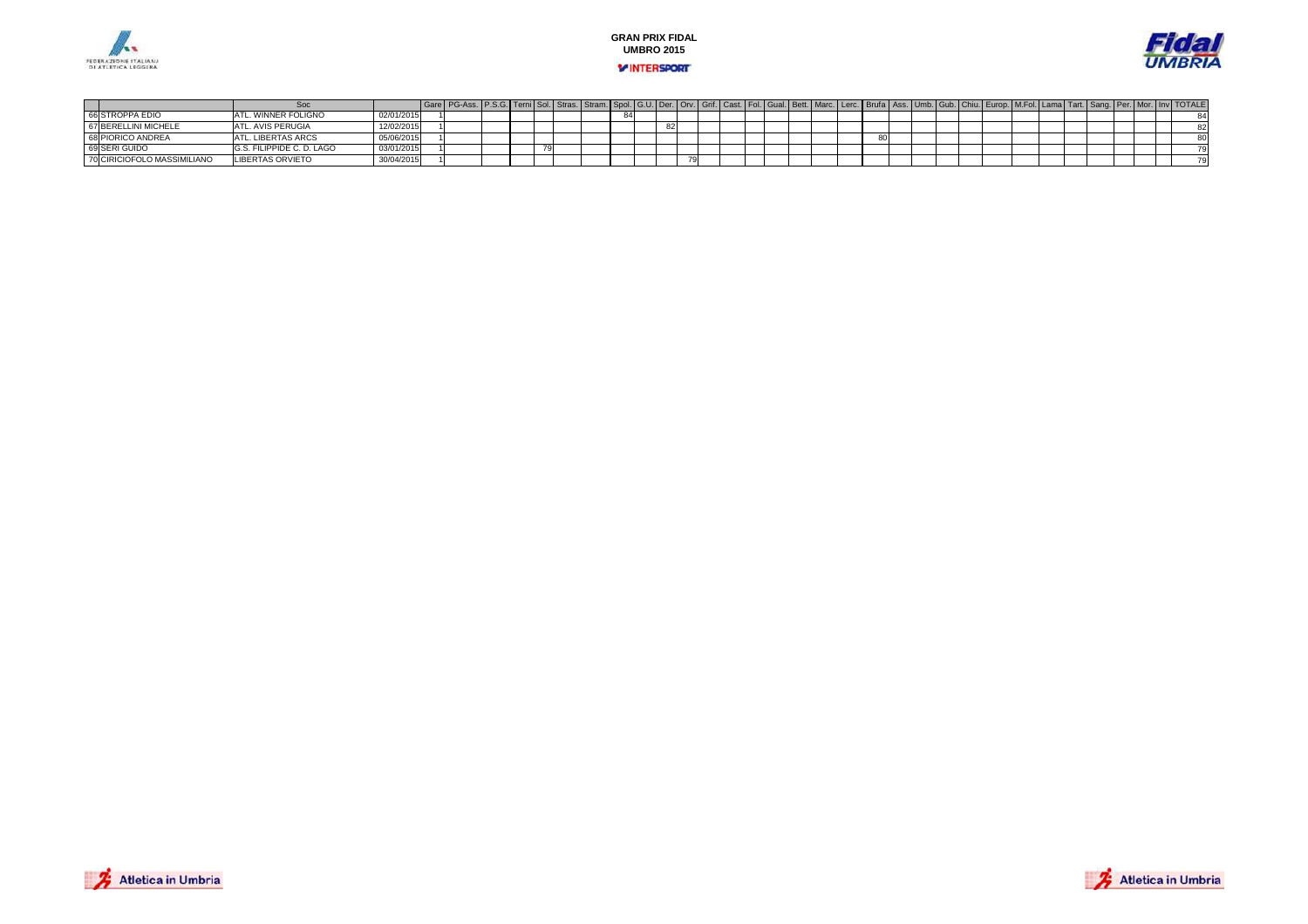



#### Soc Gare PG-Ass. P.S.G. Terni Sol. Stras. Stram. Spol. G.U. Der. Orv. Grif. Cast. Fol. Gual. Bett. Marc. Lerc. Brufa Ass. Umb. Gub. Chiu. Europ. M.Fol. Lama Tart. Sang. Per. Mor. Inv TOTALE 1 CANAPARI FRANCESCOATL. AVIS PERUGIA 15/12/2014 20 139 89 155 78 185 128 138 166 131 118 159 90 91 84 89 91 92 95 140 155 140 159<br>Atlantic Prince Control 15/12/2014 20 139 89 156 89 165 166 178 189 160 179 179 90 91 84 89 91 92 92 93 140 15 2 CUCCHIARINI PIERLUIGI OLYMPIC RUNNERS LAMA<br>ATL. AVIS PERUGIA A 22/12/2014 19 146 113 150 86 145 | 115 | 125 | 93 | 96 96 92 95 96 93 94 97 150 135 94 | | | 2111 3 MATTIOLI CLAUDIO ATL. AVIS PERUGIA 29/12/2014 <sup>15</sup> <sup>149</sup> <sup>97</sup> <sup>149</sup> <sup>145</sup> <sup>100</sup> <sup>149</sup> <sup>124</sup> <sup>148</sup> <sup>100</sup> <sup>169</sup> <sup>99</sup> <sup>100</sup> <sup>100</sup> <sup>98</sup> <sup>169</sup> <sup>1896</sup> 4 COVARELLI MAURO ATL. AVIS PERUGIA 24/12/2014 <sup>16</sup> <sup>150</sup> <sup>95</sup> <sup>148</sup> <sup>125</sup> <sup>98</sup> <sup>144</sup> <sup>119</sup> <sup>145</sup> <sup>146</sup> <sup>94</sup> <sup>99</sup> <sup>97</sup> <sup>96</sup> <sup>98</sup> <sup>100</sup> <sup>99</sup> <sup>1853</sup> 5 BERTOLINI ADEMARO CDP-T&RB GROUP-AREA SISTEMA 27/02/2015 <sup>14</sup> <sup>164</sup> <sup>119</sup> <sup>169</sup> <sup>100</sup> <sup>150</sup> <sup>144</sup> <sup>122</sup> <sup>150</sup> <sup>149</sup> <sup>97</sup> <sup>98</sup> <sup>97</sup> <sup>99</sup> <sup>166</sup> <sup>1824</sup> 6 MIGLIAROTTI SERGIOMARATHON CLUB C. DI CASTELLO 31/12/2014 12 158 172 172 1441 110 138 127 138 127 138 93 93 156 93 155 133 1508<br>CDP-T&RB GROUP-AREA SISTEMA I 27/02/2015 10 170 118 168 98 177 142 144 128 114 128 1 7 MANETTA SERGIOO CDP-T&RB GROUP-AREA SISTEMA | 27/02/2015 10 170 118 168 98 177 142 114 128 115 128 115 115 1162 162 162 98 1 8 BARONI TIZIANO ATL. CSAIN PERUGIA 03/03/2015 <sup>11</sup> <sup>117</sup> <sup>163</sup> <sup>99</sup> <sup>143</sup> <sup>144</sup> <sup>98</sup> <sup>95</sup> <sup>99</sup> <sup>94</sup> <sup>99</sup> <sup>161</sup> <sup>1312</sup> 9 GRILLO GIACOMO0 AMATORI POD. TERNI 28/12/2014 11 85 162 181 124 134 14 134 135 163 164 164 165 168 169 169 169 169 169 169 1 10 BRESCIANI CLAUDIO ATL. CAPANNE PG 06/12/2014 <sup>9</sup> <sup>150</sup> <sup>107</sup> <sup>173</sup> <sup>138</sup> <sup>112</sup> <sup>125</sup> <sup>129</sup> <sup>153</sup> <sup>90</sup> <sup>1177</sup> 11 SANTAGA' ANTONIO0 ATL. CAPANNE PG 12/06/2014 10 147 100 1 125 135 101 117 129 109 1 125 100 1 100 1 100 1 1 1 1 1 1 1 1 1 1 1 12 PICCINI FRANCO ATL. CAPANNE PG 06/12/2014 <sup>10</sup> <sup>133</sup> <sup>84</sup> <sup>67</sup> <sup>122</sup> <sup>133</sup> <sup>107</sup> <sup>100</sup> <sup>152</sup> <sup>77</sup> <sup>102</sup> <sup>1077</sup> 13 ORIOLI SERGIO ATL. CAPANNE PG 18/12/2014 <sup>11</sup> <sup>139</sup> <sup>65</sup> <sup>118</sup> <sup>131</sup> <sup>92</sup> <sup>104</sup> <sup>96</sup> <sup>69</sup> <sup>76</sup> <sup>83</sup> <sup>101</sup> <sup>1074</sup> 14 BORIOSI GUALTIERO ACAR UNICREDIT BANCA PG 27/03/2015 <sup>9</sup> <sup>137</sup> <sup>92</sup> <sup>160</sup> <sup>75</sup> <sup>173</sup> <sup>97</sup> <sup>119</sup> <sup>68</sup> <sup>117</sup> <sup>1038</sup> 15 GUERRIERI MASSIMO G.S. FILIPPIDE C. D. LAGO 27/11/2014 <sup>9</sup> <sup>83</sup> <sup>102</sup> <sup>142</sup> <sup>129</sup> <sup>96</sup> <sup>116</sup> <sup>127</sup> <sup>76</sup> <sup>139</sup> <sup>1010</sup> 16 FRENGUELLI FRANCO0 ATL. AVIS PERUGIA | 05/01/2015 8 15 115 92 139 146 120 146 | | | | | | | | | | | 95 | | 141 | | | 994 17 PELLICCIA MARCO ATL. AVIS PERUGIA 09/01/2015 <sup>6</sup> <sup>136</sup> <sup>88</sup> <sup>74</sup> <sup>149</sup> <sup>126</sup> <sup>100</sup> <sup>673</sup> 18 MARTINELLI GIORGIOMARATHON CLUB C. DI CASTELLO 31/12/2014 6 95 152 162 162 162 163 164 162 163 163 164 163 164 163 164 164 164 1<br>| ATL. WINNER FOLIGNO 26/12/2014 5 155 162 163 163 163 164 163 164 164 164 164 164 164 1652 1652 1652 1652 16 19 FILIPPI COCCETTA GIACOMO ATL. WINNER FOLIGNO 26/12/2014 <sup>5</sup> <sup>155</sup> <sup>90</sup> <sup>130</sup> <sup>134</sup> <sup>143</sup> <sup>652</sup> 20 CAPORALI CARLO0 ATL.AVIS PERUGIA 12/12/2014 6 135 0 66 159 1 91 105 1 91 105 1 78 1 78 1 91 9 21 GIORGETTI CLAUDIO AMATORI POD. TERNI 08/01/2015 <sup>4</sup> <sup>190</sup> <sup>150</sup> <sup>170</sup> <sup>100</sup> <sup>610</sup> 22 FATTORINI MARIO G.S. FILIPPIDE C. D. LAGO 01/03/2015 <sup>5</sup> <sup>143</sup> <sup>126</sup> <sup>74</sup> <sup>84</sup> <sup>128</sup> <sup>555</sup> 23 ROMITI CLAUDIO0 DREAM RUNNERS PG 25/12/2014 5 | | | | 127 | | | | | | | | | 85 | | 84 | | 134 | 93 | | | | 523 24 CECCHINI CLAUDIO MARATHON CLUB C. DI CASTELLO 23/01/2015 <sup>3</sup> <sup>169</sup> <sup>190</sup> <sup>144</sup> <sup>503</sup> 25 TESSADORI ROMUALDO ATL. AVIS PERUGIA 21/02/2015 <sup>4</sup> <sup>71</sup> <sup>122</sup> <sup>95</sup> <sup>113</sup> <sup>401</sup> 26 AQUILANI LUCIANO MARATHON CLUB C. DI CASTELLO 31/12/2014 <sup>3</sup> <sup>135</sup> <sup>110</sup> <sup>91</sup> <sup>336</sup> 27 CORSINI ALESSANDRO OLYMPIC RUNNERS LAMA 27/12/2014 <sup>3</sup> <sup>98</sup> <sup>138</sup> <sup>97</sup> <sup>333</sup> **Maschile - 55/59**28 FELICI CLAUDIO AMATORI POD. TERNI 28/12/2014 <sup>3</sup> <sup>112</sup> <sup>104</sup> <sup>116</sup> <sup>332</sup> 29 MILLERI GILBERTO G.S. FILIPPIDE C. D. LAGO 27/11/2014 <sup>2</sup> <sup>141</sup> <sup>183</sup> <sup>324</sup> 30 BROZZI FABIO ACAR UNICREDIT BANCA PG 27/03/2015 <sup>3</sup> <sup>112</sup> <sup>116</sup> <sup>82</sup> <sup>310</sup> 31 BRUSCHI ANGELO OLYMPIC RUNNERS LAMA 22/12/2014 <sup>3</sup> <sup>120</sup> <sup>85</sup> <sup>89</sup> <sup>294</sup> 32 BRUGNOLA FABRIZIO ATL. WINNER FOLIGNO 13/03/2015 <sup>3</sup> <sup>99</sup> <sup>80</sup> <sup>114</sup> <sup>293</sup> 33 PINELLI ENRICO AMATORI POD. TERNI 23/12/2014 <sup>2</sup> <sup>139</sup> <sup>153</sup> <sup>292</sup> 34 CONTI STEFANO ATL. CAPANNE PG 18/12/2014 <sup>2</sup> <sup>96</sup> <sup>148</sup> <sup>244</sup> 35 MASSINI MAURIZIOO ATL WINNER FOLIGNO 27/04/2015 2 | | | | | | | | | | | 120 | | | | | | | | | | | 124 | | | | | | 244 36 RICCI ANGELOO ATL. WINNER FOLIGNO 26/12/2014 2 239 POLICING 2001 2001 21:00 121 239 239 239 24:00 24:00 24:00 239 239 239 2 37 VIOLA SERGIO LIBERTAS ORVIETO 03/01/2015 <sup>2</sup> <sup>140</sup> <sup>93</sup> <sup>233</sup> 38 NATALICCHI CESARE CDP-T&RB GROUP-AREA SISTEMA 27/02/2015 <sup>2</sup> <sup>77</sup> <sup>141</sup> <sup>218</sup> 39 PIPPI LUCIANO ACAR UNICREDIT BANCA PG 24/04/2015 <sup>2</sup> <sup>111</sup> <sup>106</sup> <sup>217</sup> 40 GIOGLI MORENO POD. MYRICAE TERNI 04/12/2014 <sup>1</sup> <sup>184</sup> <sup>184</sup> 41 POMPEI ENRICO ATL. AVIS PERUGIA 17/01/2015 <sup>1</sup> <sup>147</sup> <sup>147</sup> 42 MILIACCA FABIO ATHLETIC TERNI 19/02/2015 <sup>1</sup> <sup>145</sup> <sup>145</sup> 43 DIAMANTI SERGIO POD. MYRICAE TERNI 04/12/2014 <sup>1</sup> <sup>145</sup> <sup>145</sup> 44 ILLIANO SALVATOREG.S. FILIPPIDE C. D. LAGO<br>ATL. WINNER FOLIGNO 03/01/2015 <sup>1</sup> <sup>138</sup> <sup>138</sup> 45 DONATI ALBERTO ATL. WINNER FOLIGNO 26/12/2014 <sup>1</sup> <sup>123</sup> <sup>123</sup> 46 GHETTI DOMENICO ATL. WINNER FOLIGNO 20/01/2015 <sup>1</sup> <sup>114</sup> <sup>114</sup> 47 CHIONNE MAURIZIO G.S. FILIPPIDE C. D. LAGO 27/11/2014 <sup>1</sup> <sup>102</sup> <sup>102</sup> **48 CALCE LUIGI** ATL. WINNER FOLIGNO<br>ATL. WINNER FOLIGNO 23/04/2015 <sup>1</sup> <sup>98</sup> <sup>98</sup> 49 PRATO ARNALDO ATL. WINNER FOLIGNO 21/03/2015 <sup>1</sup> <sup>95</sup> <sup>95</sup> MENGHINI LUCIOPOD. MYRICAE TERNI 30/12/2014 <sup>1</sup> <sup>90</sup> <sup>90</sup>



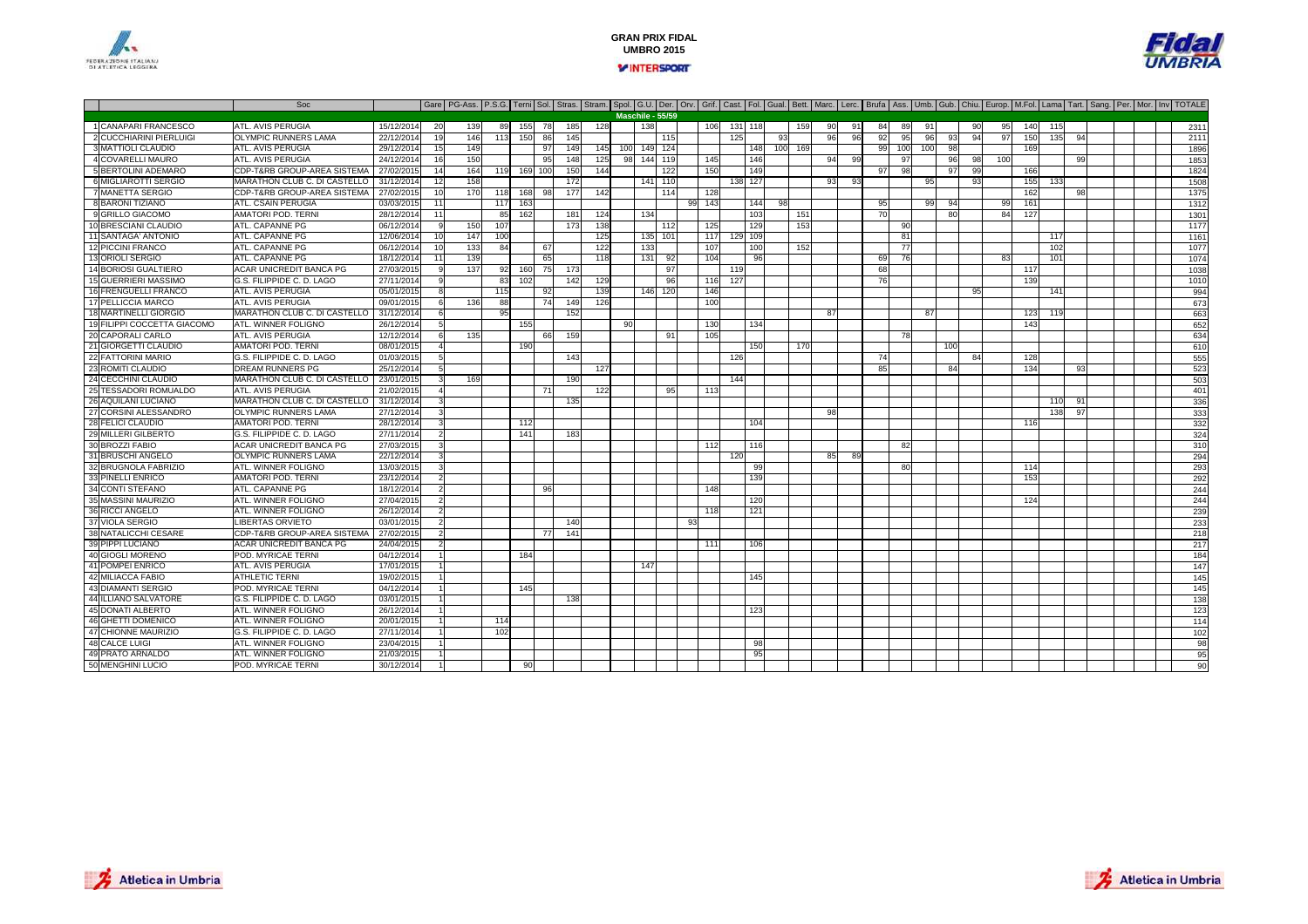



|                            | Soc                                    |            |          | Gare   PG-Ass.   P.S.G.   Terni   Sol.   Stras.   Stram.   Spol.   G.U.   Der.   Orv.   Grif.   Cast.   Fol.   Gual.   Bett.   Marc.   Lerc.   Brufa   Ass.   Umb.   Gub.   Chiu.   Europ.   M.Fol.   Lama   Tart.   Sang.   P |     |         |    |     |     |     |                  |     |    |     |     |         |     |     |                 |    |     |     |     |     |     |     |     |                 |    |  |  |      |
|----------------------------|----------------------------------------|------------|----------|--------------------------------------------------------------------------------------------------------------------------------------------------------------------------------------------------------------------------------|-----|---------|----|-----|-----|-----|------------------|-----|----|-----|-----|---------|-----|-----|-----------------|----|-----|-----|-----|-----|-----|-----|-----|-----------------|----|--|--|------|
|                            |                                        |            |          |                                                                                                                                                                                                                                |     |         |    |     |     |     | Maschile - 60/64 |     |    |     |     |         |     |     |                 |    |     |     |     |     |     |     |     |                 |    |  |  |      |
| 1 MANGIALASCHE ALFONSO     | A.S. ATHLON ASI BASTIA PG              | 06/01/2015 | 25       | 150                                                                                                                                                                                                                            | 118 | 166     | 98 | 170 | 125 | 100 | 146              | 123 | 99 | 148 |     | 145 148 | 991 | 170 | 98              | 97 | 99  | 99  | 100 | 98  | 100 | 98  | 169 | 143             |    |  |  | 3106 |
| 2 MARTINETTI FABRIZIO      | <b>CDP-T&amp;RB GROUP-AREA SISTEMA</b> | 27/02/2015 | 10       | 170                                                                                                                                                                                                                            | 120 | 170     | 99 | 180 | 145 |     |                  | 124 |    |     |     |         |     |     |                 |    |     |     |     |     |     |     | 170 | 14 <sup>c</sup> | 99 |  |  | 1426 |
| <b>3 RISINI FAUSTO</b>     | G.S. FILIPPIDE C. D. LAGO              | 27/11/201  |          | 156                                                                                                                                                                                                                            | 108 | 150     |    | 176 | 139 |     | 139              |     |    | 133 | 133 |         |     |     |                 |    | 94  |     |     |     | 95  |     |     |                 |    |  |  | 1323 |
| 4 GIORGI GIULIANO          | MARATHON CLUB C. DI CASTELLO           | 03/01/2015 |          |                                                                                                                                                                                                                                | 109 | 149     |    | 166 | 140 |     |                  |     |    | 136 |     | 139 138 |     |     |                 |    |     |     |     |     |     |     | 167 | 140             |    |  |  | 1284 |
| 5 CORICA ALFREDO           | <b>ATL, WINNER FOLIGNO</b>             | 26/12/201  |          |                                                                                                                                                                                                                                | 115 | 158     |    |     |     | 94  |                  |     |    | 139 |     | 141     |     |     |                 |    | 91  | 95  |     | 88  |     |     | 160 |                 |    |  |  | 1081 |
| 6 FANELLI RICCARDO         | ATL. AVIS PERUGIA                      | 24/01/2015 | $\Omega$ |                                                                                                                                                                                                                                | 119 | 168 100 |    |     |     |     |                  | 125 |    | 150 |     |         |     |     |                 |    | 100 | 100 |     | 100 |     | 100 |     |                 |    |  |  | 1062 |
| 7 SGUILLA ENZO             | <b>ATL, AVIS PERUGIA</b>               | 26/12/201  |          |                                                                                                                                                                                                                                |     |         | 94 |     | 124 |     |                  | 115 |    |     |     | 139     | 97  |     |                 |    | 97  |     | 98  |     | 98  |     | 163 |                 |    |  |  | 1025 |
| 8 PASCUCCI LEANDRO         | <b>ATL, WINNER FOLIGNO</b>             | 29/12/201  |          |                                                                                                                                                                                                                                |     |         |    |     | 122 | 85  |                  |     |    | 126 |     |         | 93  | 166 |                 |    | 96  |     |     |     |     |     | 158 | 133             |    |  |  | 979  |
| 9 CAMBIOTTI MAURO          | ATL, AVIS PERUGIA                      | 27/12/201  |          | 166                                                                                                                                                                                                                            |     |         | 92 | 179 | 144 |     |                  |     |    | 147 |     |         |     |     |                 |    |     | 98  | 99  |     |     |     |     |                 |    |  |  | 925  |
| <b>VENTANNI ONELIO</b>     | ATL, AVIS PERUGIA                      | 28/01/201  |          |                                                                                                                                                                                                                                |     |         |    |     |     |     | 149              |     |    | 149 |     |         |     |     | 10 <sup>c</sup> | 98 |     |     |     | -99 |     | 99  |     | 148             |    |  |  | 842  |
| <b>11 PALLERI LUCIANO</b>  | <b>OLYMPIC RUNNERS LAMA</b>            | 22/12/201  |          | 147                                                                                                                                                                                                                            |     |         |    | 146 |     |     |                  |     |    |     | 123 |         |     |     | 96              | 95 |     | 94  |     |     |     |     |     | 138             |    |  |  | 839  |
| 12 MANCINI ENZO            | <b>OLYMPIC RUNNERS LAMA</b>            | 22/12/201  |          |                                                                                                                                                                                                                                |     |         |    | 140 |     |     |                  |     |    |     | 122 |         | 92  |     |                 | 92 |     |     | 95  |     |     |     |     |                 | 97 |  |  | 638  |
| 13 COSTAMAGNA MASSIMO      | <b>DREAM RUNNERS PG</b>                | 30/01/2015 |          |                                                                                                                                                                                                                                | 116 |         |    |     |     |     |                  |     |    | 143 |     | 144     |     | 168 |                 |    |     |     |     |     |     |     |     |                 |    |  |  | 571  |
| 14 RASTELLI FRANCO         | ATL. CAPANNE PG                        | 06/12/201  |          | 145                                                                                                                                                                                                                            |     |         |    | 149 | 118 |     | 136              |     |    |     |     |         |     |     |                 |    |     |     |     |     |     |     |     |                 |    |  |  | 548  |
| <b>15 CAMAIANI LUCIANO</b> | <b>AMATORI POD, TERNI</b>              | 29/12/2014 |          |                                                                                                                                                                                                                                | 110 |         |    |     |     |     |                  |     |    |     |     | 137 133 |     |     |                 |    |     |     |     |     |     |     | 162 |                 |    |  |  | 542  |
| 16 PICOTTINI GIANFRANCO    | ATL. LIBERTAS ARCS                     | 12/01/201  |          | 158                                                                                                                                                                                                                            |     |         |    |     |     |     | 141              |     |    | 140 |     |         |     |     |                 |    |     |     |     |     |     | 96  |     |                 |    |  |  | 535  |
| 17 RONDINI STEFANO         | ATL. AVIS PERUGIA                      | 12/12/201  |          |                                                                                                                                                                                                                                |     |         |    |     |     |     |                  |     |    | 123 |     |         |     | 163 |                 |    |     |     | 93  |     |     |     |     | 130             |    |  |  | 509  |
| 18 CAMILLI FRANCESCO       | <b>ATL, WINNER FOLIGNO</b>             | 30/12/2014 |          | 159                                                                                                                                                                                                                            |     |         |    |     |     |     |                  |     |    |     |     | 129     |     |     |                 |    |     |     |     |     |     |     | 165 |                 |    |  |  | 453  |
| 19 CHIPI BRUNO             | ATL, AVIS PERUGIA                      | 14/01/2015 |          |                                                                                                                                                                                                                                | 102 | 163     |    | 187 |     |     |                  |     |    |     |     |         |     |     |                 |    |     |     |     |     |     |     |     |                 |    |  |  | 452  |
| 20 GIGLIETTI SECONDO       | ATL. AVIS PERUGIA                      | 05/05/201  |          |                                                                                                                                                                                                                                |     |         |    |     |     |     |                  |     |    | 144 |     | 146     | 100 |     |                 |    |     |     |     |     |     |     |     |                 |    |  |  | 390  |
| COLONNA MAURO              | <b>ATL, WINNER FOLIGNO</b>             | 16/05/2015 |          |                                                                                                                                                                                                                                |     |         |    |     |     |     |                  |     |    |     |     | 122     |     |     |                 |    |     |     |     | 84  |     |     | 154 |                 |    |  |  | 360  |
| 22 MONTINI ADRIANO         | G.S. A. MONTI TR                       | 04/03/201  |          |                                                                                                                                                                                                                                |     | 169     |    |     |     |     |                  |     |    |     |     | 150     |     |     |                 |    |     |     |     |     |     |     |     |                 |    |  |  | 319  |
| 23 FARANO GIOVANNI         | G.S. FILIPPIDE C. D. LAGO              | 27/11/2014 |          |                                                                                                                                                                                                                                |     |         |    |     |     |     |                  | 121 |    | 146 |     |         |     |     |                 |    |     |     |     |     |     |     |     |                 |    |  |  | 267  |
| <b>24 MATTEUCCI LUIGI</b>  | <b>ATHLETIC TERNI</b>                  | 13/02/201  |          |                                                                                                                                                                                                                                |     | 163     |    |     |     | 97  |                  |     |    |     |     |         |     |     |                 |    |     |     |     |     |     |     |     |                 |    |  |  | 260  |
| 25 BRUTTI LUCIANO          | CDP-T&RB GROUP-AREA SISTEMA            | 27/02/201  |          | 161                                                                                                                                                                                                                            |     |         |    |     |     |     |                  |     |    |     |     |         |     |     |                 |    |     |     |     |     |     |     |     |                 |    |  |  | 161  |
| 26 MARTONI UBALDO          | <b>AMATORI POD, TERNI</b>              | 28/12/201  |          |                                                                                                                                                                                                                                |     |         |    |     |     |     |                  |     |    |     |     |         |     |     |                 |    |     |     |     |     |     |     | 153 |                 |    |  |  | 153  |
| 27<br>ONGARONI MAURIZIO    | <b>ATL, WINNER FOLIGNO</b>             | 26/12/201  |          |                                                                                                                                                                                                                                |     |         |    |     |     |     |                  |     |    |     |     | 149     |     |     |                 |    |     |     |     |     |     |     |     |                 |    |  |  | 149  |
| 28 COACRI ANTONIO          | MARATHON CLUB C. DI CASTELLO           | 31/12/201  |          |                                                                                                                                                                                                                                |     |         |    |     |     |     |                  |     |    |     |     |         |     |     |                 |    |     |     |     |     |     |     |     | 129             |    |  |  | 129  |
| 29 TERZI ANGELO            | <b>OLYMPIC RUNNERS LAMA</b>            | 27/12/2014 |          |                                                                                                                                                                                                                                |     |         |    |     |     |     |                  |     |    |     | 124 |         |     |     |                 |    |     |     |     |     |     |     |     |                 |    |  |  | 124  |

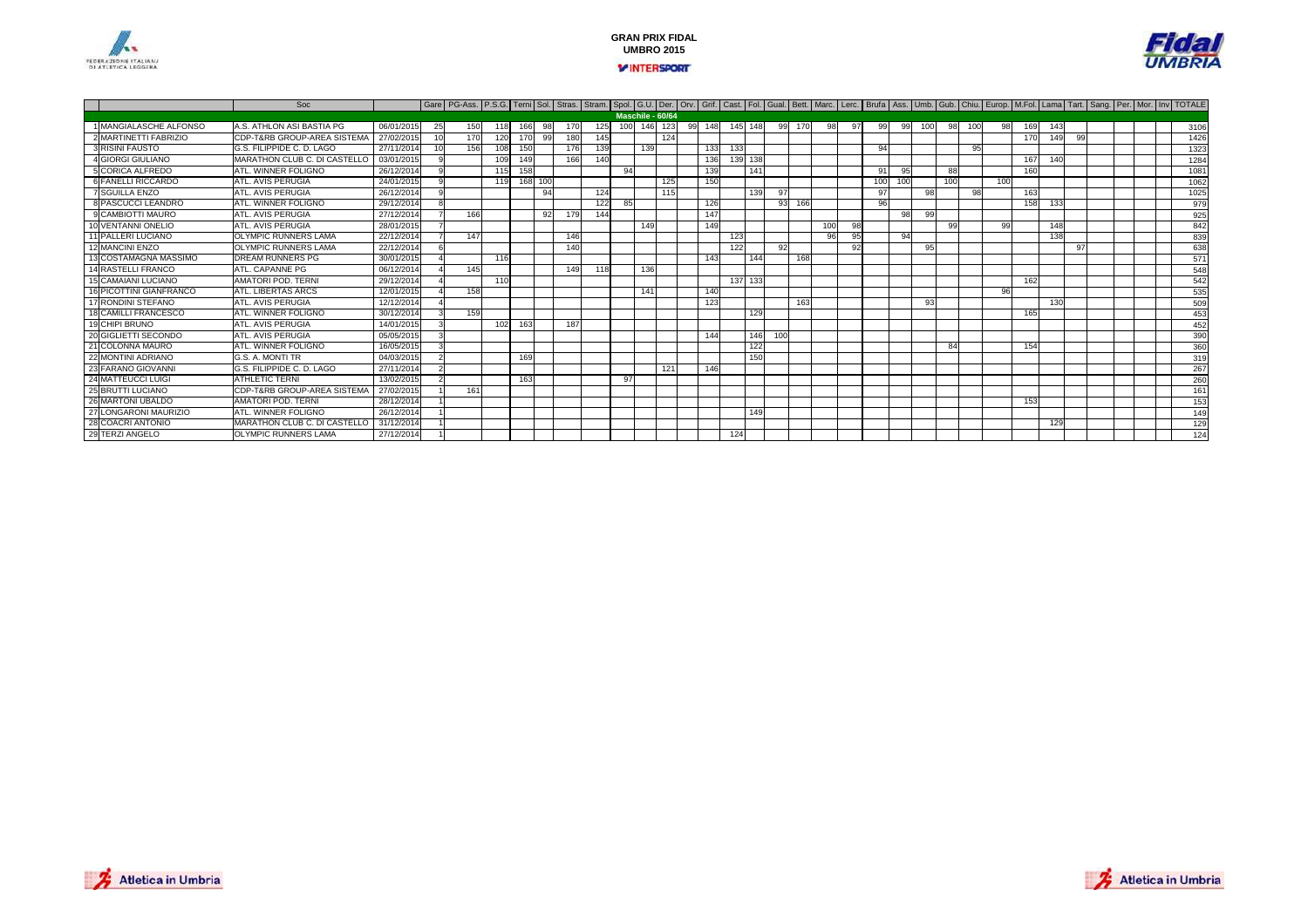





|                            | Soc                                    |            | Gare   PG-Ass.   P.S.G.   Terni Sol.   Stras.   Stram.   Spol.   G.U.   Der.   Orv.   Grif.   Cast.   Fol.   Gual.   Bett.   Marc.   Lerc.   Brufa   Ass.   Umb.   Gub.   Chiu.   Europ.   M.Fol.   Lama   Tart.   Sang.   Per |    |   |      |     |                  |     |     |          |     |  |  |    |  |    |     |  |  |                  |
|----------------------------|----------------------------------------|------------|--------------------------------------------------------------------------------------------------------------------------------------------------------------------------------------------------------------------------------|----|---|------|-----|------------------|-----|-----|----------|-----|--|--|----|--|----|-----|--|--|------------------|
|                            |                                        |            |                                                                                                                                                                                                                                |    |   |      |     | Maschile - 65/69 |     |     |          |     |  |  |    |  |    |     |  |  |                  |
| 1 LIBERTI RENZO            | <b>CDP-T&amp;RB GROUP-AREA SISTEMA</b> | 27/02/2015 |                                                                                                                                                                                                                                |    |   |      | 143 |                  |     |     |          | 142 |  |  | 99 |  | 99 | 141 |  |  | 2592             |
| 2 PEDUCCI MAURIZIO         | CDP-T&RB GROUP-AREA SISTEMA            | 27/02/201  |                                                                                                                                                                                                                                |    |   | 169  | 142 |                  | 122 | 148 | 1441 147 |     |  |  |    |  |    |     |  |  | 2230             |
| 3 GIRELLI LUCIO            | MARATHON CLUB C. DI CASTELLO           | 03/01/2015 |                                                                                                                                                                                                                                |    |   | 166  | 141 |                  |     |     |          |     |  |  |    |  |    | 142 |  |  | 1048             |
| 4 GENNARI GIULIANO         | AMATORI POD, TERNI                     | 28/12/201  |                                                                                                                                                                                                                                | 11 |   |      |     |                  |     |     |          | 136 |  |  |    |  | 98 |     |  |  | 680              |
| 5 GIANNINI PIERO           | MARATHON CLUB C. DI CASTELLO           | 03/01/201  |                                                                                                                                                                                                                                | AA |   |      | 140 |                  |     |     | 138      |     |  |  |    |  |    |     |  |  | 576              |
| 6 PATALACCI LIVIO          | G.S. FILIPPIDE C. D. LAGO              | 03/01/2015 |                                                                                                                                                                                                                                |    |   | 143  |     |                  |     | 137 | 136      |     |  |  |    |  |    |     |  |  | 576              |
| <b>7 RIBIGINI DOMENICO</b> | ATL. AVIS PERUGIA                      | 03/01/2015 | 167                                                                                                                                                                                                                            |    |   |      |     |                  | 124 |     |          |     |  |  |    |  |    |     |  |  | 390              |
| 8 ASCANIO REMO             | G.S. FILIPPIDE C. D. LAGO              | 27/11/2014 |                                                                                                                                                                                                                                |    |   | 144  |     |                  |     | 138 |          |     |  |  |    |  |    |     |  |  | 377              |
| 9 NOCENTINI ADRIANO        | G.S. FILIPPIDE C. D. LAGO              | 25/03/2015 |                                                                                                                                                                                                                                |    |   |      | 124 |                  |     | 145 |          |     |  |  |    |  |    |     |  |  | 365              |
| 10 GIOMBINI GIULIANO       | MARATHON CLUB C. DI CASTELLO           | 31/12/201  |                                                                                                                                                                                                                                |    |   |      |     |                  |     |     | 142      |     |  |  |    |  |    |     |  |  | 302              |
| 11 CASERIO MAURO           | G.S. FILIPPIDE C. D. LAGO              | 27/11/2014 |                                                                                                                                                                                                                                |    | 9 |      |     |                  |     |     |          |     |  |  |    |  |    |     |  |  | 287              |
| 12 PICCIAFUOCO GIUSEPPE    | ATL, WINNER FOLIGNO                    | 26/12/201  |                                                                                                                                                                                                                                |    |   | 1411 |     |                  |     |     |          |     |  |  |    |  |    |     |  |  | 238              |
| 13 VIGNAI ELVIO            | G.S. FILIPPIDE C. D. LAGO              | 27/11/201  |                                                                                                                                                                                                                                |    |   |      |     |                  |     |     | 140      |     |  |  |    |  |    |     |  |  | 140 <sub>1</sub> |
| 14 LAZZARI FRANCO          | <b>ATL, WINNER FOLIGNO</b>             | 26/12/2014 |                                                                                                                                                                                                                                |    |   |      |     |                  | 111 |     |          |     |  |  |    |  |    |     |  |  | 118              |

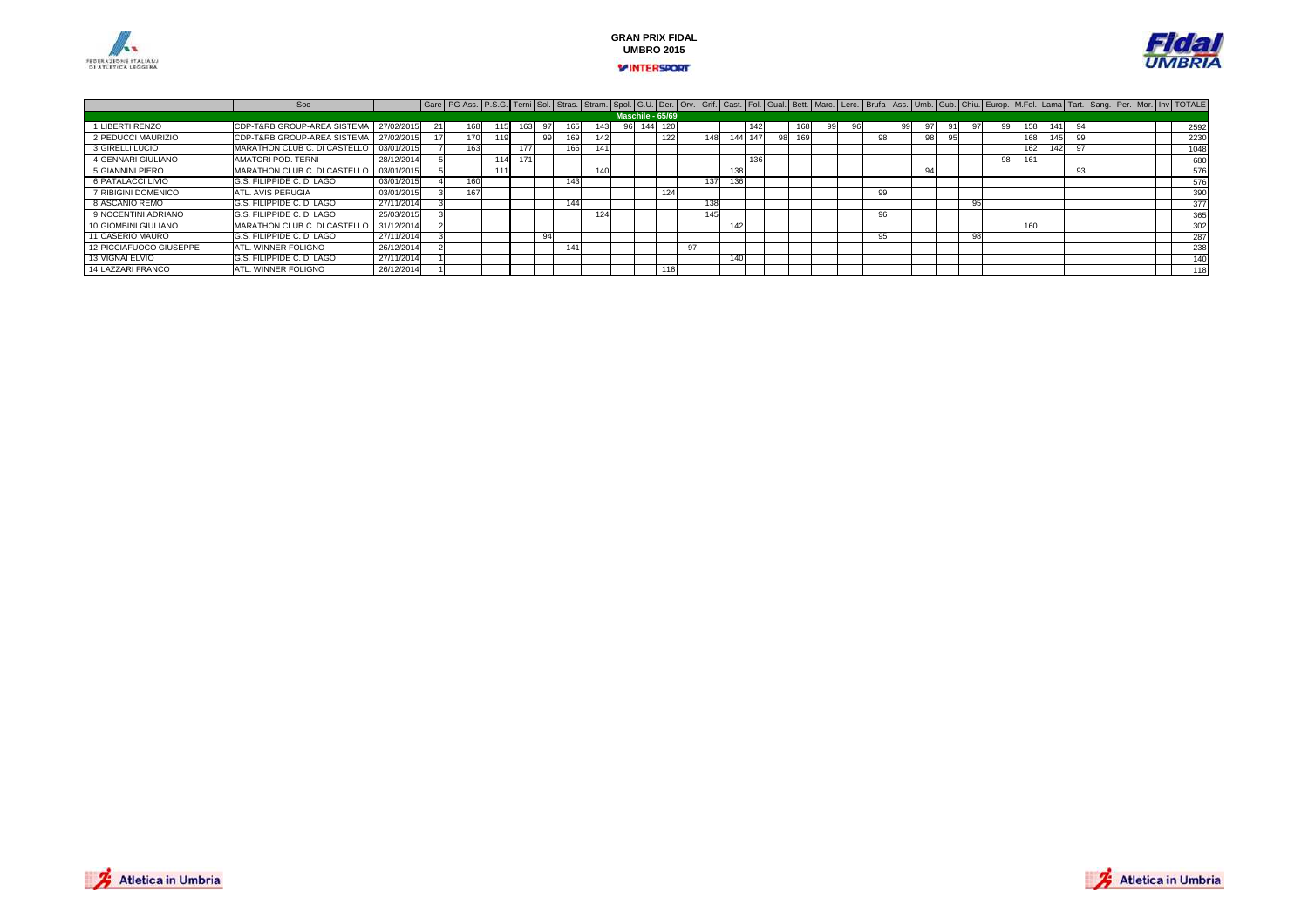



|                            | Soc                         |            | Gare   PG-Ass.   P.S.G. Terni Sol.   Stras.   Stram.   Spol.   G.U.   Der.   Orv.   Grif.   Cast.   Fol.   Gual.   Bett.   Marc.   Lerc.   Burfa   Ass.   Umb.   Gub.   Chiu.   Europ.   M.Fol.   Lama   Tart.   Sang.   Per |  |                 |     |                    |     |     |      |     |  |     |  |  |      |  |           |     |  |  |      |
|----------------------------|-----------------------------|------------|------------------------------------------------------------------------------------------------------------------------------------------------------------------------------------------------------------------------------|--|-----------------|-----|--------------------|-----|-----|------|-----|--|-----|--|--|------|--|-----------|-----|--|--|------|
|                            |                             |            |                                                                                                                                                                                                                              |  |                 |     | Maschile - Over 70 |     |     |      |     |  |     |  |  |      |  |           |     |  |  |      |
| 1 CIRIMBILLI ALBERTO       | CDP-T&RB GROUP-AREA SISTEMA | 27/02/2015 |                                                                                                                                                                                                                              |  | 147             |     | 147                |     |     |      |     |  |     |  |  | 98   |  | 141       |     |  |  | 2608 |
| 2 PICCOLO COSIMO DAMIANO   | ATL. WINNER FOLIGNO         | 30/12/2014 |                                                                                                                                                                                                                              |  |                 | 145 | 149                | 124 |     | 145. |     |  | 100 |  |  | 1001 |  | 1481      | 100 |  |  | 2586 |
| 3 MANZETTI BRUNO           | A.S. ATHLON ASI BASTIA PG   | 17/02/201  |                                                                                                                                                                                                                              |  |                 |     |                    | 125 |     |      | 150 |  |     |  |  |      |  | AA<br>149 |     |  |  | 624  |
| 4 BRUNORI RINO             | ATL. AVIS PERUGIA           | 15/01/2015 |                                                                                                                                                                                                                              |  | 146             |     |                    |     | 149 |      |     |  |     |  |  |      |  |           |     |  |  | 388  |
| <b>5 GIOVANNONI FRANCO</b> | ATL. UMBERTIDE              | 20/09/2015 |                                                                                                                                                                                                                              |  |                 |     |                    |     |     |      |     |  |     |  |  | 99   |  | 147       |     |  |  | 345  |
| 6 PECORARI ANTONIO         | <b>OLYMPIC RUNNERS LAMA</b> | 22/12/2014 |                                                                                                                                                                                                                              |  |                 |     |                    |     |     |      |     |  | 99  |  |  |      |  | 142       |     |  |  | 339  |
| 7 CEPPI AGOSTINO           | ATL. WINNER FOLIGNO         | 11/12/2014 |                                                                                                                                                                                                                              |  |                 | 124 | 146                |     |     |      |     |  |     |  |  |      |  |           |     |  |  | 270  |
| 8 PITTARO BIAGIO           | G.S. FILIPPIDE C. D. LAGO   | 21/01/2015 |                                                                                                                                                                                                                              |  |                 | 122 |                    |     | 147 |      |     |  |     |  |  |      |  |           |     |  |  | 269  |
| 9 NAPPINI ARMANDO          | G.S. FILIPPIDE C. D. LAGO   | 27/11/2014 |                                                                                                                                                                                                                              |  | 15 <sub>C</sub> |     |                    |     |     |      |     |  |     |  |  |      |  |           |     |  |  | 150  |
| 10 BORGHI GIANCARLO        | AMATORI POD, TERNI          | 28/01/2015 |                                                                                                                                                                                                                              |  |                 |     |                    |     |     |      | 144 |  |     |  |  |      |  |           |     |  |  | 144  |
| 11 TOGNOLONI ITALO         | ATL. AVIS PERUGIA           | 27/03/2015 |                                                                                                                                                                                                                              |  |                 | 125 |                    |     |     |      |     |  |     |  |  |      |  |           |     |  |  | 125  |
| 12 DENTINI MAURO           | ATL. AVIS PERUGIA           | 12/12/2014 |                                                                                                                                                                                                                              |  |                 |     |                    |     |     |      |     |  |     |  |  |      |  |           |     |  |  |      |
| 13 GRAMACCIA CORRADO       | <b>UISPORT AVIS TODI</b>    | 06/01/2015 |                                                                                                                                                                                                                              |  |                 |     |                    |     |     |      |     |  |     |  |  |      |  |           |     |  |  | 94   |

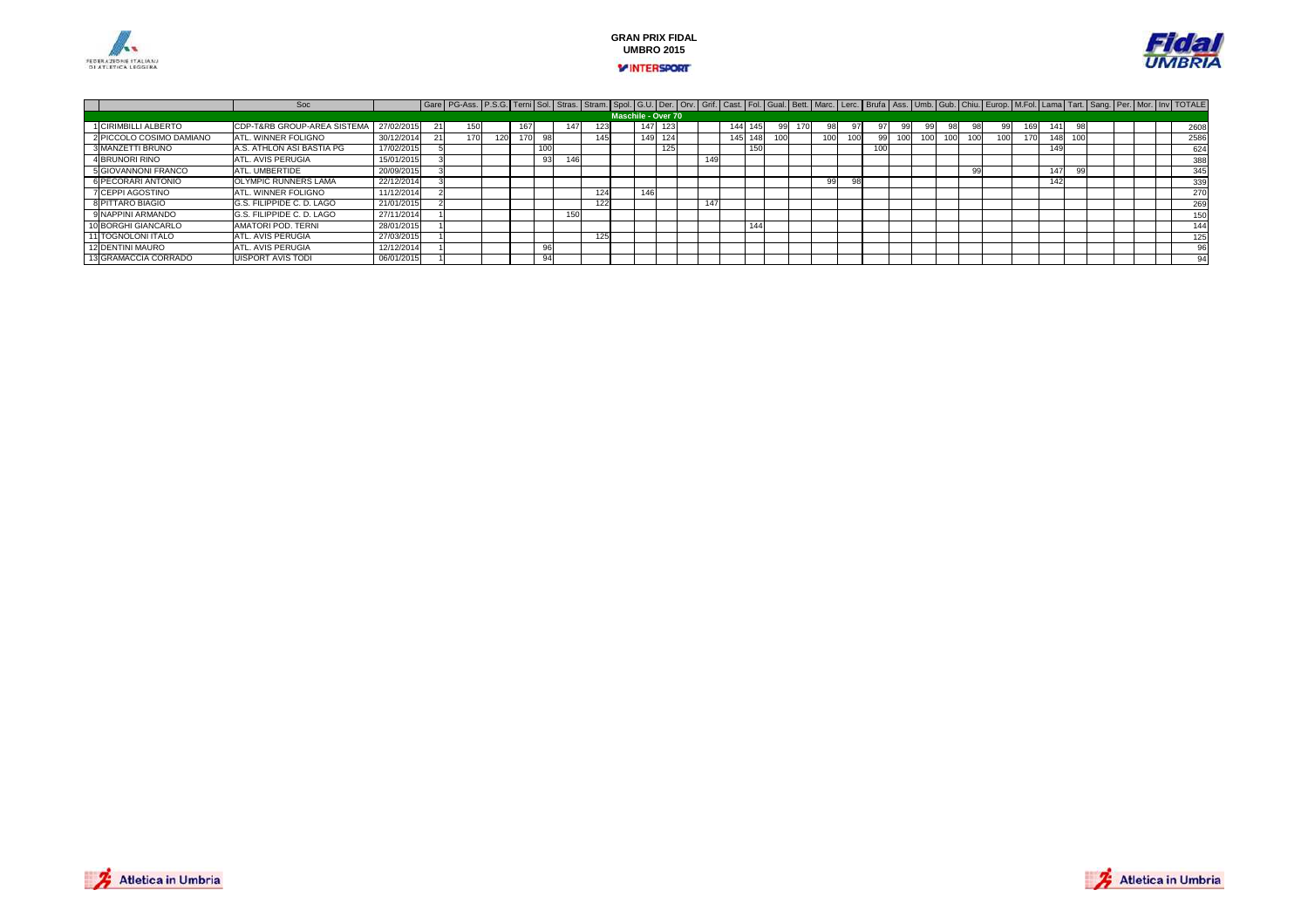



Soc Gare PG-Ass. P.S.G. Terni Sol. Stras. Stram. Spol. G.U. Der. Orv. Grif. Cast. Fol. Gual. Bett. Marc. Lerc. Brufa Ass. Umb. Gub. Chiu. Europ. M.Fol. Lama Tart. Sang. Per. Mor. Inv TOTALE 1 PIASTRA LORENACDP-T&RB GROUP-AREA SISTEMA | 28/02/2015 | 159 | 165 97 196 140 | 141 | 1 95 | 129 96 168 98 96 98 | | | | | 153 130 | | | | | 1981<br>MARATHON CLUB C. DI CASTELLO | 31/12/2014 12 | 117 187 99 190 | | | | | | | | | | | | 145 2 POESINI FEDERICAMARATHON CLUB C. DI CASTELLO 31/12/2014 31/12/2014 <sup>12</sup> <sup>117</sup> <sup>187</sup> <sup>99</sup> <sup>190</sup> <sup>145</sup> <sup>143</sup> <sup>169</sup> <sup>100</sup> <sup>100</sup> <sup>164</sup> <sup>141</sup> <sup>100</sup> <sup>1655</sup> 3 ABBANDONI ELEONORA DREAM RUNNERS PG 28/02/2015 <sup>12</sup> <sup>96</sup> <sup>169</sup> <sup>143</sup> <sup>93</sup> <sup>118</sup> <sup>141</sup> <sup>144</sup> <sup>136</sup> <sup>98</sup> <sup>164</sup> <sup>98</sup> <sup>161</sup> <sup>1561</sup> 4 MICARELLI SERENAATL. WINNER FOLIGNO 0 26/12/2014 11 158 116 166 146 124 95 146 143 135 15 15 16 16 17 166 139 168 139 169 17 5 TAMBURI SILVIA ATL. AVIS PERUGIA 23/12/2014 <sup>11</sup> <sup>168</sup> <sup>119</sup> <sup>170</sup> <sup>100</sup> <sup>180</sup> <sup>150</sup> <sup>149</sup> <sup>148</sup> <sup>100</sup> <sup>100</sup> <sup>145</sup> <sup>1529</sup> 6 BARBERINI MICHELAA ATL.AVIS PERUGIA | 01/02/2015 12 150 111 89 163 | 109 114 116 160 | 90 96 1. 139 109 | | | 139 7 MOSCONI LAURADREAM RUNNERS PG<br>ATL. AVIS PERUGIA 08/01/2015 <sup>10</sup> <sup>167</sup> <sup>118</sup> <sup>147</sup> <sup>145</sup> <sup>148</sup> <sup>146</sup> <sup>147</sup> <sup>99</sup> <sup>167</sup> <sup>142</sup> <sup>1426</sup> 8 RINALDI LAURA ATL. AVIS PERUGIA 05/12/2014 <sup>8</sup> <sup>156</sup> <sup>115</sup> <sup>95</sup> <sup>142</sup> <sup>142</sup> <sup>144</sup> <sup>142</sup> <sup>133</sup> <sup>1069</sup> 9 PASQUALI SIMONA ATL. AVIS PERUGIA 29/12/2014 <sup>8</sup> <sup>145</sup> <sup>144</sup> <sup>121</sup> <sup>123</sup> <sup>93</sup> <sup>98</sup> <sup>132</sup> <sup>96</sup> <sup>952</sup> 10 ZERINI ELISABETTAG.S. A. MONTI TR<br>ATL. LIBERTAS ARCS Research 05/02/2015 7 160 1 167 122 1 167 122 1 168 97 1 169 97 1 169 96 1 169 1 160 161 161 161 161 161 161 11 LINI DEBORA ATL. LIBERTAS ARCS 24/12/2014 <sup>7</sup> <sup>166</sup> <sup>98</sup> <sup>148</sup> <sup>125</sup> <sup>100</sup> <sup>140</sup> <sup>99</sup> <sup>876</sup> 12 DE SANTIS MICHELA ATL. WINNER FOLIGNO 26/12/2014 <sup>7</sup> <sup>132</sup> <sup>110</sup> <sup>84</sup> <sup>138</sup> <sup>120</sup> <sup>120</sup> <sup>136</sup> <sup>840</sup> 13 ENRIQUEZ IRENE ATL. CAPANNE PG<u>Geography 30/01/2015 7 148 and 148 and 145 121 and 145 121 and 145 121 and 146 and 147 and 147 and 147 and 14</u> 14 GONNELLINI FEDERICA G.S. FILIPPIDE C. D. LAGO0 27/11/2014 6 157 130 120 143 140 140 150 160 160 170 180 170 171 1788 15 SERENI SILVIA ATL. WINNER FOLIGNO0 26/12/2014 6 | | | | 144 96 | | | | 144 99 | | 100 | | | 163 | | | | | | 146 16 MERCURI CRISTINA ATL. WINNER FOLIGNO0 27/12/2014 6 | | | | 12] | 134 135 | | 134 156 94 | | | 156 | | | | | | | 176 17 PIPPARONI GIORGIAATL. CAPANNE PG<br>AMATORI POD. TERN 25/04/2015 <sup>5</sup> <sup>117</sup> <sup>145</sup> <sup>130</sup> <sup>99</sup> <sup>137</sup> <sup>628</sup> 18 MARTONI CATERINA AMATORI POD. TERNI 28/12/2014 <sup>4</sup> <sup>161</sup> <sup>115</sup> <sup>159</sup> <sup>147</sup> <sup>582</sup> 19 MARAZITI LAURA CDP-T&RB GROUP-AREA SISTEMA 28/02/2015 <sup>5</sup> <sup>126</sup> <sup>105</sup> <sup>115</sup> <sup>135</sup> <sup>85</sup> <sup>566</sup> 20 PIERMATTI JESSICAATL. WINNER FOLIGNO 30/12/2014 <sup>4</sup> <sup>160</sup> <sup>98</sup> <sup>162</sup> <sup>133</sup> <sup>553</sup> 21 CHEBITOK RUTH ATHLETIC TERNI 13/03/2015 <sup>3</sup> <sup>150</sup> <sup>170</sup> <sup>150</sup> <sup>470</sup> 22 FORMICA SONIA ATL. WINNER FOLIGNO 08/01/2015 <sup>4</sup> <sup>134</sup> <sup>130</sup> <sup>98</sup> <sup>91</sup> <sup>453</sup> 23 SCASSINI ILARIA A.S. ATHLON ASI BASTIA PG 20/01/2015 <sup>4</sup> <sup>123</sup> <sup>124</sup> <sup>100</sup> <sup>98</sup> <sup>445</sup> 24 GIUSTI SABRINA OLYMPIC RUNNERS LAMA 27/12/2014 <sup>3</sup> <sup>165</sup> <sup>138</sup> <sup>116</sup> <sup>419</sup> 25 RASTELLI VALERIA ATL. CAPANNE PG 06/12/2014 <sup>3</sup> <sup>139</sup> <sup>107</sup> <sup>136</sup> <sup>382</sup> 26 TOMASSINI ROSA MARIAATL. WINNER FOLIGNO<br>ATL. AVIS PERUGIA 08/01/2015 <sup>3</sup> <sup>135</sup> <sup>133</sup> <sup>113</sup> <sup>381</sup> 27 CENCIARINI VALENTINA ATL. AVIS PERUGIA 23/06/2015 <sup>3</sup> <sup>98</sup> <sup>151</sup> <sup>91</sup> <sup>340</sup> **Femminile - Under 40**28 FEDERICI FRANCESCA AMATORI POD. TERNI 28/12/2014 <sup>2</sup> <sup>166</sup> <sup>140</sup> <sup>306</sup> 29 BASTIANELLI SILVIA ATL. AVIS PERUGIA 29/12/2014 <sup>2</sup> <sup>161</sup> <sup>139</sup> <sup>300</sup> 30 MARTINETTI COSTANZA ATL. LIBERTAS ARCS 24/12/2014 <sup>2</sup> <sup>150</sup> <sup>149</sup> <sup>299</sup> 31 PAOLANTONI ELISA AMATORI POD. TERNI 29/12/2014 <sup>2</sup> <sup>158</sup> <sup>131</sup> <sup>289</sup> 32 PELAFIOCCHE ILARIAATL. WINNER FOLIGNO<br>AMATORI POD. TERNI 26/03/2015 <sup>2</sup> <sup>118</sup> <sup>155</sup> <sup>273</sup> 33 BERTOLLE MAGDA AMATORI POD. TERNI 28/12/2014 <sup>2</sup> <sup>146</sup> <sup>126</sup> <sup>272</sup> 34 BALDINI ILENIA G.S. FILIPPIDE C. D. LAGO 08/01/2015 <sup>2</sup> <sup>128</sup> <sup>101</sup> <sup>229</sup> 35 RONCHI ANNALISA GUBBIO RUNNERS 23/01/2015 <sup>2</sup> <sup>143</sup> <sup>85</sup> <sup>228</sup> 36 DE FREITAS TORRES VANESSAATL. WINNER FOLIGNO<br>OLYMPIC RUNNERS LAMA 13/07/2015 <sup>2</sup> <sup>85</sup> <sup>137</sup> <sup>222</sup> 37 GIOGLI FRANCESCA OLYMPIC RUNNERS LAMA 22/12/2014 <sup>2</sup> <sup>88</sup> <sup>127</sup> <sup>215</sup> 38 BIAGETTI LAURA ATHLETIC TERNI 22/12/2014 <sup>1</sup> <sup>150</sup> <sup>150</sup> 39 LEPRI SABRINA ATL. AVIS PERUGIA 17/02/2015 <sup>1</sup> <sup>139</sup> <sup>139</sup> 40 CERBELLA SILVIA GUBBIO RUNNERS 07/01/2015 <sup>1</sup> <sup>136</sup> <sup>136</sup> 41 VENTURINI ELEONORA ATHLETIC TERNI 12/01/2015 <sup>1</sup> <sup>134</sup> <sup>134</sup> 42 CAPORALI FEDERICA**ATL. WINNER FOLIGNO**  20/02/2015 <sup>1</sup> <sup>134</sup> <sup>134</sup> 43 ANTONELLI MERI ATL. WINNER FOLIGNO 09/07/2015 <sup>1</sup> <sup>131</sup> <sup>131</sup> 44 DI MARCO GIULIA ATL. CAPANNE PG 30/01/2015 <sup>1</sup> <sup>125</sup> <sup>125</sup> 45 CAPALDINI CRISTINA ATL. WINNER FOLIGNO 16/05/2015 <sup>1</sup> <sup>95</sup> <sup>95</sup> 46 ANGELINI SARA**ATL. WINNER FOLIGNO**  21/05/2015 <sup>1</sup> <sup>93</sup> <sup>93</sup> 47 CITTADINI SARAG.S. FILIPPIDE C. D. LAGO 13/04/2015 <sup>1</sup> <sup>92</sup> <sup>92</sup> 48 BORZACCHINI DENISE AMATORI POD. TERNI 13/01/2015 <sup>1</sup> <sup>92</sup> <sup>92</sup> 49 TRIONFETTI CLAUDIA AMATORI POD. TERNI 08/01/2015 <sup>1</sup> <sup>87</sup> <sup>87</sup> ZUNIGA ELIANA MARCELA A.S. ATHLON ASI BASTIA PG05/02/2015 <sup>1</sup> <sup>86</sup> <sup>86</sup>

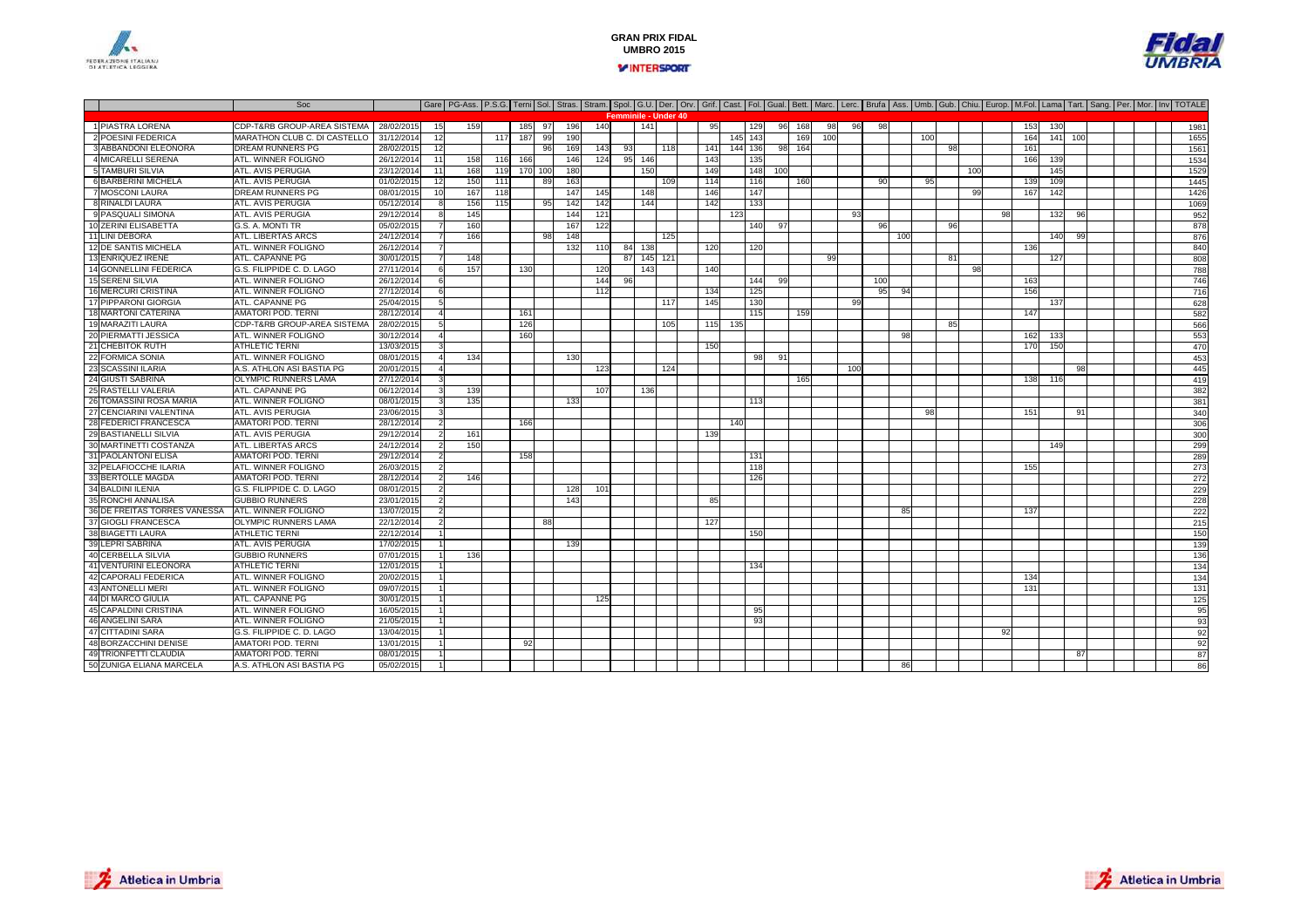



#### Soc Gare PG-Ass. P.S.G. Terni Sol. Stras. Stram. Spol. G.U. Der. Orv. Grif. Cast. Fol. Gual. Bett. Marc. Lerc. Brufa Ass. Umb. Gub. Chiu. Europ. M.Fol. Lama Tart. Sang. Per. Mor. Inv TOTALE 1 FALCHETTI ANNA MARIACDP-T&RB GROUP-AREA SISTEMA | 28/02/2015 24 146 103 155 87 131 81 142 100 98 126 115 87 159 90 89 85 86 91 86 90 88 133 124 86 | | 2578<br>CDP-T&RB GROUP-AREA SISTEMA | 27/02/2015 22 156 110 139 158 112 90 112 135 130 132 93 2 PASSAMONTI ALIDACDP-T&RB GROUP-AREA SISTEMA | 27/02/2015 22 156 110 139 158 112 90 112 135 130 132 93 158 93 88 93 95 91 92 95 130 132 95 | | 2529<br>ATL AVIS PERUGIA 29/12/2014 15 144 | 91 141 139 95 144 115 | 134 95 162 | 93 92 96 95 | 122 3 MURASECCO PIERPAOLAA |ATL. AVIS PERUGIA | 29/12/2014 15 144 | 91 141 139 95 144 115 | 134 95 162 | 93 92 96 95 | 122 | | | | 1758 4 GARINEI PAOLA ATL. AVIS PERUGIA 27/12/2014 <sup>10</sup> <sup>169</sup> <sup>120</sup> <sup>170</sup> <sup>144</sup> <sup>150</sup> <sup>170</sup> <sup>100</sup> <sup>98</sup> <sup>100</sup> <sup>100</sup> <sup>1321</sup> 5 CARDARELLI FABIOLA AMATORI POD. TERNI 23/12/2014 <sup>8</sup> <sup>170</sup> <sup>169</sup> <sup>145</sup> <sup>100</sup> <sup>145</sup> <sup>150</sup> <sup>100</sup> <sup>169</sup> <sup>1148</sup> 6 FRATINI LUCIA SIMONAATL. CAPANNE PG 12/06/2014 <sup>9</sup> <sup>159</sup> <sup>104</sup> <sup>137</sup> <sup>78</sup> <sup>105</sup> <sup>129</sup> <sup>127</sup> <sup>88</sup> <sup>134</sup> <sup>1061</sup> 7 CIUCHI SILVIA ATL. UMBERTIDE 15/05/2015 <sup>9</sup> <sup>138</sup> <sup>137</sup> <sup>93</sup> <sup>97</sup> <sup>97</sup> <sup>96</sup> <sup>161</sup> <sup>137</sup> <sup>97</sup> <sup>1053</sup> 8 SCARSELLI FRANCESCAA OLYMPIC RUNNERS LAMA 22/12/2014 7 168 1 100 1 1 1 1 1 125 1 169 99 1 1 1 1 1 1 1 168 147 1 168 147 9 PROTANI FRANCESCA CDP-T&RB GROUP-AREA SISTEMA 28/02/2015 <sup>8</sup> <sup>155</sup> <sup>111</sup> <sup>144</sup> <sup>88</sup> <sup>160</sup> <sup>86</sup> <sup>87</sup> <sup>137</sup> <sup>968</sup> 10 MENICONI MARIA LUISA ATL. WINNER FOLIGNO 26/12/2014 <sup>6</sup> <sup>166</sup> <sup>119</sup> <sup>180</sup> <sup>148</sup> <sup>148</sup> <sup>167</sup> <sup>928</sup> 11 MICHELI NATASCIACDP-T&RB GROUP-AREA SISTEMA 28/02/2015 8 144 95 113 99 123 120 123 120 125 126 125 125 125 126 126 126 126 126<br>ATL WINNER FOLIGNO 26/12/2014 7 146 169 116 89 133 133 133 134 92 150 150 160 12 DONATI RITA ATL. WINNER FOLIGNO0 26/12/2014 7 1 146 1 16 89 1 138 133 1 1 1 19 2 1 1 50 1 1 1 1 1 864 13 FRANCESCHINI FEDERICAATL. WINNER FOLIGNO<br>OLYMPIC RUNNERS LAMA 26/12/2014 <sup>6</sup> <sup>148</sup> <sup>118</sup> <sup>92</sup> <sup>139</sup> <sup>140</sup> <sup>153</sup> <sup>790</sup> 14 BELARDINELLI ROBERTA OLYMPIC RUNNERS LAMA 22/12/2014 <sup>6</sup> <sup>149</sup> <sup>169</sup> <sup>98</sup> <sup>99</sup> <sup>100</sup> <sup>148</sup> <sup>763</sup> 15 FETTUCCIARI VANESSA ATL. AVIS PERUGIA 15/12/2014 <sup>5</sup> <sup>139</sup> <sup>109</sup> <sup>155</sup> <sup>141</sup> <sup>139</sup> <sup>683</sup> 16 GATTOBIGIO SIMONA G.S. FILIPPIDE C. D. LAGO 27/11/2014 <sup>5</sup> <sup>148</sup> <sup>121</sup> <sup>146</sup> <sup>97</sup> <sup>97</sup> <sup>609</sup> 17 CHERCHI RENATAA.S. ATHLON ASI BASTIA PG<br>ATL. AVIS PERUGIA 24/02/2015 <sup>4</sup> <sup>176</sup> <sup>146</sup> <sup>99</sup> <sup>167</sup> <sup>588</sup> 18 PAPPADA' ROBERTA ATL. AVIS PERUGIA 10/01/2015 <sup>5</sup> <sup>145</sup> <sup>117</sup> <sup>93</sup> <sup>93</sup> <sup>91</sup> <sup>539</sup> 19 RUBECA ROSITA G.S. FILIPPIDE C. D. LAGO0 20 22/11/2014 4 138 1 162 133 1 163 164 1 164 165 166 167 168 169 169 160 161 162 163 164 164 165 165 166 16<br>December 188 169 160 161 162 163 164 164 165 166 167 168 169 160 161 162 164 164 165 166 167 168 169 160 161 1 20 LANARI SILVIAA.S. ATHLON ASI BASTIA PG 6 05/02/2015 4 | | | | | 123 | | 125 | | | | | | | | | | | | | | | | | 99 | | | | | | | | | 490 21 GATTI CINZIA AMATORI POD. TERNI 29/12/2014 <sup>3</sup> <sup>138</sup> <sup>156</sup> <sup>143</sup> <sup>437</sup> 22 BIZZARRI IVANA ATHLETIC TERNI 27/01/2015 <sup>3</sup> <sup>150</sup> <sup>168</sup> <sup>98</sup> <sup>416</sup> 23 MINELLI CLAUDIA GUBBIO RUNNERS 11/01/2015 <sup>4</sup> <sup>94</sup> <sup>102</sup> <sup>120</sup> <sup>86</sup> <sup>402</sup> 24 GUNNELLINI ROBERTA G.S. FILIPPIDE C. D. LAGO 10/12/2014 <sup>3</sup> <sup>126</sup> <sup>120</sup> <sup>100</sup> <sup>346</sup> 25 PROPERZI SIMONA ATL. WINNER FOLIGNO0 26/12/2014 3 140 1111 9 334 26 ELIA ROBERTA LIBERTAS ORVIETO 14/01/2015 <sup>2</sup> <sup>145</sup> <sup>175</sup> <sup>320</sup> 27 FALASCHI RITAATL. WINNER FOLIGNO 13/03/2015 <sup>3</sup> <sup>109</sup> <sup>81</sup> <sup>106</sup> <sup>296</sup> **Femminile - 40/49**28 MARCONI LAURA AMATORI POD. TERNI 28/12/2014 <sup>2</sup> <sup>131</sup> <sup>165</sup> <sup>296</sup> 29 RICCI DANIA OLYMPIC RUNNERS LAMA 22/12/2014 <sup>2</sup> <sup>140</sup> <sup>142</sup> <sup>282</sup> 30 PICCOTTI BARBARA GUBBIO RUNNERS 18/01/2015 <sup>3</sup> <sup>107</sup> <sup>85</sup> <sup>89</sup> <sup>281</sup> 31 CENERINI VALENTINA ATL. AVIS PERUGIA 24/12/2014 <sup>2</sup> <sup>145</sup> <sup>113</sup> <sup>258</sup> 32 BAIOCCO ANNABELLA CDP-T&RB GROUP-AREA SISTEMA 27/02/2015 <sup>2</sup> <sup>93</sup> <sup>164</sup> <sup>257</sup> 33 SIGNORELLI SILVIA MARATHON CLUB C. DI CASTELLO 27/05/2015 <sup>2</sup> <sup>110</sup> <sup>113</sup> <sup>223</sup> 34 PENSI LARADREAM RUNNERS PG<br>ATHLETIC TERNI 05/03/2015 <sup>2</sup> <sup>123</sup> <sup>94</sup> <sup>217</sup> 35 OSTILI PAOLA ATHLETIC TERNI 19/01/2015 <sup>1</sup> <sup>164</sup> <sup>164</sup> 36 MARCHILI PAOLA ATL. CAPANNE PG 18/12/2014 <sup>1</sup> <sup>150</sup> <sup>150</sup> 37 BRECCIA EMANUELALIBERTAS ORVIETO 03/01/2015 <sup>1</sup> <sup>146</sup> <sup>146</sup> 38 BARTOCCINI FRANCESCA ATL. AVIS PERUGIA 24/12/2014 <sup>1</sup> <sup>142</sup> <sup>142</sup> 39 RAPONI ALESSIAA.S. ATHLON ASI BASTIA PG<br>OLYMPIC RUNNERS LAMA 31/03/2015 <sup>1</sup> <sup>142</sup> <sup>142</sup> 40 BETTACCHINI ROMINA OLYMPIC RUNNERS LAMA 22/12/2014 <sup>1</sup> <sup>139</sup> <sup>139</sup> 41 MENICHETTI SONIA GUBBIO RUNNERS 07/01/2015 <sup>1</sup> <sup>134</sup> <sup>134</sup> 42 PANNACCI MICHELA A.S. ATHLON ASI BASTIA PG 24/04/2015 <sup>1</sup> <sup>124</sup> <sup>124</sup> 43 CORSINI CRISTINA OLYMPIC RUNNERS LAMA 22/12/2014 <sup>1</sup> <sup>121</sup> <sup>121</sup> 44 DE DOMINICIS BARBARA**ATL. WINNER FOLIGNO**  26/12/2014 <sup>1</sup> <sup>119</sup> <sup>119</sup> 45 MASCIOTTI FRANCESCAATL. WINNER FOLIGNO<br>OLYMPIC RUNNERS LAMA 30/12/2014 <sup>1</sup> <sup>118</sup> <sup>118</sup> 46 POLCHI RAFFAELLA OLYMPIC RUNNERS LAMA 27/12/2014 <sup>1</sup> <sup>110</sup> <sup>110</sup> 47 PEDETTI VALERIA ATL. LIBERTAS ARCS 24/12/2014 <sup>1</sup> <sup>99</sup> <sup>99</sup> 48 BIRELLI ANGELAG.S. FILIPPIDE C. D. LAGO<br>POD. MYRICAE TERNI 17/01/2015 <sup>1</sup> <sup>96</sup> <sup>96</sup> 49 CASCIO MONIA POD. MYRICAE TERNI 04/12/2014 <sup>1</sup> <sup>65</sup> <sup>65</sup> SABBATINI SERENAPOD. MYRICAE TERNI 04/12/2014 <sup>1</sup> <sup>64</sup> <sup>64</sup>



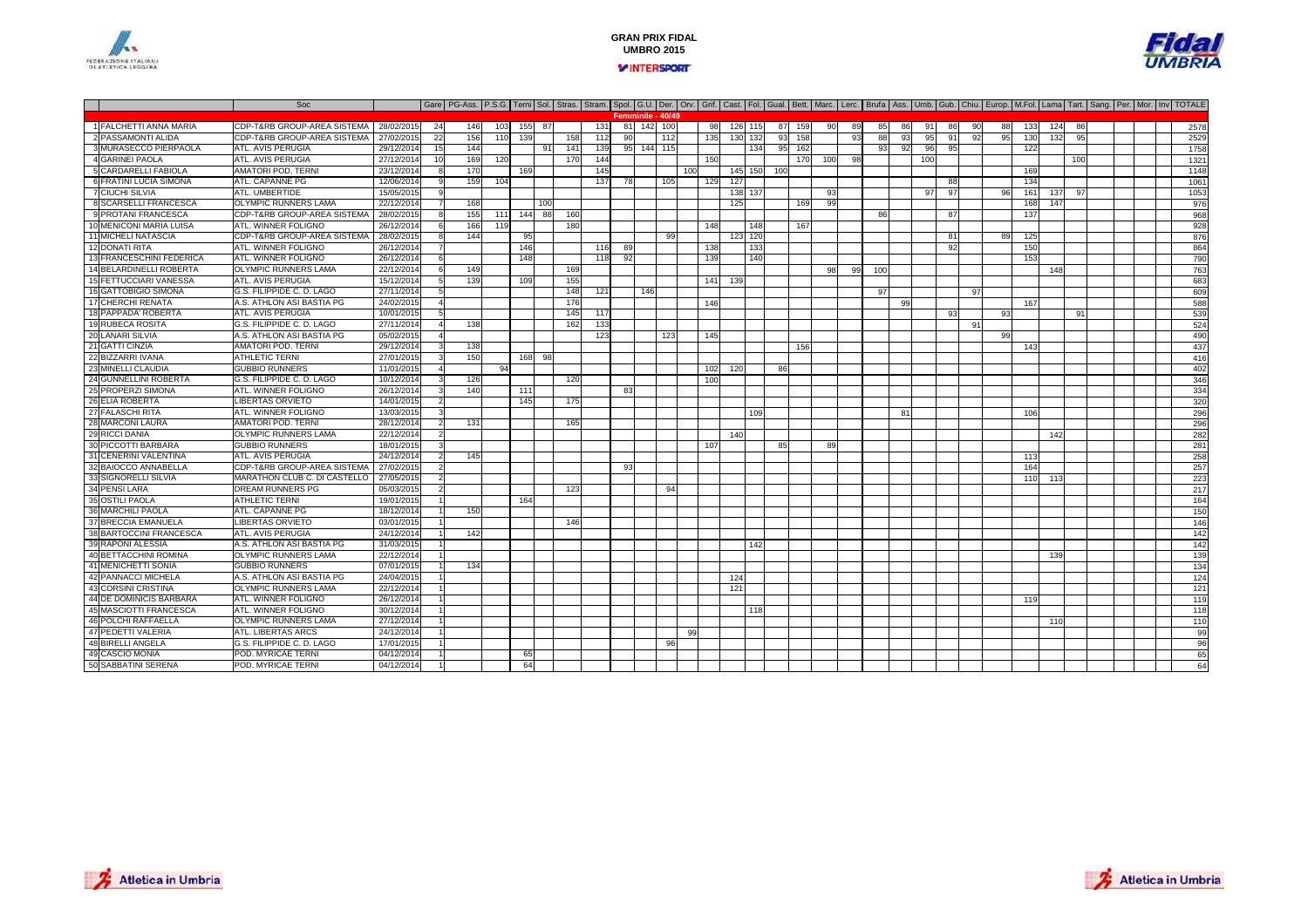



|                             | Soc                          |            |     |     |     |     |     |     |                            |     |     |     |     |         |     |    |     |    |    |    |    |    |     |     | Gare   PG-Ass.   P.S.G.   Terni   Sol.   Stras.   Stram.   Spol.   G.U.   Der.   Orv.   Grif.   Cast.   Fol.   Gual.   Bett.   Marc.   Lerc.   Burfa   Ass.   Umb.   Gub.   Chiu.   Europ.   M.Fol.   Lama   Tart.   Sang.   P |  |  |      |
|-----------------------------|------------------------------|------------|-----|-----|-----|-----|-----|-----|----------------------------|-----|-----|-----|-----|---------|-----|----|-----|----|----|----|----|----|-----|-----|--------------------------------------------------------------------------------------------------------------------------------------------------------------------------------------------------------------------------------|--|--|------|
|                             |                              |            |     |     |     |     |     |     | <b>Femminile - Over 50</b> |     |     |     |     |         |     |    |     |    |    |    |    |    |     |     |                                                                                                                                                                                                                                |  |  |      |
| 1 DEL BIANCO SILVIA         | ATL. AVIS PERUGIA            | 20/12/201  |     |     |     | 98  |     | 144 |                            | 146 |     |     |     | 143 146 |     |    | 169 | 99 |    |    |    | 99 |     | 170 | 148                                                                                                                                                                                                                            |  |  | 1836 |
| 2 CANTINI LUCIANA           | ATL. AVIS PERUGIA            | 29/12/201  | 156 | 114 | 146 |     |     |     |                            |     | 120 | 100 | 143 |         | 141 | 96 | 167 |    |    | 99 |    |    | 159 |     |                                                                                                                                                                                                                                |  |  | 1681 |
| 3 CAIOTTI EGLE              | MARATHON CLUB C. DI CASTELLO | 03/01/2015 | 154 |     | 171 |     |     | 141 |                            |     |     |     |     |         |     |    |     |    |    |    |    |    | 164 |     | 100<br>142                                                                                                                                                                                                                     |  |  | 1035 |
| 4 BASIGLI IVANA             | ATL. CAPANNE PG              | 06/12/2014 | 166 | 119 |     |     | 167 |     |                            | 145 |     |     | 146 |         |     |    |     |    | 95 |    |    |    |     |     | 146                                                                                                                                                                                                                            |  |  | 984  |
| 5 BRAGANTI MARIA            | OLYMPIC RUNNERS LAMA         | 22/12/201  | 170 |     |     | 100 |     |     |                            |     |     |     | 148 | 144     |     |    |     |    |    |    |    |    |     |     | 149                                                                                                                                                                                                                            |  |  | 979  |
| <b>6 BILLI FRANCA</b>       | G.S. FILIPPIDE C. D. LAGO    | 11/02/2015 |     |     |     | 99  |     | 125 |                            |     | 124 |     | 150 |         | 150 |    |     |    | 98 |    |    |    |     |     |                                                                                                                                                                                                                                |  |  | 895  |
| 7 AGABITI CAROLINA          | AMATORI POD, TERNI           | 28/12/2014 |     | 117 |     |     |     |     |                            |     |     |     |     | 140 132 |     |    |     |    |    |    |    | 98 | 169 |     |                                                                                                                                                                                                                                |  |  | 816  |
| <b>8 VACCARINI PATRIZIA</b> | AMATORI POD, TERNI           | 28/01/2015 |     |     |     |     | 184 |     |                            |     |     |     |     |         |     |    |     |    |    |    |    |    | 153 |     |                                                                                                                                                                                                                                |  |  | 510  |
| 9 MECARONE ALESSANDRA       | G.S. FILIPPIDE C. D. LAGO    | 16/12/2014 |     |     |     |     |     | 124 |                            |     |     |     | 136 |         |     |    |     |    |    |    | 95 |    |     |     |                                                                                                                                                                                                                                |  |  | 500  |
| 10 BARBABIANCA DONATELLA    | ATL. WINNER FOLIGNO          | 19/12/2014 |     |     |     |     |     |     |                            |     |     |     | 147 |         | 147 |    |     |    |    |    |    |    |     |     |                                                                                                                                                                                                                                |  |  | 459  |
| 11 CASCIOLA RITA            | ATL. WINNER FOLIGNO          | 30/12/2014 |     |     |     |     |     |     |                            |     |     |     |     |         | 139 |    |     |    |    |    |    |    | 165 |     |                                                                                                                                                                                                                                |  |  | 437  |
| 12 MARUCCI ANTONIA          | ATL. SPOLETO 2010            | 23/01/2015 |     |     |     |     |     |     |                            |     |     |     |     |         |     |    |     |    |    |    |    |    | 157 |     |                                                                                                                                                                                                                                |  |  | 282  |
| 13 FLORENZI MASSIMA         | G.S. FILIPPIDE C. D. LAGO    | 27/11/2014 |     |     |     |     | 158 |     |                            |     |     |     |     |         |     |    |     |    |    |    | 97 |    |     |     |                                                                                                                                                                                                                                |  |  | 255  |
| 14 NANNI ROBERTA            | ATL. AVIS PERUGIA            | 30/12/2014 |     |     |     |     |     |     |                            |     |     |     |     |         |     |    |     |    |    | 97 |    |    | 155 |     |                                                                                                                                                                                                                                |  |  | 252  |
| 15 SABATINI DANIELA         | G.S. A. MONTI TR             | 13/04/2015 |     |     |     |     |     |     |                            |     |     |     |     |         | 142 | 98 |     |    |    |    |    |    |     |     |                                                                                                                                                                                                                                |  |  | 240  |
| 16 SACCOCCINI ROBERTA       | ATL. AVIS PERUGIA            | 07/04/2015 |     |     |     |     |     |     |                            |     |     |     | 145 |         |     |    |     |    |    |    |    |    |     |     |                                                                                                                                                                                                                                |  |  | 145  |
| 17 ROMAGNOLI LAURA          | <b>AMATORI POD. TERNI</b>    | 28/12/2014 |     |     |     |     |     |     |                            |     |     |     |     |         | 135 |    |     |    |    |    |    |    |     |     |                                                                                                                                                                                                                                |  |  | 135  |
| 18 REALI CLARITA            | <b>AMATORI POD. TERNI</b>    | 28/12/2014 |     |     |     |     |     |     |                            |     |     |     |     |         |     |    |     |    |    |    |    |    |     |     |                                                                                                                                                                                                                                |  |  | 109  |
| 19 SETTIMI MARIA MATILDE    | <b>LIBERTAS ORVIETO</b>      | 30/04/2015 |     |     |     |     |     |     |                            |     |     | 9   |     |         |     |    |     |    |    |    |    |    |     |     |                                                                                                                                                                                                                                |  |  | 97   |
| 20 VECCHIARELLI ANNA        | ATL. AVIS PERUGIA            | 18/09/2015 |     |     |     |     |     |     |                            |     |     |     |     |         |     |    |     |    |    |    |    |    |     |     |                                                                                                                                                                                                                                |  |  | 90   |